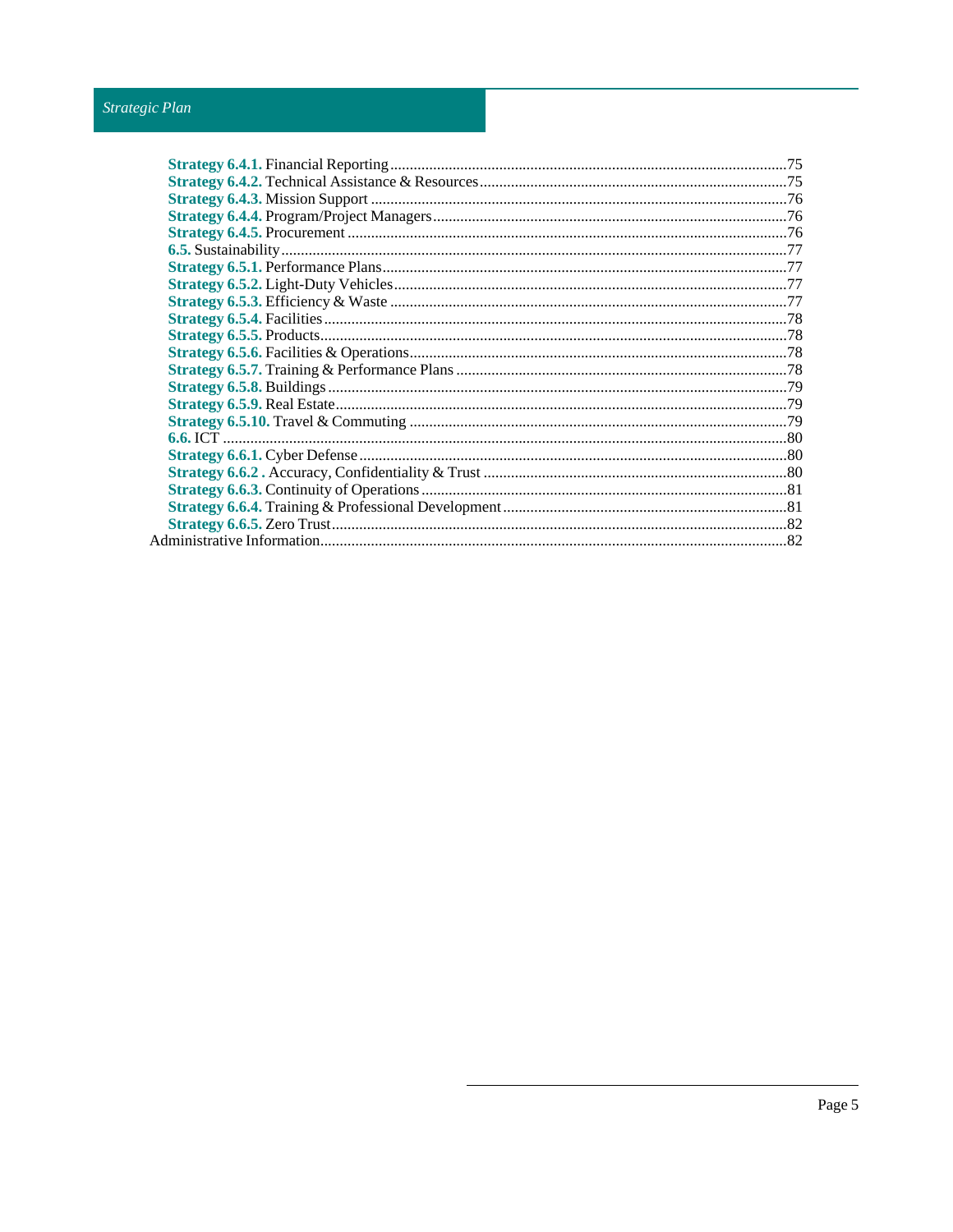*Strategic Plan*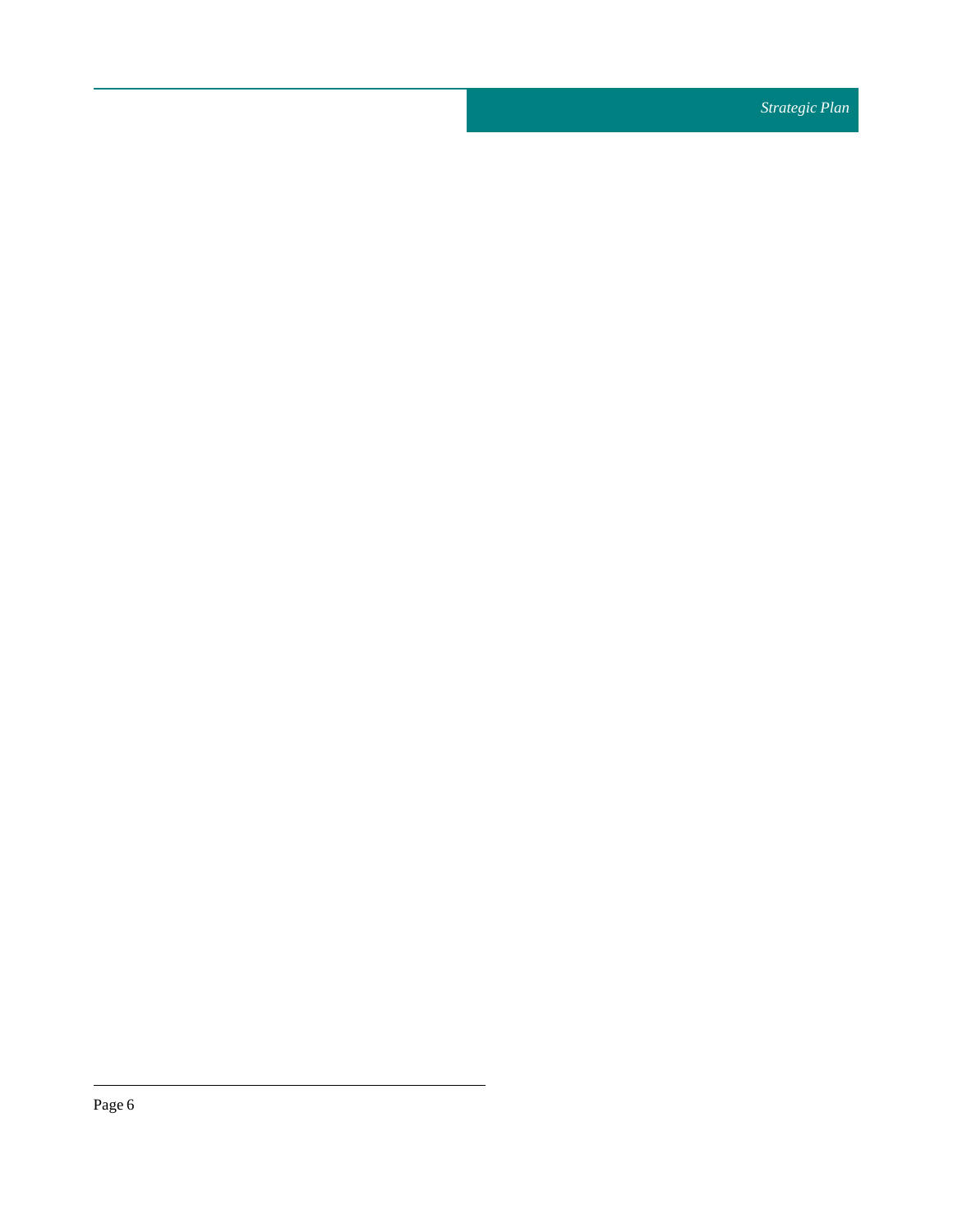

# **U.S. Department of Transportation (DOT)**

## **Description:**

U.S. DOT oversees and administers programs, policies, and regulations to keep the traveling public safe, secure, and mobile while ensuring that our transportation system contributes to the nation's economic growth. U.S. DOT leadership is provided by the Secretary of Transportation, who is the principal advisor to the President in all matters relating to Federal transportation programs. The Office of the Secretary oversees nine Operating Administrations (OAs), each with its own management and organizational structure.

#### **Stakeholder(s):**

**Pete Buttigieg** : *Secretary*

## **FEDERAL AVIATION ADMINISTRATION (FAA)**

#### **FEDERAL HIGHWAY ADMINISTRATION (FHWA)**

#### **FEDERAL MOTOR CARRIER SAFETY ADMINISTRATION (FMCSA)**

## **FEDERAL RAILROAD ADMINISTRATION (FRA)**

### **FEDERAL TRANSIT ADMINISTRATION (FTA)**

**MARITIME ADMINISTRATION (MARAD)**

**NATIONAL HIGHWAY TRAFFIC SAFETY ADMINISTRATION (NHTSA)**

**PIPELINE AND HAZARDOUS MATERIALS SAFETY ADMINISTRATION (PHMSA)**

**GREAT LAKES ST. LAWRENCE SEAWAY DEVELOPMENT CORPORATION (GLS)**

## <span id="page-6-0"></span>Vision

The lives of the traveling public and transportation workers are valued and protected

## <span id="page-6-1"></span>Mission

To deliver the world's leading transportation system, serving the American people and economy through the safe, efficient, sustainable, and equitable movement of people and goods.

## <span id="page-6-2"></span>Values

- **Excellence**
- **Trust**
- **Fairness**
- **Empathy**
- **Imagination**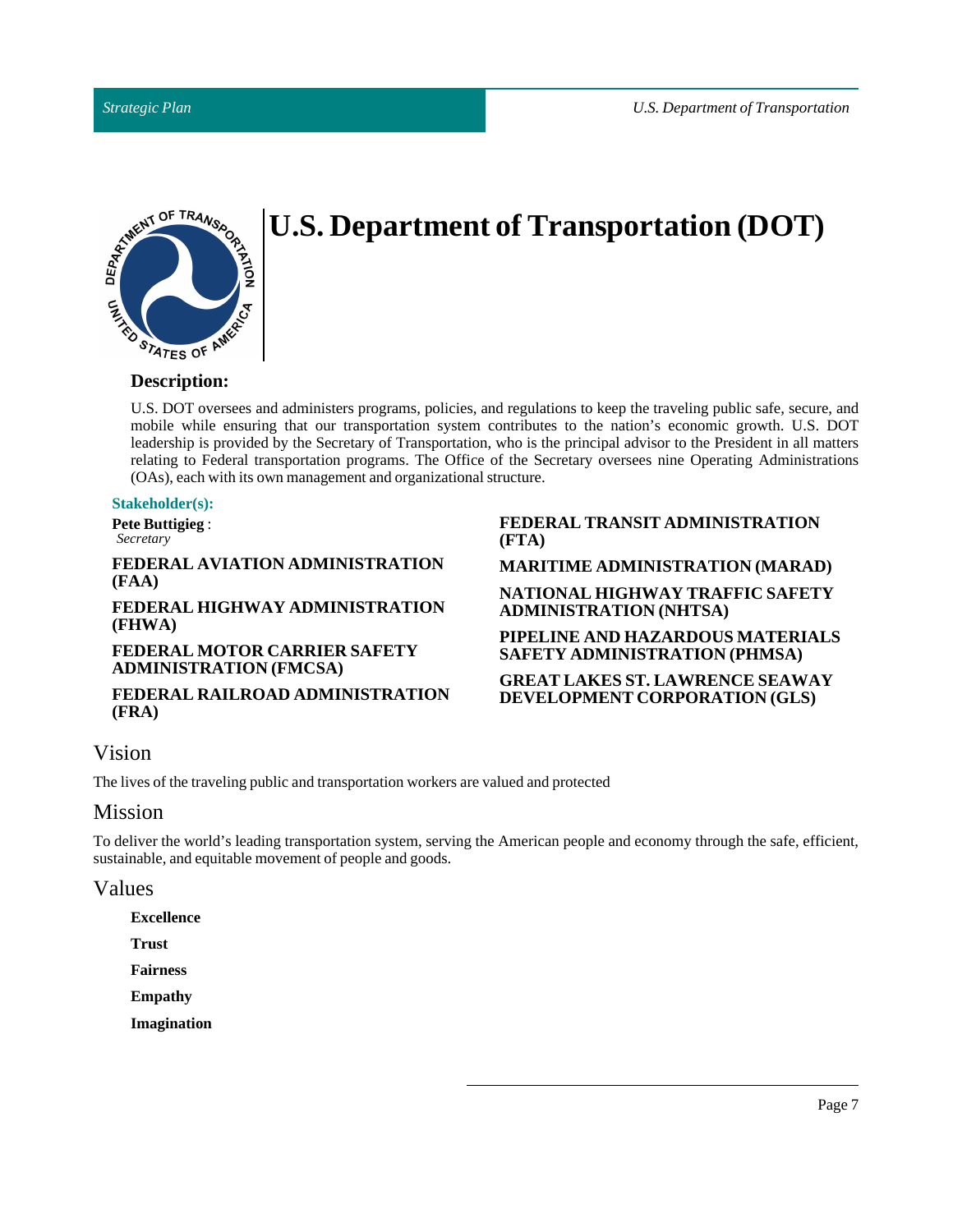## <span id="page-7-0"></span>**1. Safety**

*Make our transportation system safer for all people.*

#### **Stakeholder(s)**

#### **Vulnerable Road Users**:

*Many of those affected by motor vehicle crashes are not traveling in motor vehicles at all. About one in five road fatalities are vulnerable road users—people on foot, on bikes or scooters, or in wheelchairs.*

#### **Pedestrians**

**Bicycle Riders**

#### **Scooter Riders**

**People in Wheel Chairs**

#### **People of Color** :

*Among those vulnerable road users, people of color and low-income communities are the hardest hit: the fatality rate for Native Americans is five times that of white pedestrians.*

#### **Low-Income Communities**

#### **Native Americans**

**Black Pedestrians**:

*For Black pedestrians the fatality rate is two times higher.*

#### **Public Officials** :

*Improving safety will require new approaches, greater collaboration, and increased vigilance. We need to shift culture and expectations among public officials and the general public away from behaving as if safety risks, par-*

*ticularly risks of today's roadways, are inevitable. Instead, we need to truly put safety first and seek to improve safety for all travelers. People should leave the house and know they're going to get to their destination safely.*

#### **Travelers** :

*We need to invest in safer infrastructure, safer vehicles, and safer systems to create a transportation system where the lives of the traveling public and transportation workers are valued and protected.*

#### **Transportation Workers**

#### **DOT Partners**:

*U.S. DOT can lead on safety, but we cannot achieve our safety goals working alone. Public officials, private industry stakeholders, researchers, first responders, and the traveling public all play a part, working together toward a future where transportation-related serious injuries and fatalities are eliminated.*

**Private Industry**

**Researchers**

#### **First Responders**

Advance a future without transportation-related serious injuries and fatalities. ~ Safety is U.S. DOT's top priority. Safety at U.S. DOT is a multimodal effort encompassing rail, marine vessel, pipeline, aviation, and roadway incidents and crashes. While we have made great progress in some areas of safety, we are losing ground in others. The United States has one of the highest traffic fatality rates in the industrialized world, double the rate in Canada and quadruple that in Europe. Almost 95 percent of U.S. transportation deaths occur on America's streets, roads, and highways, and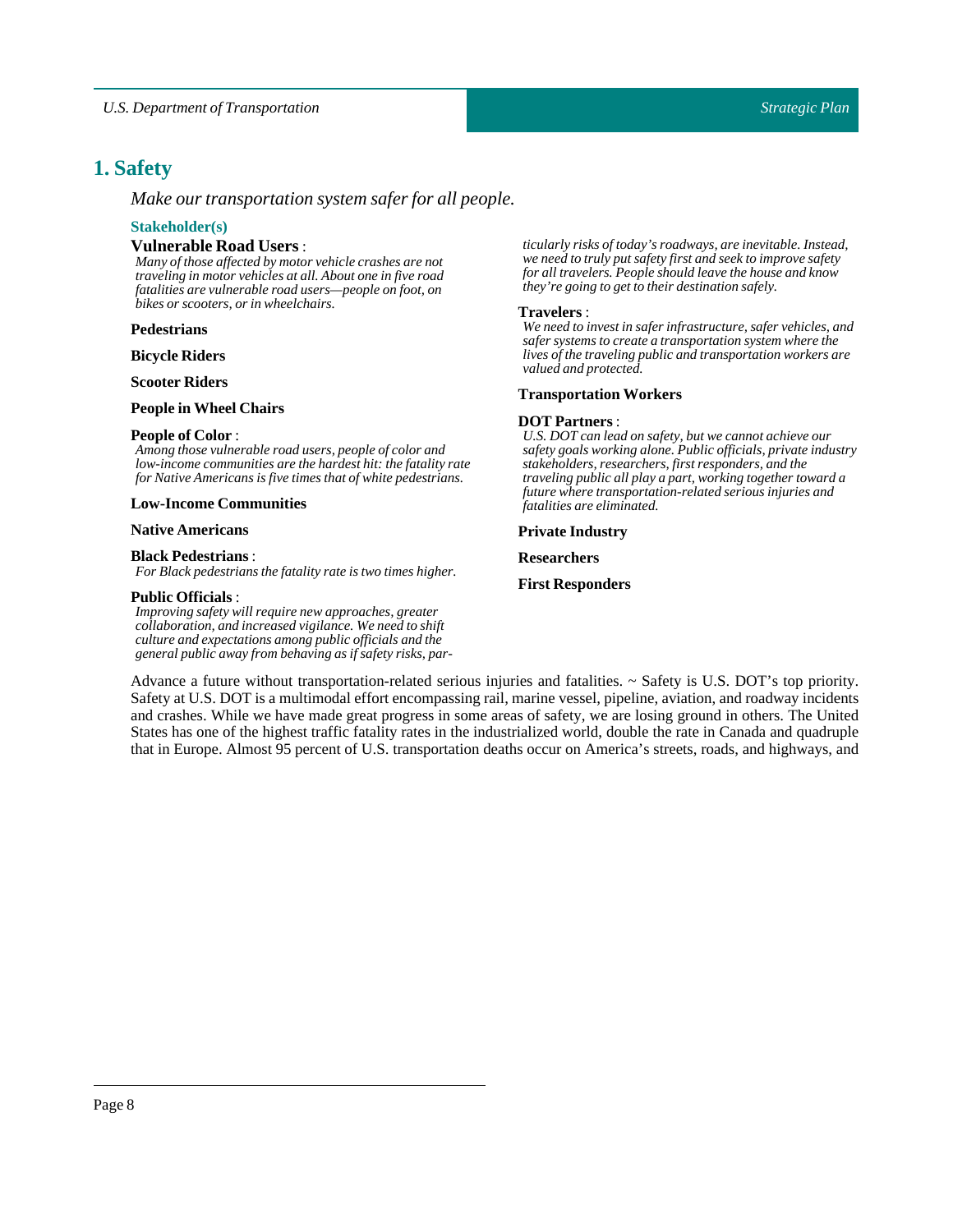deaths are on the rise. In 2020, a year when vehicle travel was down overall, 38,824 people died in motor vehicle crashes—more than 100 deaths per day. An estimated 2.28 million people were injured. In the first nine months of 2021, an estimated 31,720 people died in motor vehicle crashes, up approximately 12 percent over the first nine months of 2020. That is the largest number of projected fatalities for January through September since 2006. These trends are unacceptable. To address this crisis systemically and to prevent these tragic and avoidable deaths and serious injuries, U.S. DOT released its National Roadway Safety Strategy (NRSS) in January 2022. The NRSS is the first step in working toward an ambitious long-term goal of reaching zero roadway fatalities.

### <span id="page-8-0"></span>**1.1.** Public Safety

*Protect urban and rural communities and travelers, including vulnerable populations, from health and safety risks.*

SAFE PUBLIC

**Stakeholder(s):**

**Communities**

**Vulnerable Populations**

**OST-P** : *Lead agency*

**All OAs**: *Lead agencies*

#### **Performance Indicators**

| Description             | $T$ <sub>V</sub> $pe$ | <b>Start Date</b> | <b>End Date</b> |
|-------------------------|-----------------------|-------------------|-----------------|
|                         | Target                |                   |                 |
| <b>To be determined</b> | Actual                |                   |                 |

## <span id="page-8-1"></span>**Strategy 1.1.1 .** Roads

*Promote safe behaviors and improve travel safety for vulnerable road users, children, and the elderly.*

#### **Stakeholder(s):**

**Vulnerable Road Users**

#### **Children**

**The Elderly**

**OST-P** *Role:* Lead Agency **FHWA** *Role:* Lead Agency

**FMCSA** *Role:* Lead Agency

### **NHTSA**

*Role:* Lead Agency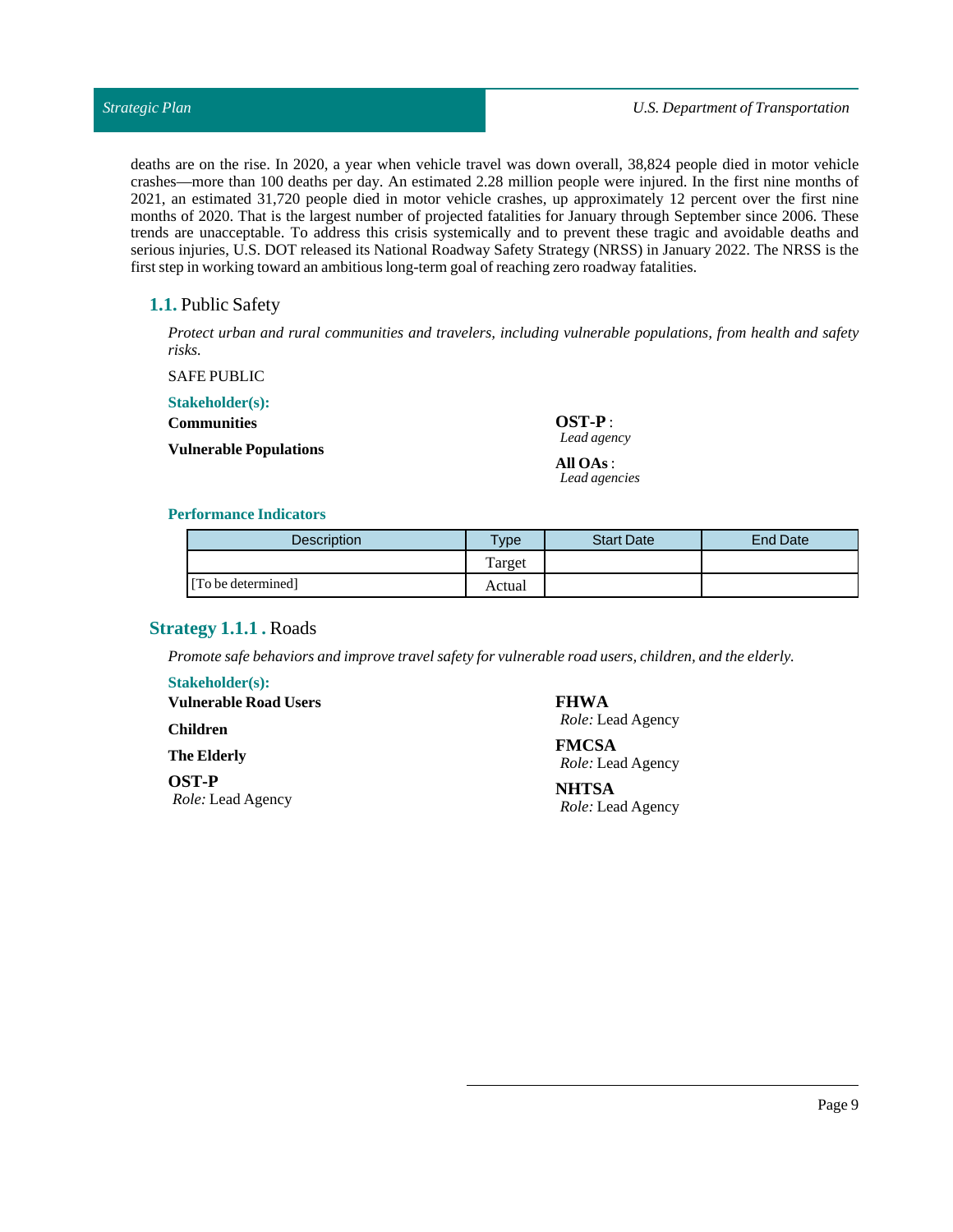### **KPI 1.1.1 Motor Vehicle Fatalities**

| <b>Description</b> | $T$ <sub>V</sub> $pe$ | Status  | <b>Start Date</b> | <b>End Date</b> | Number |
|--------------------|-----------------------|---------|-------------------|-----------------|--------|
| Reduce motor       | Target                | Reduced |                   |                 |        |
| vehicle fatalities | Actual                |         |                   |                 |        |

#### **KPI 1.1.1.1 Motor Vehicle Fatalities**

| Description                                                                                                                                                                                                                       | <b>Type</b> | <b>Status</b>   | <b>Start Date</b> | <b>End Date</b>  | Number per 100<br><b>Million VMT</b> |
|-----------------------------------------------------------------------------------------------------------------------------------------------------------------------------------------------------------------------------------|-------------|-----------------|-------------------|------------------|--------------------------------------|
| By September 30,                                                                                                                                                                                                                  | Target      | Reduced         |                   | 2023-09-30       | 1.22                                 |
| $2023$ , the<br>Department will<br>reduce the rate of<br>motor vehicle<br>fatalities from 1.36<br>per 100 million<br>vehicle miles<br>traveled (VMT) as of<br>October 1, 2021, to<br>no more than 1.22<br>per 100 million<br>VMT. | Actual      | <b>Baseline</b> |                   | $2021 - 10 - 01$ | 1.36                                 |
|                                                                                                                                                                                                                                   | Actual      |                 |                   | 2023-09-30       | 1.36                                 |

## **KPI 1.1.1.2 Motor Vehicle-Related Fatalities**

| <b>Description</b>                                                                                               | Type   | <b>Status</b>   | <b>Start Date</b> | <b>End Date</b>  | Percentage<br><b>Reduction</b> |
|------------------------------------------------------------------------------------------------------------------|--------|-----------------|-------------------|------------------|--------------------------------|
| Reduce 66% of                                                                                                    | Target | Target Met      |                   | 2039-12-31       | 66                             |
| motor vehicle-related<br>fatalities by 2040 to<br>demonstrate progress<br>to achieve zero<br>roadway fatalities. | Actual | <b>Baseline</b> |                   | $2021 - 10 - 01$ | 1.36                           |
|                                                                                                                  | Actual |                 |                   | 2039-12-31       | 1.36                           |

## <span id="page-9-0"></span>**Strategy 1.1.2.** Operators & Occupants

*Research and support initiatives to improve occupant protection and reduce risky operator behaviors, such as speeding, distraction,fatigue, and operating under the influence.*

# **Stakeholder(s):**

#### **Vehicle Operators Vehicle Occupants**

| <b>Description</b> | <b>Type</b> | <b>Start Date</b> | <b>End Date</b> |
|--------------------|-------------|-------------------|-----------------|
|                    | Target      |                   |                 |
| [To be determined] | Actual      |                   |                 |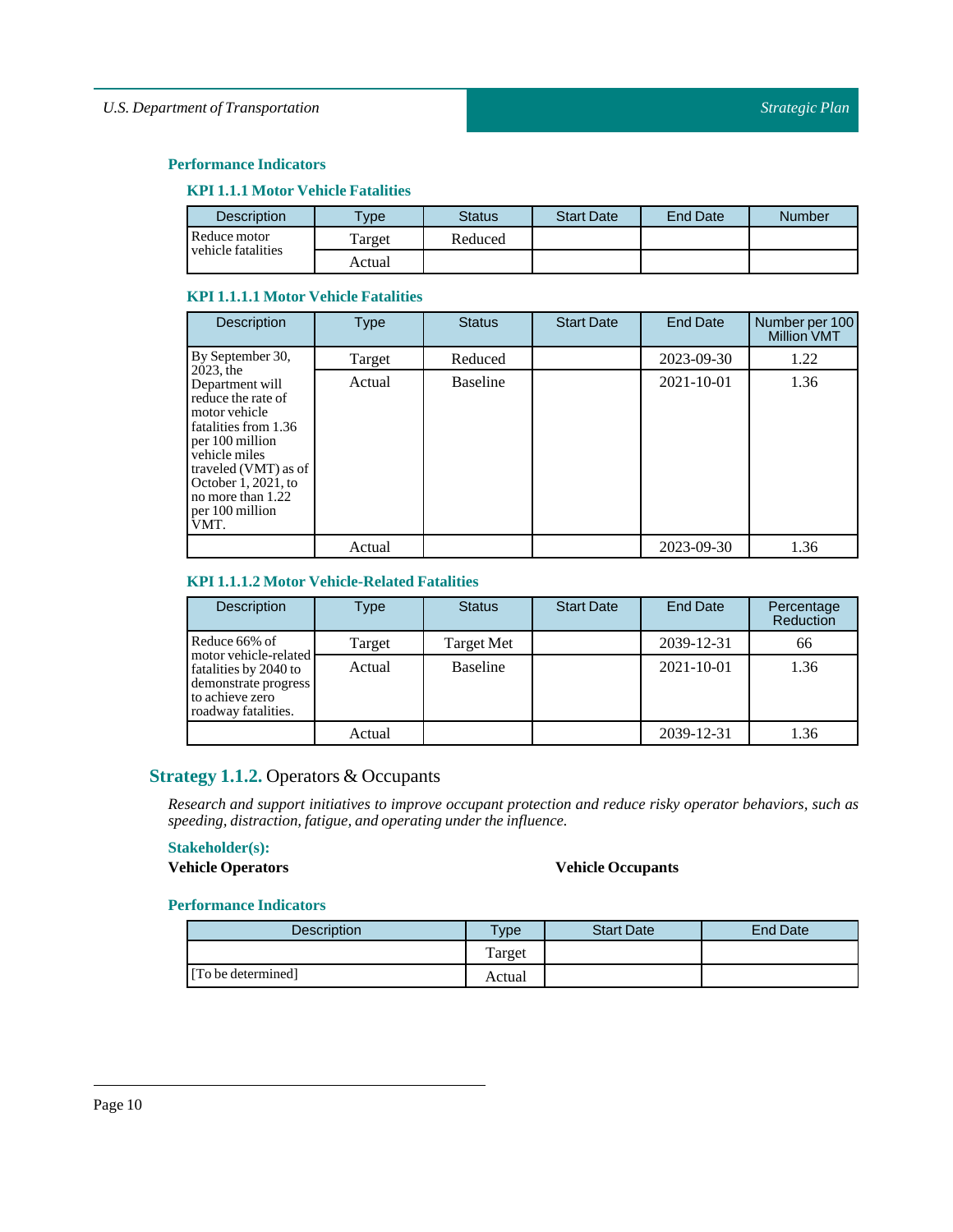## <span id="page-10-0"></span>**Strategy 1.1.3.** Emissions

*Reduce the health effects of harmful emissions especially on vulnerable and overburdened communities.*

## **Stakeholder(s):**

### **Vulnerable Communities Overburdened Communities**

#### **Performance Indicators**

| <b>Description</b> | $T$ <sub>V</sub> pe | <b>Start Date</b> | End Date |
|--------------------|---------------------|-------------------|----------|
|                    | Target              |                   |          |
| [To be determined] | Actual              |                   |          |

## <span id="page-10-1"></span>**Strategy 1.1.4.** Incidents

*Implement measures that mitigate or eliminate incidents among rail, transit, aviation, and trucking operations and the traveling public.*

#### **Performance Indicators**

| <b>Description</b> | Type   | <b>Start Date</b> | End Date |
|--------------------|--------|-------------------|----------|
|                    | Target |                   |          |
| [To be determined] | Actual |                   |          |

## <span id="page-10-2"></span>**Strategy 1.1.5.** Disparities

*Reduce racial and gender disparities in transportation-related health and safety outcomes, and perform demographic analysis to identify actions and opportunities.*

#### **Performance Indicators**

| <b>Description</b> | $T$ ype | <b>Start Date</b> | End Date |
|--------------------|---------|-------------------|----------|
|                    | Target  |                   |          |
| [To be determined] | Actual  |                   |          |

## <span id="page-10-3"></span>**Strategy 1.1.6.** Discrimination, Hate & Violence

*Take proactive measures against discrimination, hate, and violence in transportation systems.*

| <b>Description</b> | $v_{\rm p}$ | <b>Start Date</b> | End Date |
|--------------------|-------------|-------------------|----------|
|                    | Target      |                   |          |
| [To be determined] | Actual      |                   |          |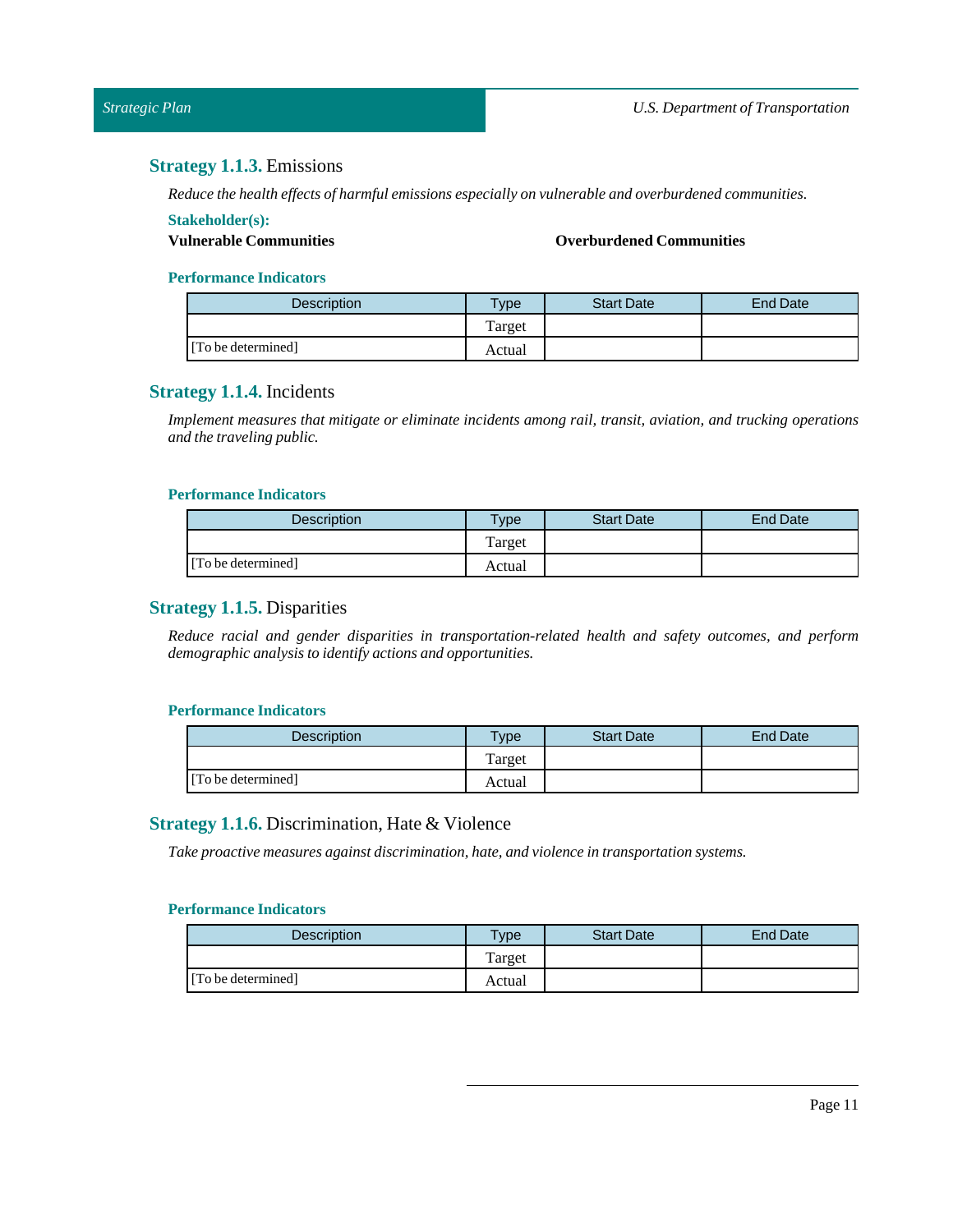## <span id="page-11-0"></span>**1.2.** Transportation Workers

*Improve the health, safety, and well-being oftransportation workers*

SAFE WORKERS

#### **Stakeholder(s):**

**Transportation Workers**

**OST-P** : *Lead agency* **All OAs**: *Lead agencies*

### **Performance Indicators**

| <b>Description</b> | Type   | <b>Start Date</b> | End Date |
|--------------------|--------|-------------------|----------|
|                    | Target |                   |          |
| [To be determined] | Actual |                   |          |

## <span id="page-11-1"></span>**Strategy 1.2.1.** Work Zones & Emergency Vehicles

*Identify and promote noteworthy practices in work zone safety and around emergency vehicles.*

### **Performance Indicators**

| <b>Description</b> | <b>Type</b> | <b>Start Date</b> | End Date |
|--------------------|-------------|-------------------|----------|
|                    | Target      |                   |          |
| [To be determined] | Actual      |                   |          |

## <span id="page-11-2"></span>**Strategy 1.2.2.** Training & Technical Assistance

*Support worker safety training and technical assistance across the transportation and public safety industry.*

### **Stakeholder(s):**

- **Transportation Industry PublicSafety Industry Transportation Workers**
- **Highway Workers**

**Transit Workers**

**Railroad Employees**

## **FHWA**

*Role:* Lead Agency

**FTA** *Role:* Lead Agency

**FRA** *Role:* Lead Agency

**FMCSA** *Role:* Lead Agency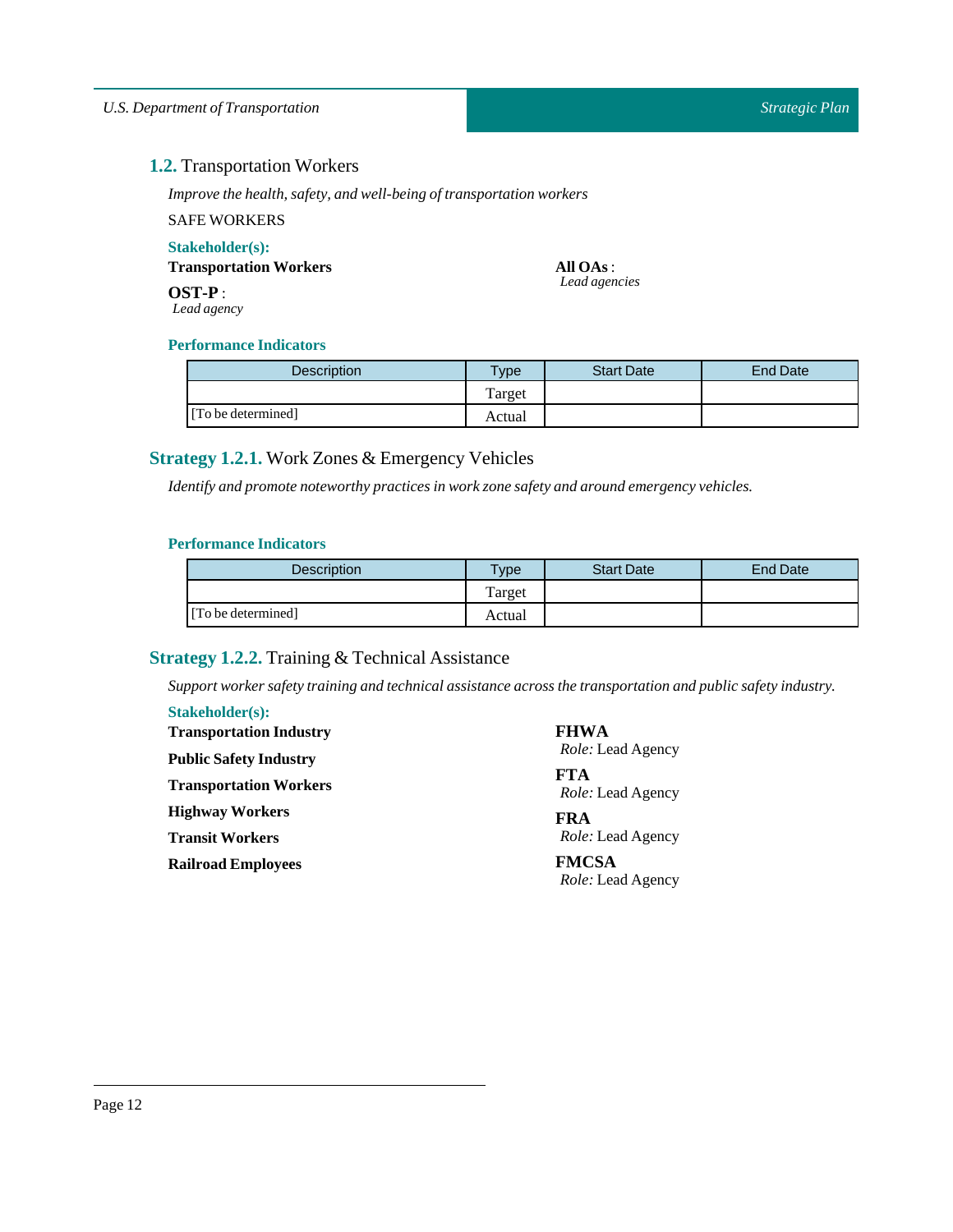## **KPI 1.2.2 Fatalities & Injuries**

| <b>Description</b>                                                       | Type   | <b>Status</b> | <b>Start Date</b> | <b>End Date</b> | <b>Number</b> |
|--------------------------------------------------------------------------|--------|---------------|-------------------|-----------------|---------------|
| Reduce                                                                   | Target | Reduced       |                   | 2025-12-31      |               |
| transportation<br>worker fatality and<br>serious injury rate by<br>2026. | Actual |               |                   | 2025-12-31      |               |

## **KPI 1.2.2.1 Highway Workers Killedor Injured**

| <b>Description</b>                            | $T$ vpe | Status  | <b>Start Date</b> | <b>End Date</b> | Number |
|-----------------------------------------------|---------|---------|-------------------|-----------------|--------|
| Reduce highway                                | Target  | Reduced |                   |                 |        |
| workers fatality and<br>serious injury rates. | Actual  |         |                   |                 |        |

#### **KPI 1.2.2.2 Transit Workers Killedor Injured**

| <b>Description</b>                                                    | Type   | <b>Status</b> | <b>Start Date</b> | <b>End Date</b> | <b>Number</b> |
|-----------------------------------------------------------------------|--------|---------------|-------------------|-----------------|---------------|
| Reduce transit                                                        | Target | Reduced       |                   | 2024-12-31      |               |
| worker fatality and<br>serious injury rates<br>$\frac{1}{2}$ by 2025. | Actual |               |                   | 2024-12-31      |               |

#### **KPI 1.2.2.3 Railroad Employee Injury & Illness Rate**

| <b>Description</b>                                                                                | Type   | <b>Status</b> | <b>Start Date</b> | <b>End Date</b> | <b>Percent Less</b><br>than Previous<br>Year |
|---------------------------------------------------------------------------------------------------|--------|---------------|-------------------|-----------------|----------------------------------------------|
| Reduce the railroad                                                                               | Target | Reduced       |                   |                 |                                              |
| employee on-duty<br>(EOD) injury and<br>illness rate by 5%<br>less than the prior<br>vear amount. | Actual |               |                   |                 |                                              |

#### **KPI 1.2.2.4 Transportation Worker Fatalities & Injuries**

| <b>Description</b>                                                       | Type   | <b>Status</b> | <b>Start Date</b> | End Date   | Rate |
|--------------------------------------------------------------------------|--------|---------------|-------------------|------------|------|
| Reduce the                                                               | Target | Reduced       |                   | 2025-12-31 |      |
| transportation<br>worker fatality and<br>serious injury rate by<br>2026. | Actual |               |                   | 2025-12-31 |      |

## <span id="page-12-0"></span>**Strategy 1.2.3.** Unsafe Situations

*Investigate and mitigate transportation worker exposure to unsafe situations.*

#### **Stakeholder(s):**

#### **Transportation Workers**

| <b>Description</b> | vpe    | <b>Start Date</b> | <b>End Date</b> |
|--------------------|--------|-------------------|-----------------|
|                    | Target |                   |                 |
| [To be determined] | Actual |                   |                 |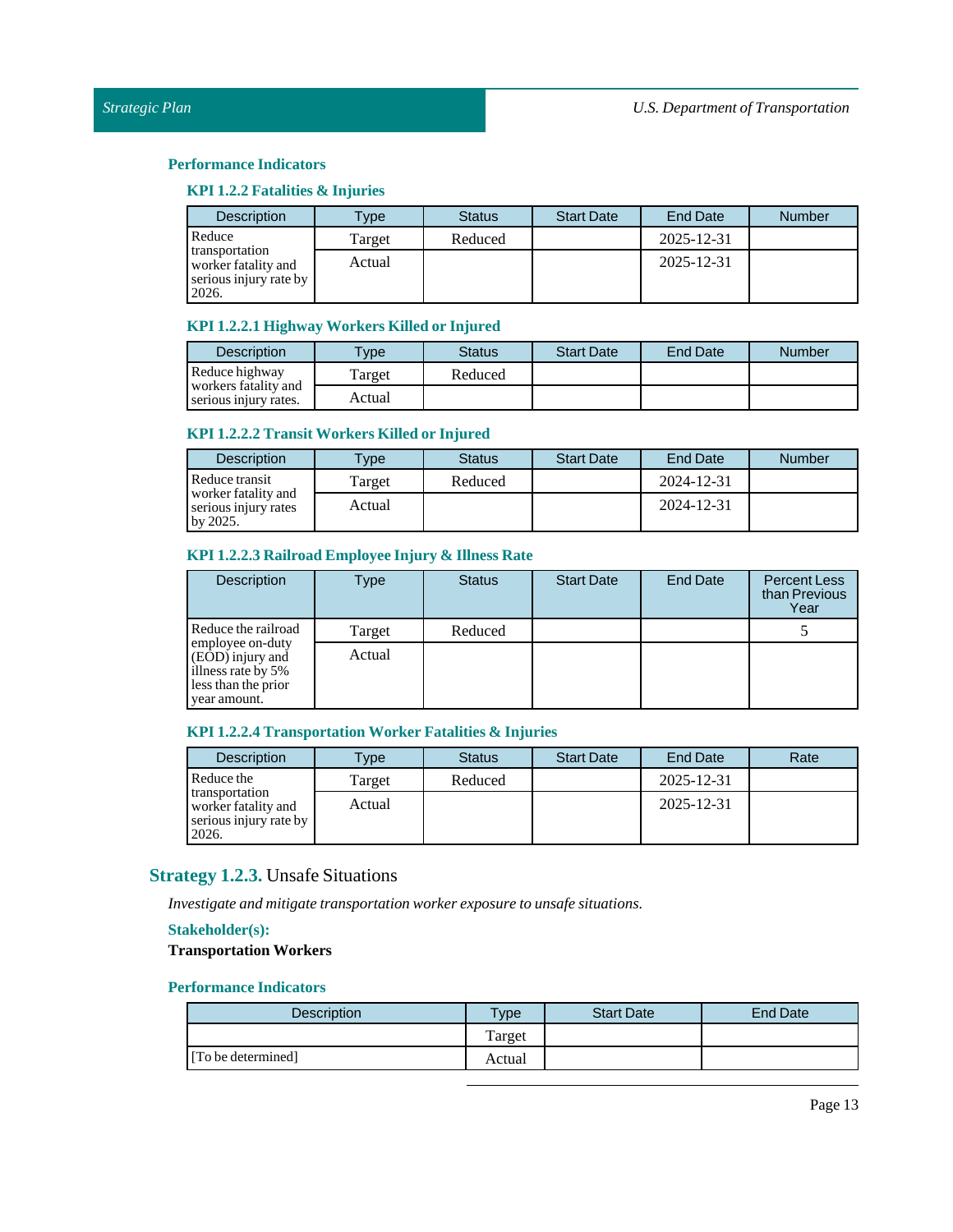## <span id="page-13-0"></span>**Strategy 1.2.4.** Fatigue, Workplaces & Compensation

*Ensure operator safety through fatigue management, adequate rest areas, and efforts to promote better workplaces and compensation.*

## **Performance Indicators**

| <b>Description</b> | <b>Type</b> | <b>Start Date</b> | End Date |
|--------------------|-------------|-------------------|----------|
|                    | l'arget     |                   |          |
| [To be determined] | Actual      |                   |          |

## <span id="page-13-1"></span>**1.3.** Infrastructure & Systems

*Design and build transportation infrastructure and systems to improve safety outcomes.*

#### SAFE DESIGN

**OST-P** :

*Lead agency*

**All OAs**: *Lead agencies*

#### **Performance Indicators**

| <b>Description</b> | $T$ vpe | <b>Start Date</b> | <b>End Date</b> |
|--------------------|---------|-------------------|-----------------|
|                    | Target  |                   |                 |
| [To be determined] | Actual  |                   |                 |

## <span id="page-13-2"></span>**Strategy 1.3.1.** Roadways

*Adopt roadway designs and countermeasures that anticipate human error.*

#### **Performance Indicators**

| <b>Description</b> | $T$ <sub>ype</sub> | <b>Start Date</b> | <b>End Date</b> |
|--------------------|--------------------|-------------------|-----------------|
|                    | Target             |                   |                 |
| [To be determined] | Actual             |                   |                 |

## <span id="page-13-3"></span>**Strategy 1.3.2.** Best Practices

*Advance U.S. best practices in road safety and vehicle standards in collaboration with globalinitiatives.*

| <b>Description</b> | <b>Type</b> | <b>Start Date</b> | End Date |
|--------------------|-------------|-------------------|----------|
|                    | Target      |                   |          |
| [To be determined] | Actual      |                   |          |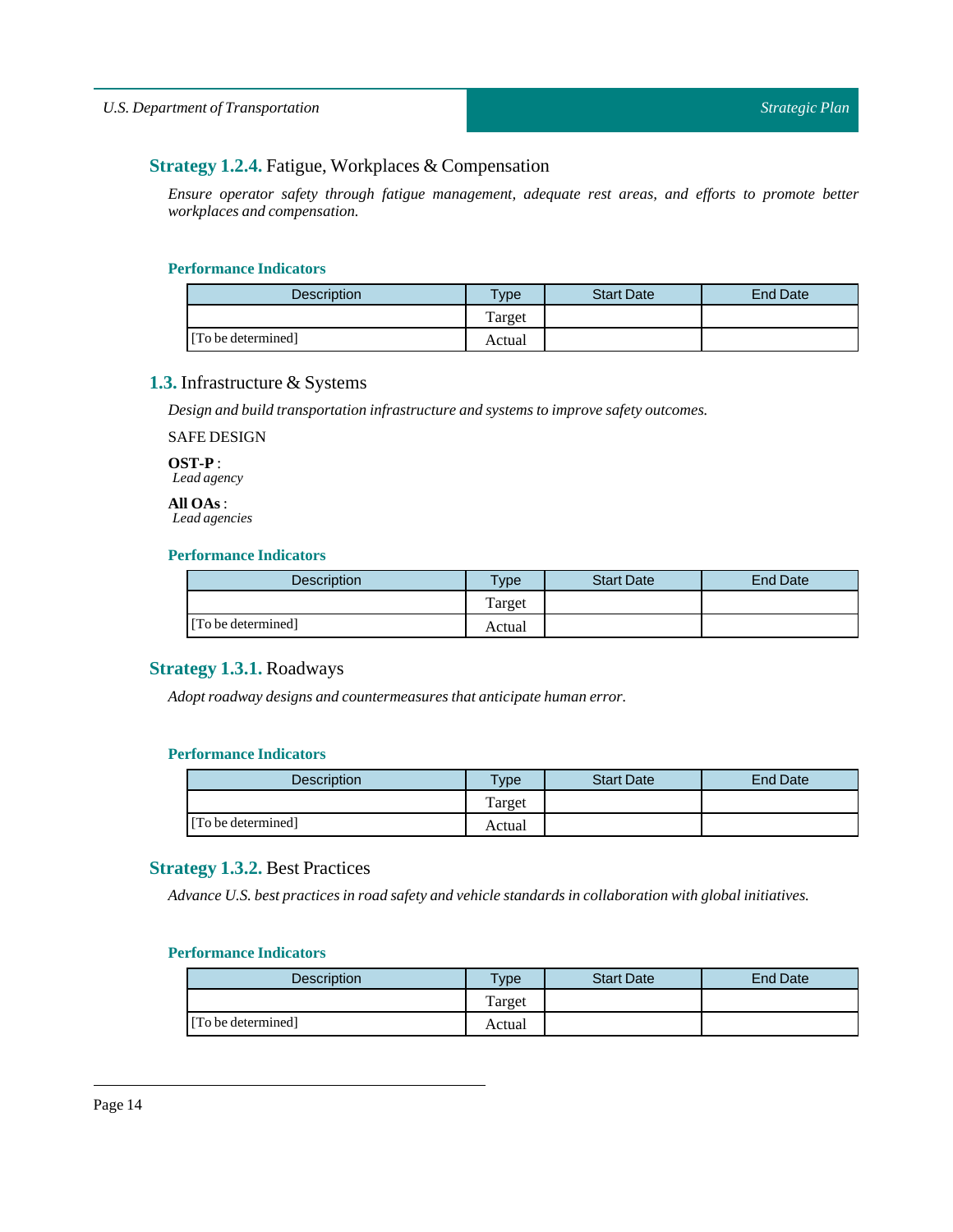## <span id="page-14-0"></span>**Strategy 1.3.3.** Performance-Based Design

*Encourage performance-based design that applies funding to lower-cost design treatments that optimize safety across the entire system.*

#### **Performance Indicators**

| <b>Description</b> | <b>Type</b> | <b>Start Date</b> | End Date |
|--------------------|-------------|-------------------|----------|
|                    | Target      |                   |          |
| [To be determined] | Actual      |                   |          |

### <span id="page-14-1"></span>**Strategy 1.3.4.** Vehicle Standards

*Update roadway design standards and improve vehicle performance standards to protect vulnerable road users and vehicle occupants.*

#### **Stakeholder(s):**

**Vulnerable Road Users Vehicle Occupants**

#### **Performance Indicators**

| Description        | $T$ <sub>ype</sub> | <b>Start Date</b> | <b>End Date</b> |
|--------------------|--------------------|-------------------|-----------------|
|                    | Target             |                   |                 |
| [To be determined] | Actual             |                   |                 |

## <span id="page-14-2"></span>**Strategy 1.3.5.** Roadway Safety

*Use regulatory and policy tools to advance roadway safety, including the Manual on Uniform Traffic Control Devices, Roadway Design Standards, and several vehicle safety improvements mandated in the Bipartisan InfrastructureLaw that will reduce fatalities and injuries across modes.*

#### **Performance Indicators**

| <b>Description</b> | Type   | <b>Start Date</b> | End Date |
|--------------------|--------|-------------------|----------|
|                    | Target |                   |          |
| [To be determined] | Actual |                   |          |

### <span id="page-14-3"></span>**Strategy 1.3.6.** Technological Innovations

*Work with research and private institutions to harness technological innovations to reduce and mitigate safety incidents.*

| <b>Description</b> | <b>Type</b> | <b>Start Date</b> | End Date |
|--------------------|-------------|-------------------|----------|
|                    | Target      |                   |          |
| [To be determined] | Actual      |                   |          |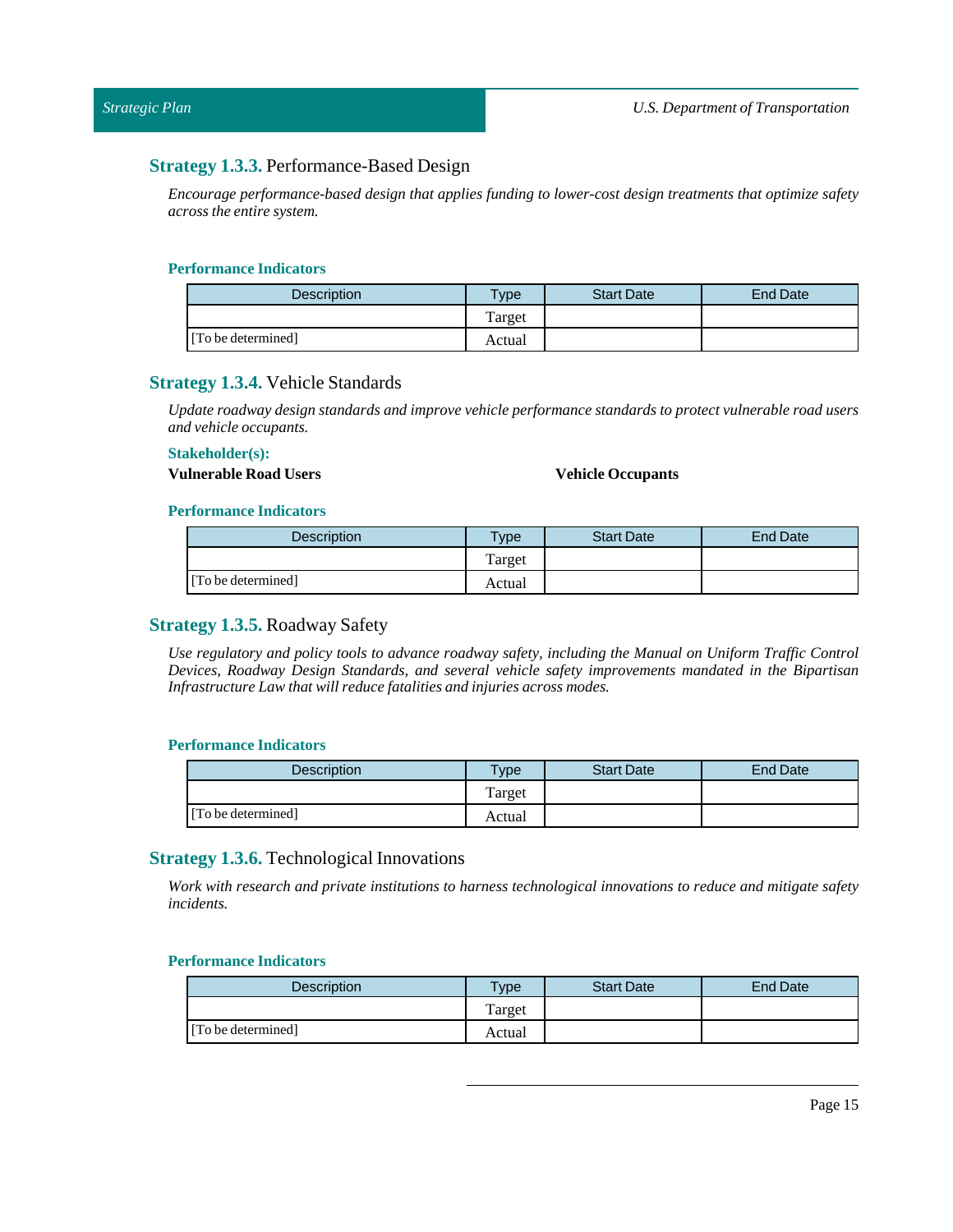## <span id="page-15-0"></span>**Strategy 1.3.7.** Streets

*Increase Federal-aid spending on and provide technical assistance to support safe and complete streets.*

## **Performance Indicators**

| <b>Description</b> | $T$ ype | <b>Start Date</b> | End Date |
|--------------------|---------|-------------------|----------|
|                    | Target  |                   |          |
| [To be determined] | Actual  |                   |          |

## <span id="page-15-1"></span>**1.4.** Systems

*Strengthen the use of informed data-driven decision-making and apply comprehensive approaches such as the Safe System approach and safety management systems for all modes.*

## SAFE SYSTEMS

**Stakeholder(s): OST-P** :

*Lead agency*

**All OAs**: *Lead agencies*

#### **Performance Indicators**

| <b>Description</b> | $T$ <sub>ype</sub> | <b>Start Date</b> | End Date |
|--------------------|--------------------|-------------------|----------|
|                    | Target             |                   |          |
| [To be determined] | Actual             |                   |          |

## <span id="page-15-2"></span>**Strategy 1.4.1.** Safe System Approach

*Formally adopt a Safe System approach atthe departmentallevel.*

### **Performance Indicators**

| <b>Description</b> | <b>Vpe</b> | <b>Start Date</b> | End Date |
|--------------------|------------|-------------------|----------|
|                    | Target     |                   |          |
| [To be determined] | Actual     |                   |          |

## <span id="page-15-3"></span>**Strategy 1.4.2.** Safety Management

*Support the adoption and maturation of safety management systems across modes, including standards and guidelines that hold industry and public agencies accountable for safety.*

| <b>Description</b> | <b>Type</b> | <b>Start Date</b> | End Date |
|--------------------|-------------|-------------------|----------|
|                    | Target      |                   |          |
| [To be determined] | Actual      |                   |          |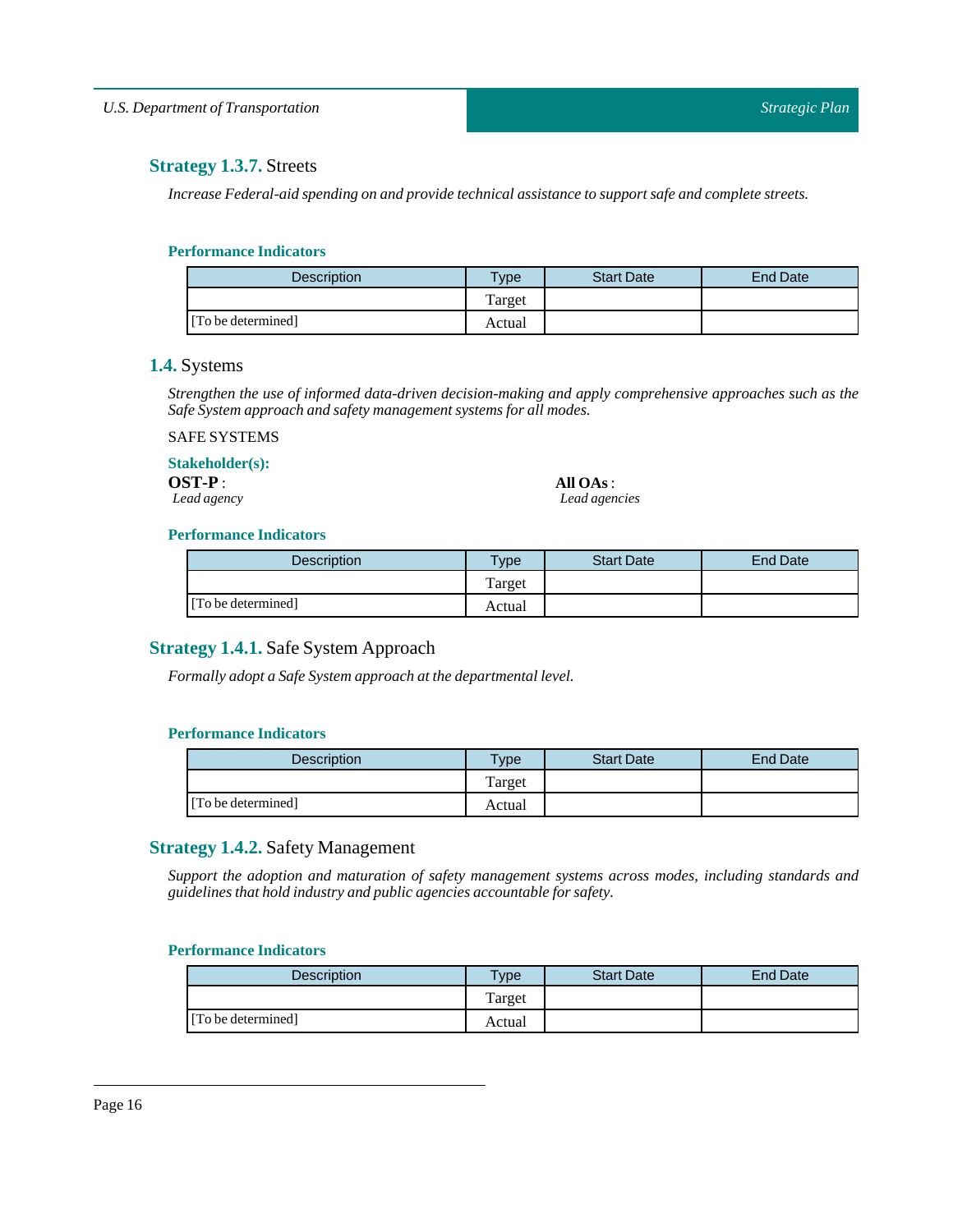## <span id="page-16-0"></span>**Strategy 1.4.3.** Incidents

*Improve incident management and response across all modes.*

#### **Performance Indicators**

| <b>Description</b> | $T$ <sub>V</sub> $pe$ | <b>Start Date</b> | End Date |
|--------------------|-----------------------|-------------------|----------|
|                    | Target                |                   |          |
| [To be determined] | Actual                |                   |          |

## <span id="page-16-1"></span>**Strategy 1.4.4.** Data

Use data and data analytics to take proactive actions to address emerging safety risks and support compliance.

#### **Performance Indicators**

| <b>Description</b> | Type   | <b>Start Date</b> | End Date |
|--------------------|--------|-------------------|----------|
|                    | Target |                   |          |
| [To be determined] | Actual |                   |          |

## <span id="page-16-2"></span>**Strategy 1.4.5.** Aviation

*Improve safety of flight paths, ensuring the safe introduction of new entrants such as commercial space, unmanned aircraft systems, and advanced air mobility into aviation.*

#### **Stakeholder(s):**

**FAA** *Role:* Lead Agency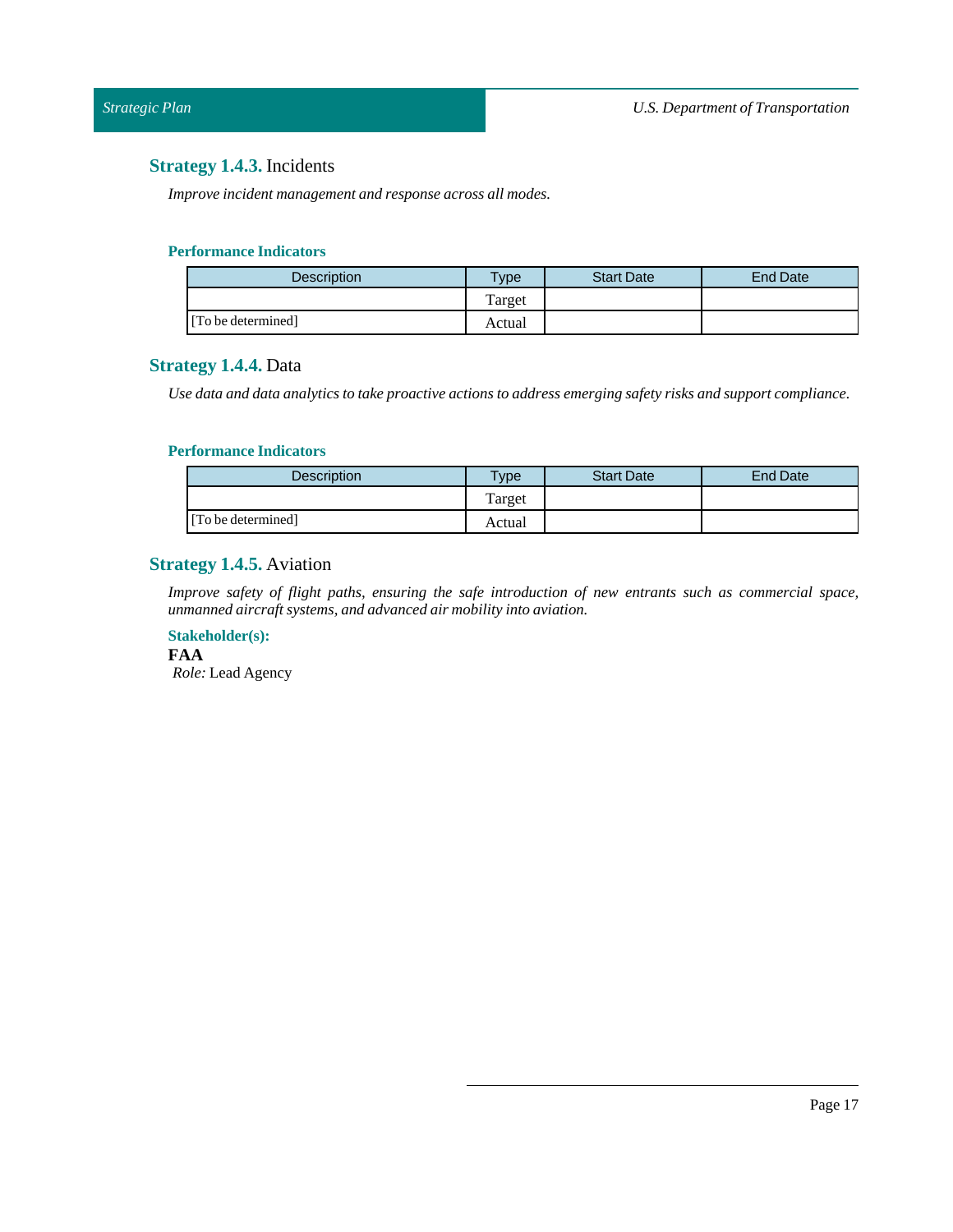### **KPI 1.4.5.1 Fatalitiesper 100 Million Persons**

| Description                                                                                                                                                                                                                                                    | Type   | <b>Status</b> | <b>Start Date</b> | <b>End Date</b> | <b>Number</b> |
|----------------------------------------------------------------------------------------------------------------------------------------------------------------------------------------------------------------------------------------------------------------|--------|---------------|-------------------|-----------------|---------------|
| By September 30,                                                                                                                                                                                                                                               | Target | <b>Below</b>  |                   | 2023-09-30      | 4.9           |
| 2023, the Federal<br>Aviation<br>Administration's<br>(FAA) range of<br>programs will<br>contribute to the<br>commercial air<br>carrier fatality rate<br>remaining below the<br>target of 4.9 fatalities<br>per 100 million<br>persons on board and<br>$\cdots$ | Actual |               |                   | 2023-09-30      |               |

### **KPI 1.4.5.2 Fatal Accidentsper 100,000 Flight Hours**

| <b>Description</b>                                                                                                      | Type   | <b>Status</b> | <b>Start Date</b> | <b>End Date</b> | <b>Number</b> |
|-------------------------------------------------------------------------------------------------------------------------|--------|---------------|-------------------|-----------------|---------------|
| contribute to                                                                                                           | Target | Target Met    |                   | 2023-09-30      | 0.94          |
| reducing general<br>aviation fatal<br>accidents to no more<br>than 0.94 fatal<br>accidents per<br>100,000 flight hours. | Actual |               |                   | 2023-09-30      |               |

## <span id="page-17-0"></span>**Strategy 1.4.6.** Standards & Guidelines

*Set safety management systems-related standards and guidelines that hold industry and public agencies accountable for safety and establish partnerships with these entities to promote safety.*

### **Performance Indicators**

| <b>Description</b> | $T$ ype | <b>Start Date</b> | End Date |
|--------------------|---------|-------------------|----------|
|                    | Target  |                   |          |
| [To be determined] | Actual  |                   |          |

## <span id="page-17-1"></span>**Strategy 1.4.7.** Crashes, Fatalities & Injuries

*Adopt an interdisciplinary approach to reducing speeding-related crashes,fatalities, and injuries.*

| <b>Description</b> | vpe    | <b>Start Date</b> | End Date |
|--------------------|--------|-------------------|----------|
|                    | Target |                   |          |
| [To be determined] | Actual |                   |          |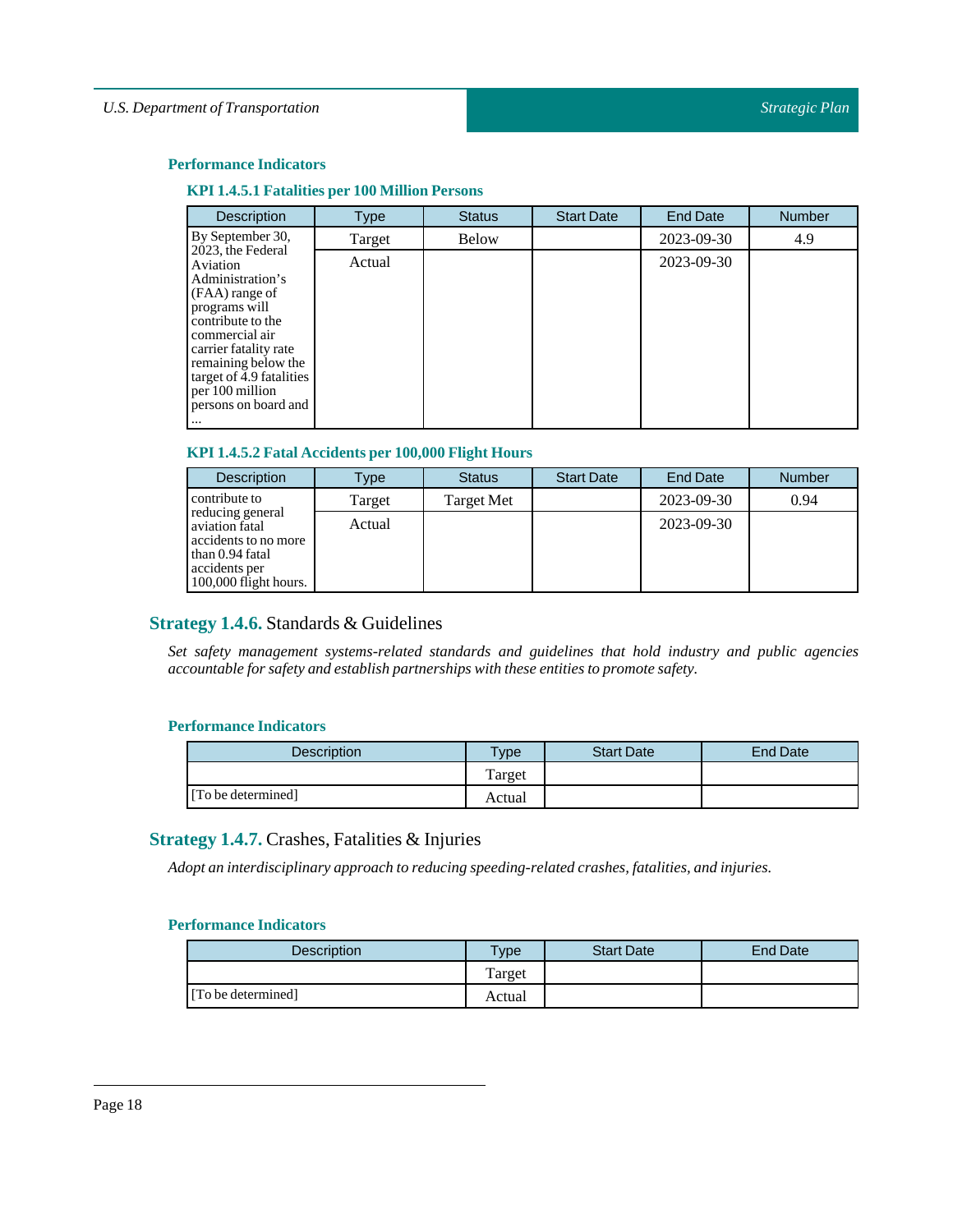## <span id="page-18-0"></span>**Strategy 1.4.8.** Cultural Practices

*Assess,identify, and promote examples of robust safety culture practices.*

#### **Performance Indicators**

| <b>Description</b> | $v$ pe | <b>Start Date</b> | <b>End Date</b> |
|--------------------|--------|-------------------|-----------------|
|                    | Target |                   |                 |
| [To be determined] | Actual |                   |                 |

## <span id="page-18-1"></span>**Strategy 1.4.9.** Close-Call Reporting

Expand the use of nonpunitive, close-call reporting programs and ensure just culture provisions are in place to *encourage reporting.*

#### **Performance Indicators**

| <b>Description</b> | $v$ pe | <b>Start Date</b> | End Date |
|--------------------|--------|-------------------|----------|
|                    | Target |                   |          |
| [To be determined] | Actual |                   |          |

## <span id="page-18-2"></span>**1.5.** Cybersecurity

*Strengthen transportation system resilience to protectitfrom disruption from cyber and other attacks.*

#### CRITICAL INFRASTRUCTURE CYBERSECURITY

#### **Stakeholder(s):**

**S-60** : *Lead agency*

**OCIO** :

*Lead agency*

**OST-R** :

*Lead agency*

**OST-P** : *Lead agency*

#### **Performance Indicators**

| <b>Description</b> | $T$ ype | <b>Start Date</b> | End Date |
|--------------------|---------|-------------------|----------|
|                    | Target  |                   |          |
| [To be determined] | Actual  |                   |          |

## <span id="page-18-3"></span>**Strategy 1.5.1.** Technical Assistance

*Provide technical assistance to critical infrastructure owners and operations to better identify, assess, and address critical physical and cybersecurity vulnerabilities.*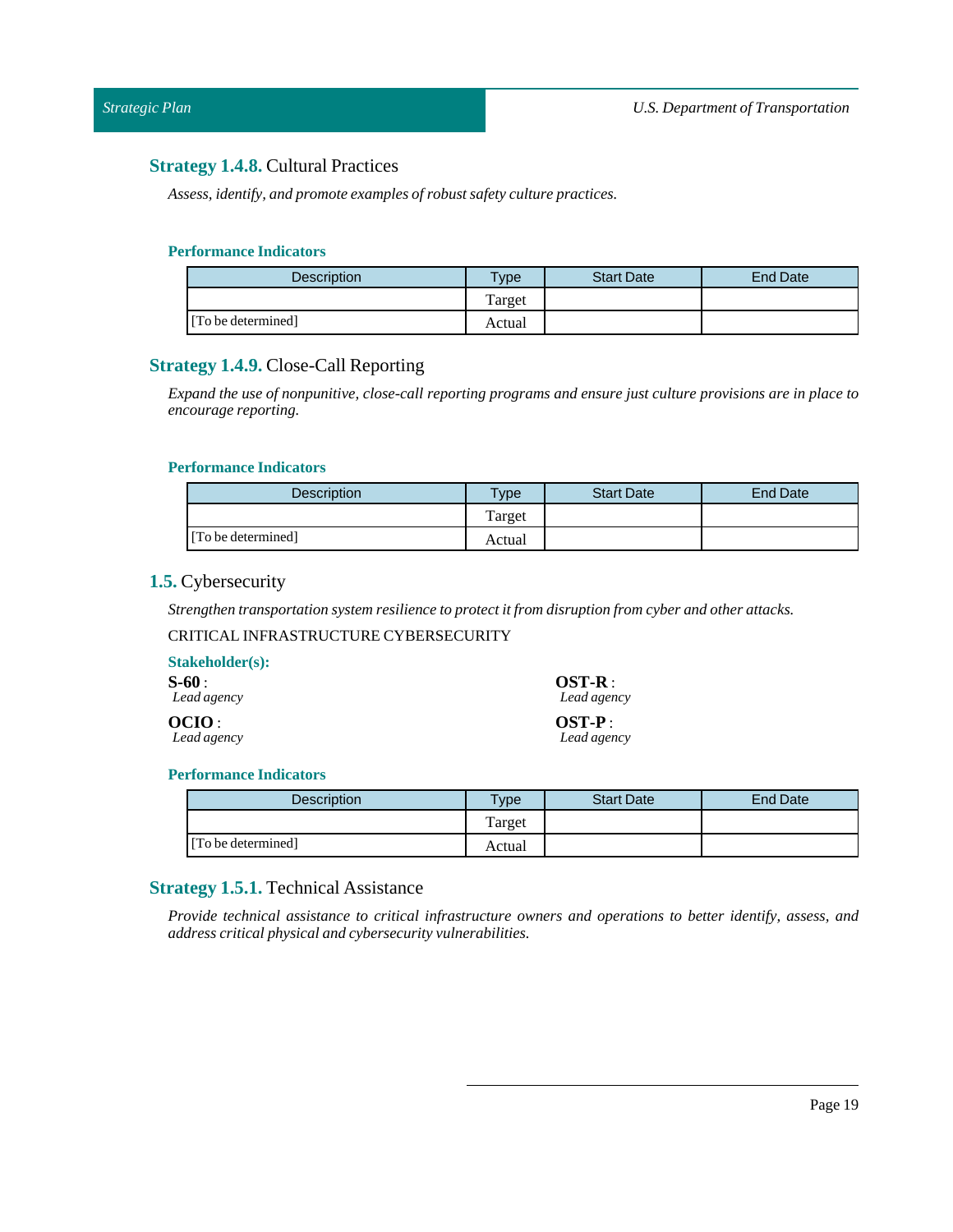## *U.S. Department ofTransportation*

### **Performance Indicators**

| <b>Description</b> | Type   | <b>Start Date</b> | <b>End Date</b> |
|--------------------|--------|-------------------|-----------------|
|                    | Target |                   |                 |
| [To be determined] | Actual |                   |                 |

## <span id="page-19-0"></span>**Strategy 1.5.2.** Standards

*Incorporate physical and cybersecurity protections in the standards for design of emerging automated and connected systems and technologies.*

## **Performance Indicators**

| <b>Description</b> | <b>Vpe</b> | <b>Start Date</b> | End Date |
|--------------------|------------|-------------------|----------|
|                    | Target     |                   |          |
| [To be determined] | Actual     |                   |          |

## <span id="page-19-1"></span>**Strategy 1.5.3.** Response & Recovery

*Strengthen system response and recovery plans and protocols to minimize the effects of system disruptions and hasten system recovery.*

#### **Performance Indicators**

| <b>Description</b> | $T$ <sub>V</sub> pe | <b>Start Date</b> | <b>End Date</b> |
|--------------------|---------------------|-------------------|-----------------|
|                    | Target              |                   |                 |
| [To be determined] | Actual              |                   |                 |

## <span id="page-19-2"></span>**Strategy 1.5.4.** Information Sharing

*Improve and increase information sharing regarding security threats and incidents.*

## **Performance Indicators**

| <b>Description</b> | $T$ <sub>V</sub> $pe$ | <b>Start Date</b> | End Date |
|--------------------|-----------------------|-------------------|----------|
|                    | Target                |                   |          |
| [To be determined] | Actual                |                   |          |

## <span id="page-19-3"></span>**Strategy 1.5.5.** Emerging Technologies

*Establish a cybersecurity elementin the evaluation of emerging transportation technologies.*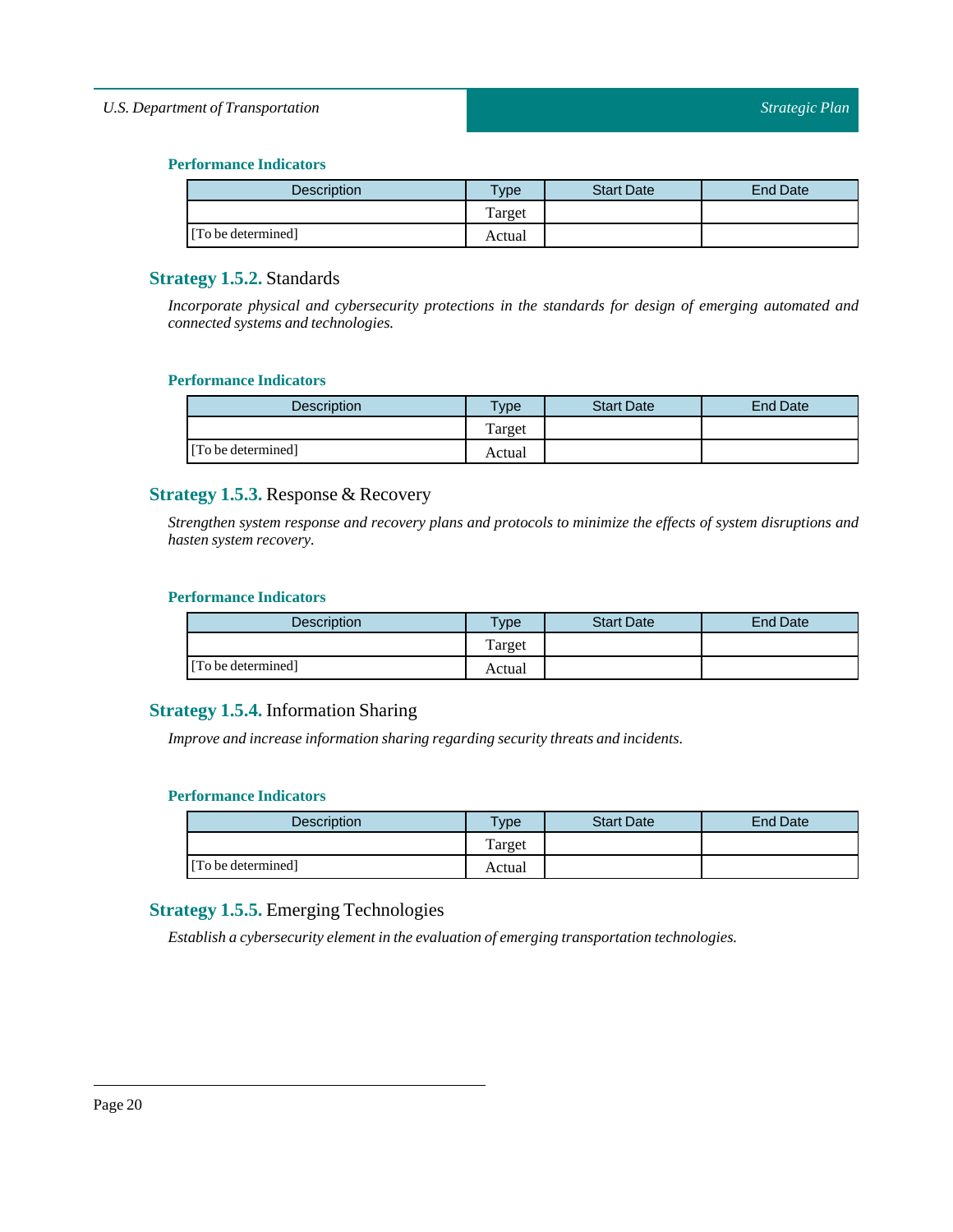## *Strategic Plan*

#### **Performance Indicators**

| <b>Description</b> | $T$ ype | <b>Start Date</b> | End Date |
|--------------------|---------|-------------------|----------|
|                    | Target  |                   |          |
| [To be determined] | Actual  |                   |          |

## <span id="page-20-0"></span>**Strategy 1.5.6.** Vulnerability Assessments

*Promote guidelines on vulnerability assessments that include cybersecurity vulnerability for critical infrastructure.*

| Description        | <b>Vpe</b> | <b>Start Date</b> | <b>End Date</b> |
|--------------------|------------|-------------------|-----------------|
|                    | Target     |                   |                 |
| [To be determined] | Actual     |                   |                 |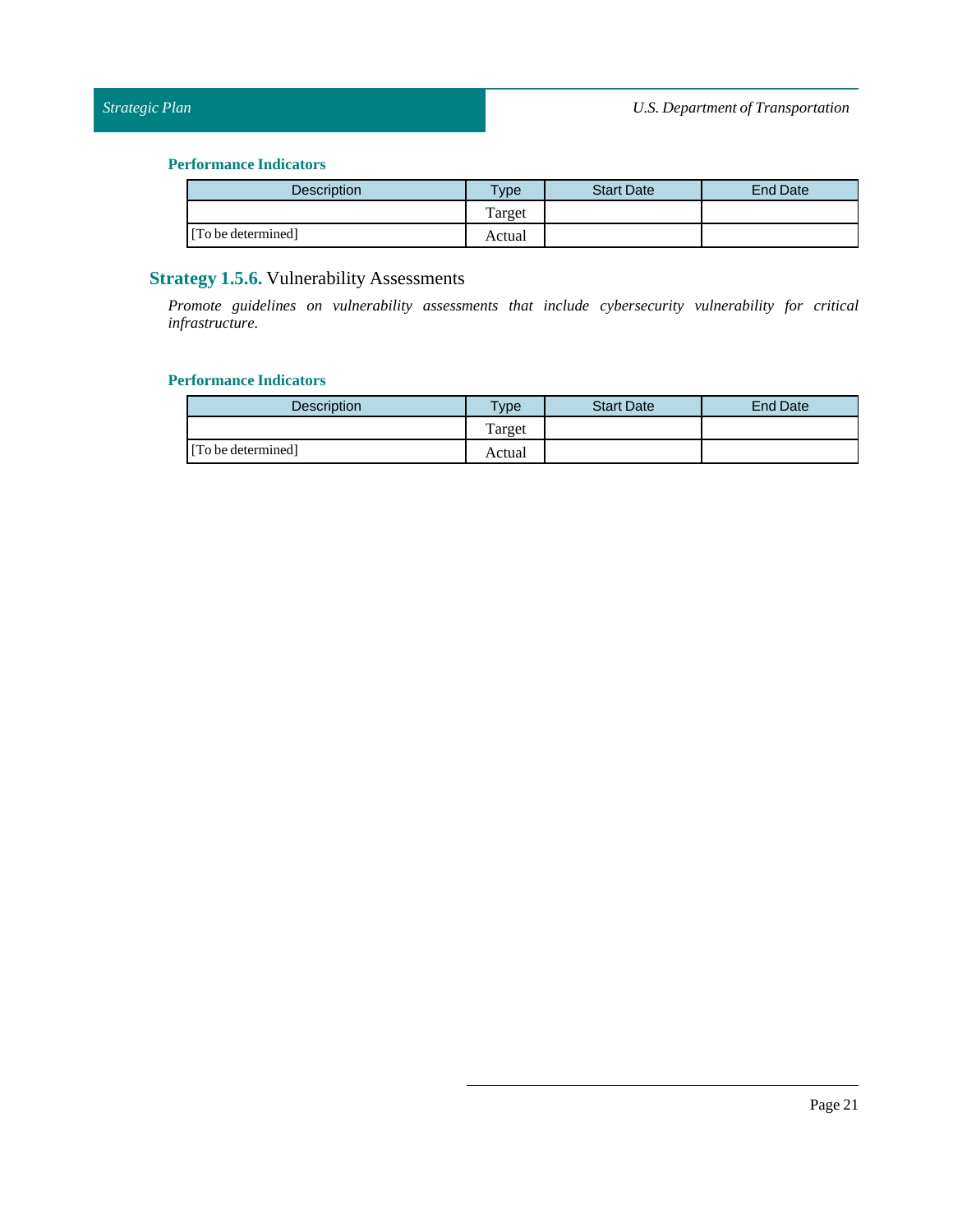## <span id="page-21-0"></span>PLACEHOLDER\_44 **2. Economy**

*Grow an inclusive and sustainable economy.*

#### **Stakeholder(s)**

#### **Businesses** :

*Our businesses are less competitive, and goods are more expensive. Just this past year, we have seen serious delays at ports lead to severe supply chain disruptions that threaten post-pandemic economic recovery.*

#### **Motorists** :

*Additionally, traffic congestion costs the U.S. economy over \$160 billion per year, as motorists lose more than \$1,000 every year in wasted time and fuel. Every hour that Americans spend in traffic is an hour wasted, an hour spent*

*away from our friends and families, an hour not doing the things we enjoy.*

#### **Unionized Workers** :

*Modernizing our transportation system is essential to creating jobs and growing an inclusive and sustainable economy. Investments in infrastructure—whether we are repairing bridges or building a national network of electric vehicle (EV) chargers—will improve U.S. competitiveness, drive economic growth, increase access to opportunity, and create a new generation of good-paying union jobs to rebuild our country.*

Economic Strength and Global Competitiveness ~ Invest in our transportation system to provide American workers and businesses reliable and efficient access to resources, markets, and good-paying jobs. | The U.S. is the wealthiest country in the world, yet we rank 13th when it comes to the overall quality of our transportation infrastructure. After decades of disinvestment, our infrastructure is failing to keep up with growing transportation needs and parts of our system have fallen into disrepair. One in five miles (173,000 total miles) of our highways and major roads is in poor condition, as well as 45,000 bridges. Our nation's transit systems have a repair backlog of more than \$105 billion, representing more than 24,000 buses, 5,000 rail cars, 200 stations, and thousands of miles of track, signals, and power systems in need of replacement. The failure to repair and modernize our highways, bridges, transit assets, ports and waterways, airport and air traffic facilities, passenger rail facilities, and other facilities has a cost... It has never been more important for us to invest in strengthening our infrastructure and competitiveness. Repair and modernization of our transportation infrastructure must be a national priority to ensure continued economic growth and improve our quality of life.

### <span id="page-21-1"></span>**2.1.** Jobs & Economies

*Support American workers and businesses to create good jobs while building stronger and more sustainable regional and local economies.*

JOB CREATION AND FISCAL HEALTH

**Stakeholder(s):**

**American Workers**

**American Businesses**

**OST-P** : *Lead agency Role:* Transportation & Warehouse Employment

**All OAs**: *Lead agencies*

**OST-P** *Role:* Transportation & Warehouse Employment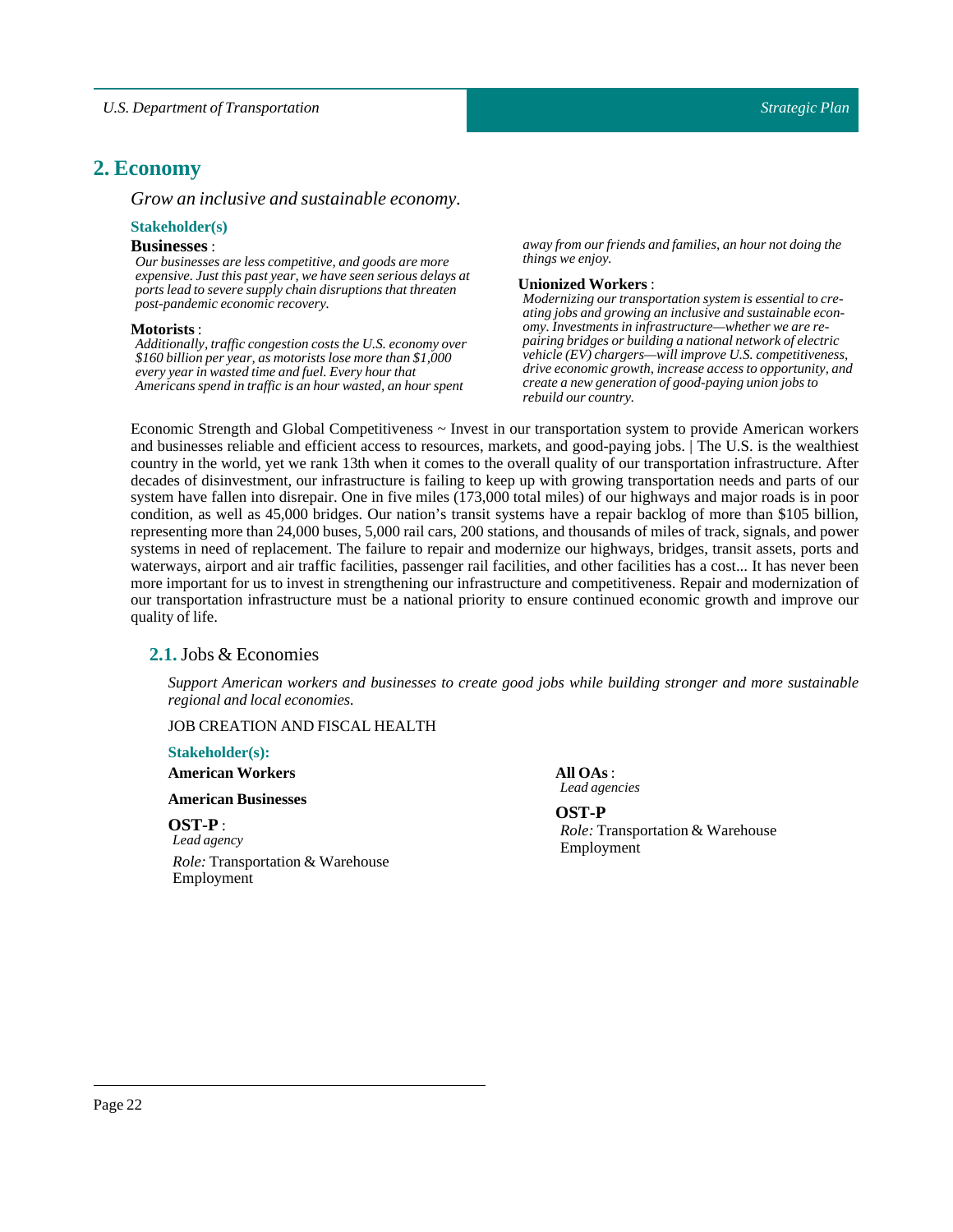#### **KPI 2.1.1 Annual Employment Increase**

| <b>Description</b>                                               | <b>Type</b> | <b>Status</b> | <b>Start Date</b> | End Date | Percentage |
|------------------------------------------------------------------|-------------|---------------|-------------------|----------|------------|
| Increase employment                                              | Target      | Target Met    |                   |          |            |
| in the transportation<br>and warehouse sector<br>by 7% annually. | Actual      |               |                   |          |            |

## <span id="page-22-0"></span>**Strategy 2.1.1.** Funding

*Support distribution and oversight of transportation funding provided by Congress to create good-paying American jobs.*

#### **Stakeholder(s):**

#### **Congress**

#### **Performance Indicators**

| <b>Description</b> | $v$ pe | <b>Start Date</b> | <b>End Date</b> |
|--------------------|--------|-------------------|-----------------|
|                    | Target |                   |                 |
| [To be determined] | Actual |                   |                 |

## <span id="page-22-1"></span>**Strategy 2.1.2.** Jobs

*Evaluate job creation benefits offunding programs.*

#### **Performance Indicators**

| Description        | $v$ pe | <b>Start Date</b> | <b>End Date</b> |
|--------------------|--------|-------------------|-----------------|
|                    | Target |                   |                 |
| [To be determined] | Actual |                   |                 |

### <span id="page-22-2"></span>**Strategy 2.1.3.** Education & Job Pathways

*Support workforce and educational programs and work with industry and labor to create pathways to quality jobs, with a free and fair choice to join a union, through sector-based community college partnerships, apprenticeships, on-the-job training, use of qualified youth service and conservation corps, and other measures.*

| <b>Apprentices</b>        |
|---------------------------|
| <b>Youth Services</b>     |
| <b>Conservation Corps</b> |
|                           |

**Community Colleges**

| <b>Description</b> | vpe    | <b>Start Date</b> | End Date |
|--------------------|--------|-------------------|----------|
|                    | Target |                   |          |
| [To be determined] | Actual |                   |          |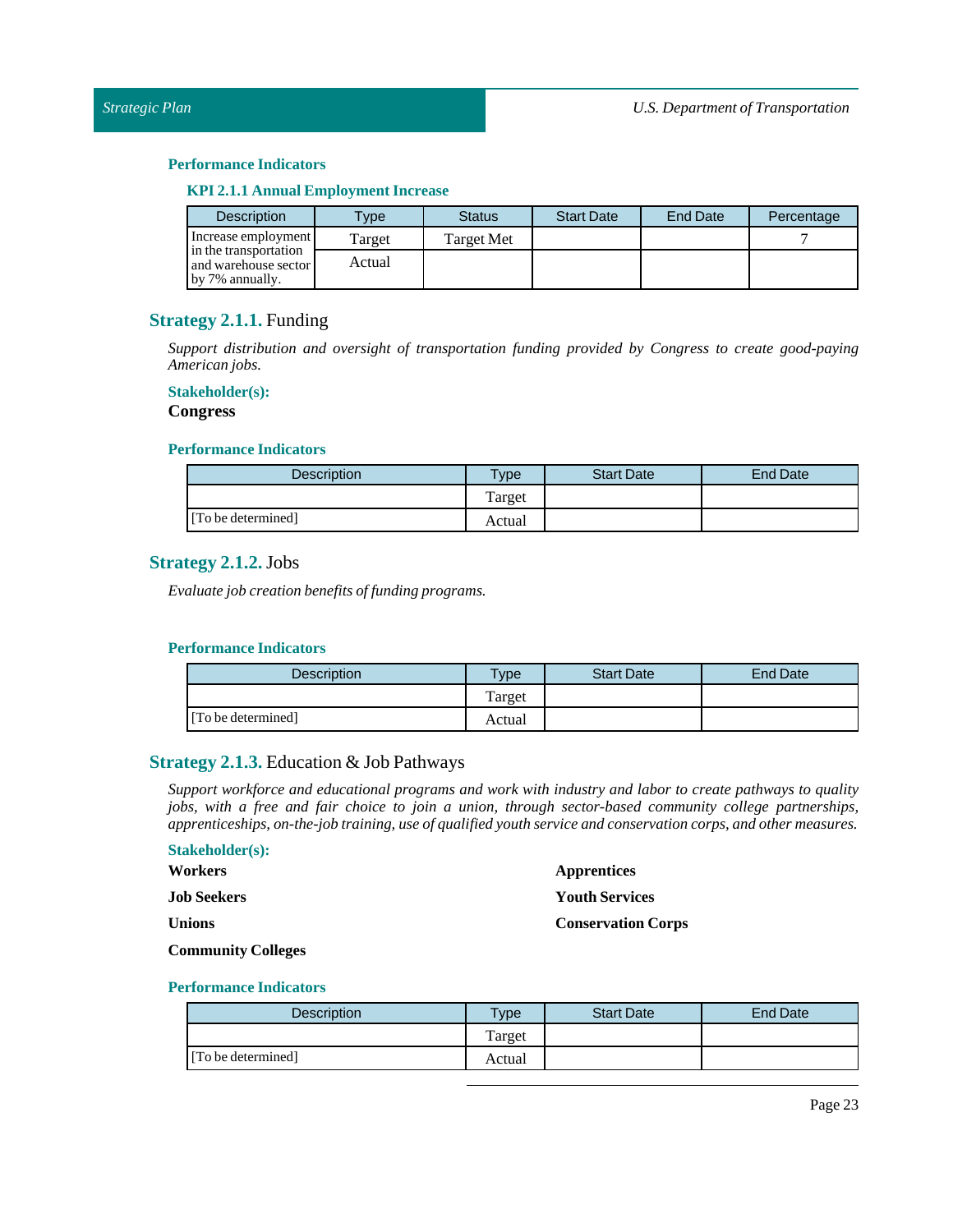## <span id="page-23-0"></span>**Strategy 2.1.4.** Competition & Consumer Protection

*Promote competition in the transportation industry and other measures that protect consumers.*

#### **Stakeholder(s):**

**Transportation Industry Consumers** 

#### **Performance Indicators**

| <b>Description</b> | $T$ <sub>V</sub> $pe$ | <b>Start Date</b> | End Date |
|--------------------|-----------------------|-------------------|----------|
|                    | Target                |                   |          |
| [To be determined] | Actual                |                   |          |

## <span id="page-23-1"></span>**Strategy 2.1.5.** Development Patterns

*Conduct research on the fiscalimpact of development patterns on regional and local economies and budgets.*

#### **Performance Indicators**

| <b>Description</b> | $v_{\rm p}$ | <b>Start Date</b> | End Date |
|--------------------|-------------|-------------------|----------|
|                    | Target      |                   |          |
| [To be determined] | Actual      |                   |          |

## <span id="page-23-2"></span>**Strategy 2.1.6.** Value & Investment

*Provide guidance to State, regional, local and Tribal partners that encourages investments that promote sustainable value and investin existing communities.*

#### **Stakeholder(s):**

### **Communities**

**State Partners**

**Local Partners**

## **Tribal Partners**

**Regional Partners**

| <b>Description</b> | <b>Type</b> | <b>Start Date</b> | End Date |
|--------------------|-------------|-------------------|----------|
|                    | Target      |                   |          |
| [To be determined] | Actual      |                   |          |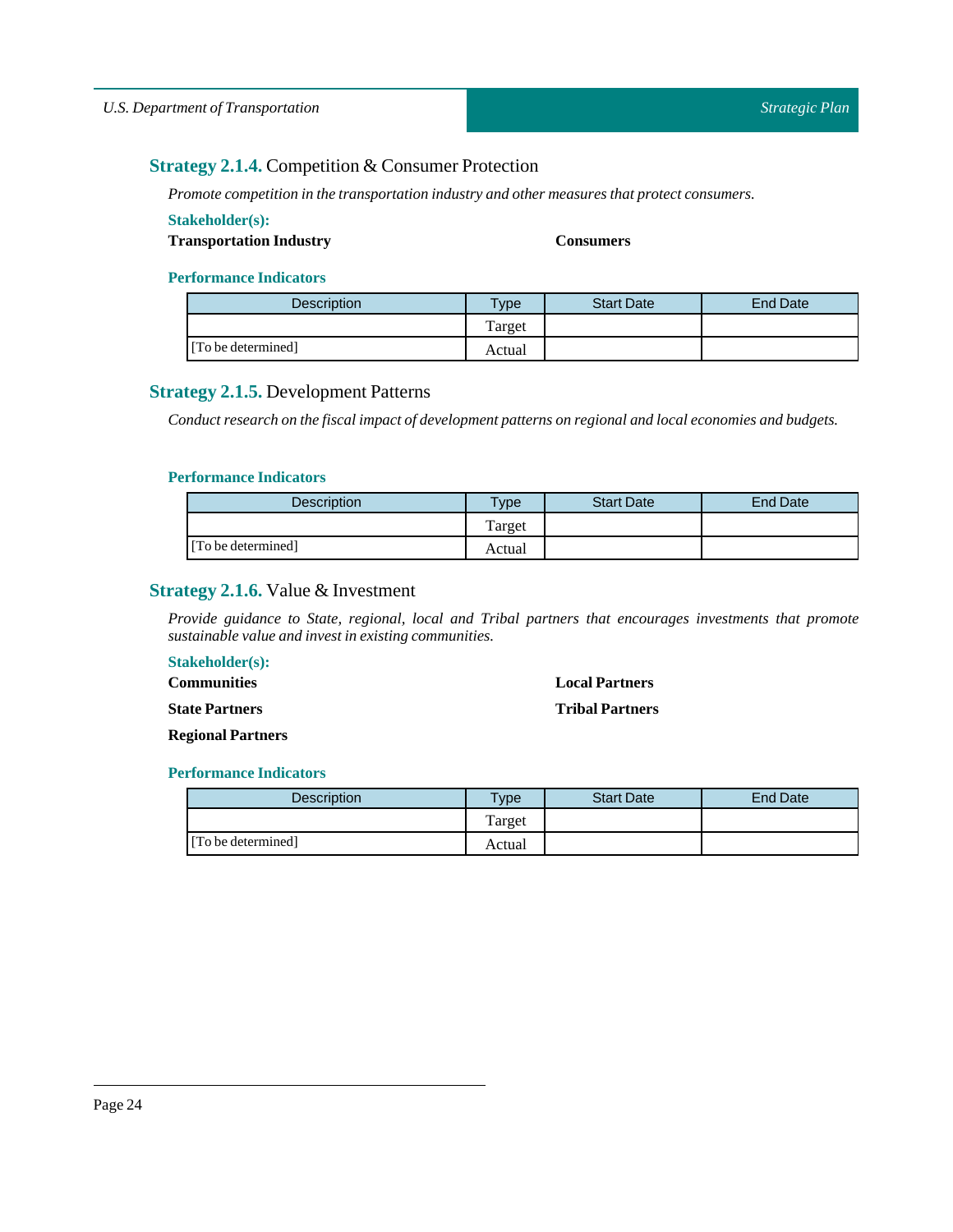*U.S. Department ofTransportation*

## <span id="page-24-0"></span>*Strategic Plan*

## **2.2.** Core Assets

*Restore and modernize core assets to improve the state of good repair, enhance resiliency, and expand beneficial new projects.*

HIGH-PERFORMING CORE ASSETS

**Stakeholder(s): OST-P** : *Lead agency*

**All OAs**: *Lead agencies*

**Build America Bureau** :

*Lead agency*

## **Performance Indicators**

| <b>Description</b> | Type   | <b>Start Date</b> | End Date |
|--------------------|--------|-------------------|----------|
|                    | Target |                   |          |
| [To be determined] | Actual |                   |          |

## <span id="page-24-1"></span>**Strategy 2.2.1.** Investements

*Prioritize investments in transportation assets to improve infrastructure conditions and redesign.*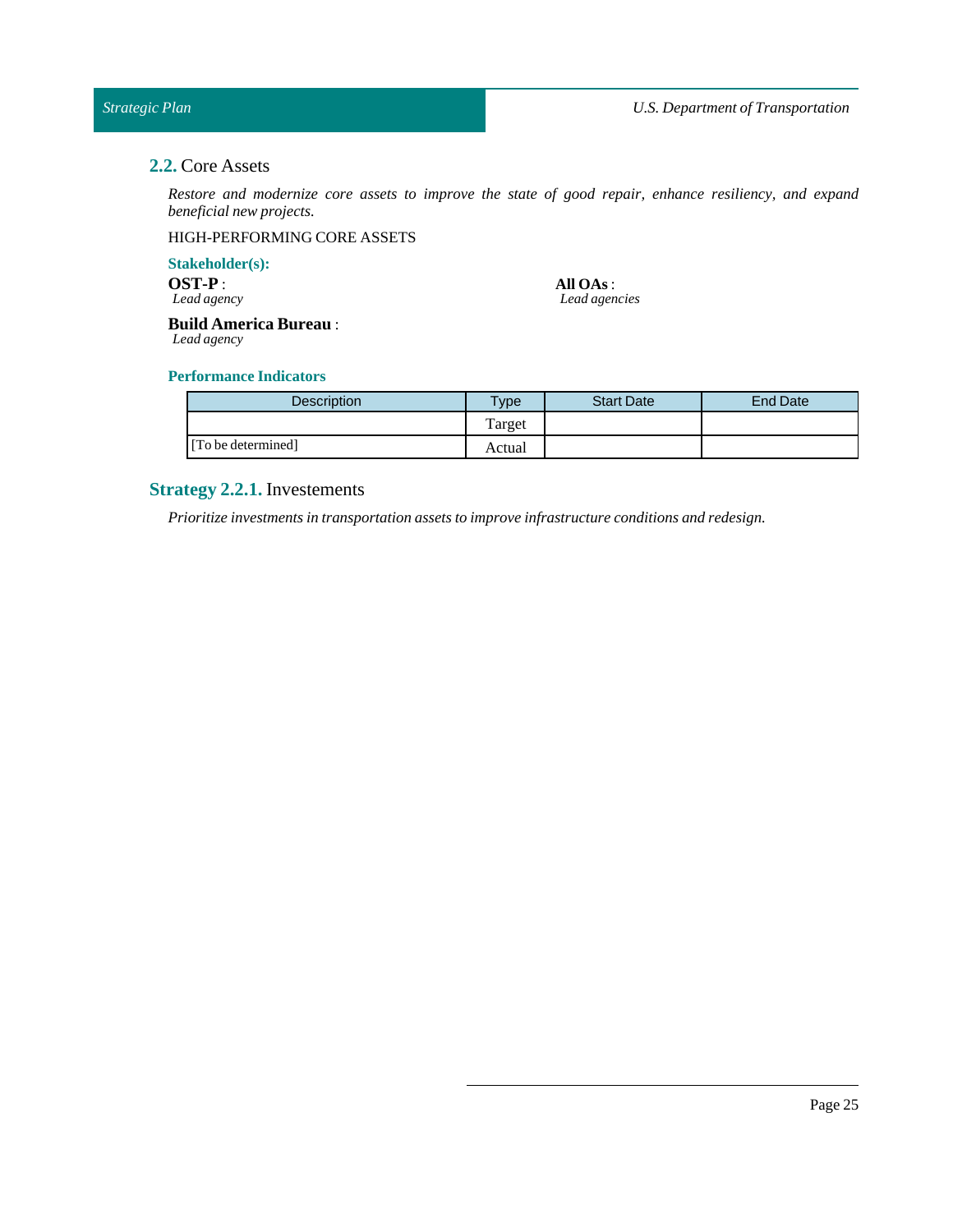## *U.S. Department ofTransportation*

## **Performance Indicators**

## **KPI 2.2.1.1 Highway Backlog Reduction**

| <b>Description</b>                                                    | <b>Type</b> | <b>Status</b>     | <b>Start Date</b> | <b>End Date</b> | Percentage |
|-----------------------------------------------------------------------|-------------|-------------------|-------------------|-----------------|------------|
| Reduce backlog of                                                     | Target      | <b>Target Met</b> |                   | 2039-12-31      | 50         |
| \$830 billion in<br>highway repairs by<br>50% by 2040.<br><b>FHWA</b> | Actual      |                   |                   | 2039-12-31      |            |

## **KPI 2.2.1.2 Bridges Repaired**

| <b>Description</b>                                                                               | Type   | <b>Status</b> | <b>Start Date</b> | <b>End Date</b> | <b>Number</b> |
|--------------------------------------------------------------------------------------------------|--------|---------------|-------------------|-----------------|---------------|
| Fix the 10 most                                                                                  | Target | Repaired      |                   |                 | 10.010        |
| economically<br>significant bridges<br>and repair the 10,000<br>in most need smaller<br>bridges. | Actual |               |                   |                 |               |

## **KPI 2.2.1.3.1 Vehicle Repair Backlog Reduction**

| <b>Description</b>                                                         | <b>Type</b> | <b>Status</b> | <b>Start Date</b> | <b>End Date</b> | Percentage |
|----------------------------------------------------------------------------|-------------|---------------|-------------------|-----------------|------------|
| Reduce state of good                                                       | Target      | Target Met    |                   | 2029-12-31      | 25         |
| repair backlog for<br>transit revenue<br>vehicles by $25\%$<br>by $2030$ . | Actual      |               |                   | 2029-12-31      |            |

## **KPI 2.2.1.3.2 Buildings & Facilities Backlog Reduction**

| <b>Description</b>                                                                    | Type   | <b>Status</b>     | <b>Start Date</b> | <b>End Date</b> | Percentage |
|---------------------------------------------------------------------------------------|--------|-------------------|-------------------|-----------------|------------|
| Reduce state of good                                                                  | Target | <b>Target Met</b> |                   | 2029-12-31      | 50         |
| repair backlog for<br>transit buildings and<br>facilities by at least<br>50% by 2030. | Actual |                   |                   | 2029-12-31      |            |

## **KPI 2.2.1.4 Federally Funded Components**

| <b>Description</b>                                                                                                                     | Type   | <b>Status</b>           | <b>Start Date</b> | End Date   |
|----------------------------------------------------------------------------------------------------------------------------------------|--------|-------------------------|-------------------|------------|
| By September 30, 2023,<br>maintain or improve<br>conditions of federally funded<br>portions of the nation's<br>transportation systems. | Target | Maintained/<br>Improved |                   | 2023-09-30 |
|                                                                                                                                        | Actual |                         |                   | 2023-09-30 |

## **KPI 2.2.1.4.1 Interstate Pavement**

| <b>Description</b>                                                                       | $T$ ype | <b>Status</b> | <b>Start Date</b> | <b>End Date</b> | Percentage |
|------------------------------------------------------------------------------------------|---------|---------------|-------------------|-----------------|------------|
| The percentage of                                                                        | Target  | Target Met    |                   |                 | 95         |
| Interstate Pavement<br>in either good or fair<br>condition will be<br>maintained at 95%. | Actual  |               |                   |                 |            |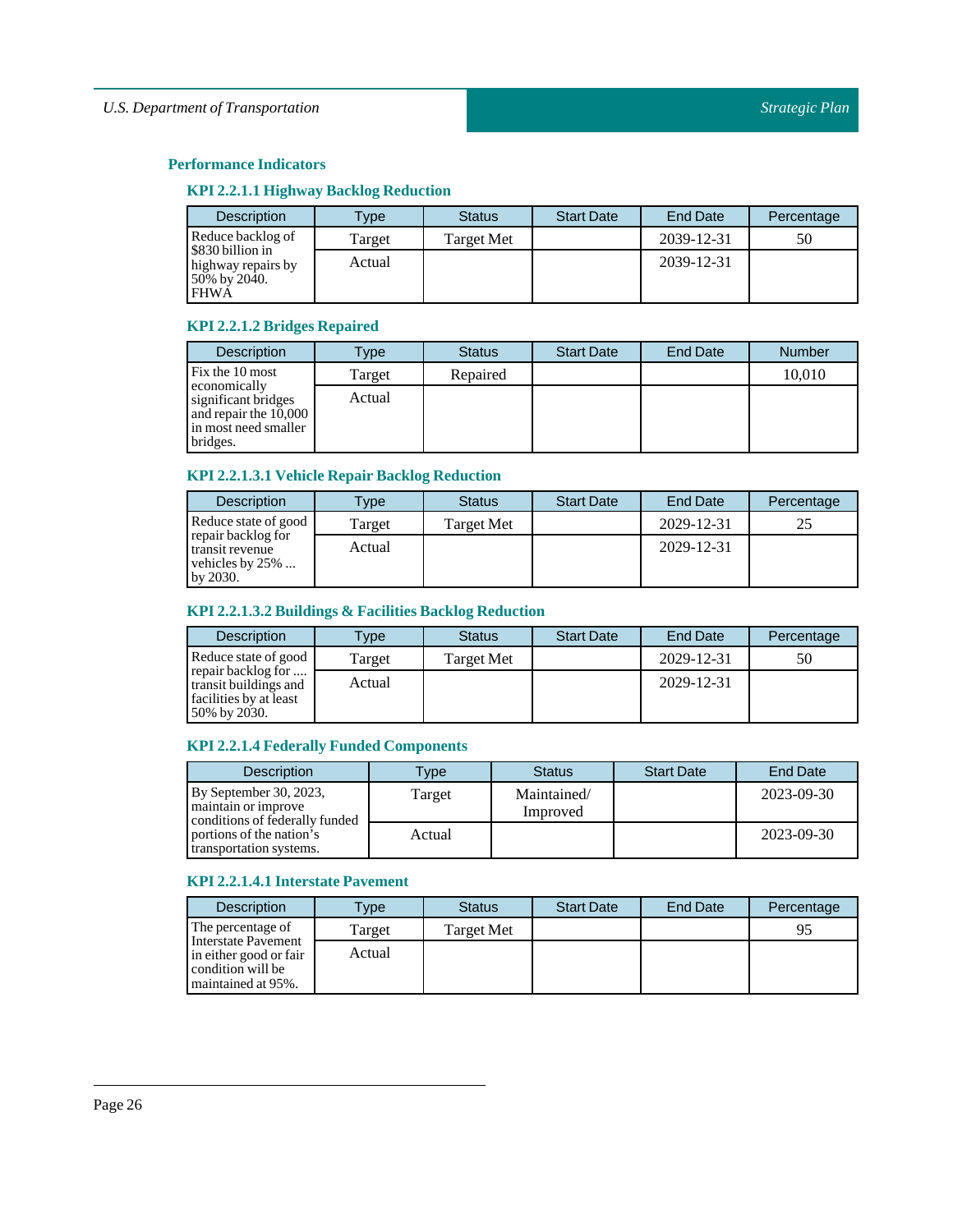## **KPI 2.2.1.4.2 Bridges**

| <b>Description</b>                                                                                                                               | Type   | <b>Status</b> | <b>Start Date</b> | <b>End Date</b> | Percentage |
|--------------------------------------------------------------------------------------------------------------------------------------------------|--------|---------------|-------------------|-----------------|------------|
| The percentage of                                                                                                                                | Target | Target Met    |                   |                 | 95         |
| deck area on<br>National Highway<br>System (NHS)<br>bridges in either<br>good or fair<br>condition will be<br>maintained at or<br>above $95\%$ . | Actual |               |                   |                 |            |

## **KPI 2.2.1.4.3 Interstate Reliability Decrease**

| <b>Description</b>                                                                                                        | Type   | <b>Status</b> | <b>Start Date</b> | <b>End Date</b> | Percentage |
|---------------------------------------------------------------------------------------------------------------------------|--------|---------------|-------------------|-----------------|------------|
| The percent decrease                                                                                                      | Target | No More Than  |                   |                 | 0.7        |
| in the Reliability of<br>Interstate<br>Person-Miles<br>Traveled will be no<br>more than $0.7\%$ from<br>the 2018 baseline | Actual |               |                   |                 |            |

#### **KPI 2.2.1.4.4 Runways**

| <b>Description</b>                                                                                                                           | Type   | <b>Status</b> | <b>Start Date</b> | <b>End Date</b> | Percentage |
|----------------------------------------------------------------------------------------------------------------------------------------------|--------|---------------|-------------------|-----------------|------------|
| The percent of paved                                                                                                                         | Target | Target Met    |                   |                 | 93         |
| runways in the<br>National Plan of<br>Integrated Airport<br>Systems in excellent,<br>good, or fair<br>condition will be<br>maintained at 93% | Actual |               |                   |                 |            |

## **KPI 2.2.1.5.1 Airport Terminals**

| <b>Description</b>                                                                                                                                | Type   | <b>Status</b> | <b>Start Date</b> | <b>End Date</b> | <b>Number</b> |
|---------------------------------------------------------------------------------------------------------------------------------------------------|--------|---------------|-------------------|-----------------|---------------|
| Focus \$19.4 billion                                                                                                                              | Target | Target Met    |                   | 2029-12-31      | 20            |
| in BIL funds on<br>airport<br>modernization and<br>safety infrastructure<br>projects, including<br>participation in<br>completing 20<br>terminals | Actual |               |                   | 2029-12-31      |               |

## **KPI 2.2.1.5.2 Airport Pavement Projects**

| <b>Description</b>                                                                                                                                                | Type   | <b>Status</b> | <b>Start Date</b> | <b>End Date</b> | <b>Number</b> |
|-------------------------------------------------------------------------------------------------------------------------------------------------------------------|--------|---------------|-------------------|-----------------|---------------|
| Focus \$19.4 billion                                                                                                                                              | Target | Target Met    |                   | 2029-12-31      | 400           |
| in BIL funds on<br>airport<br>modernization and<br>safety infrastructure<br>projects, including<br>$400$ new or<br>rehabilitated<br>pavement projects by<br>2030. | Actual |               |                   | 2029-12-31      |               |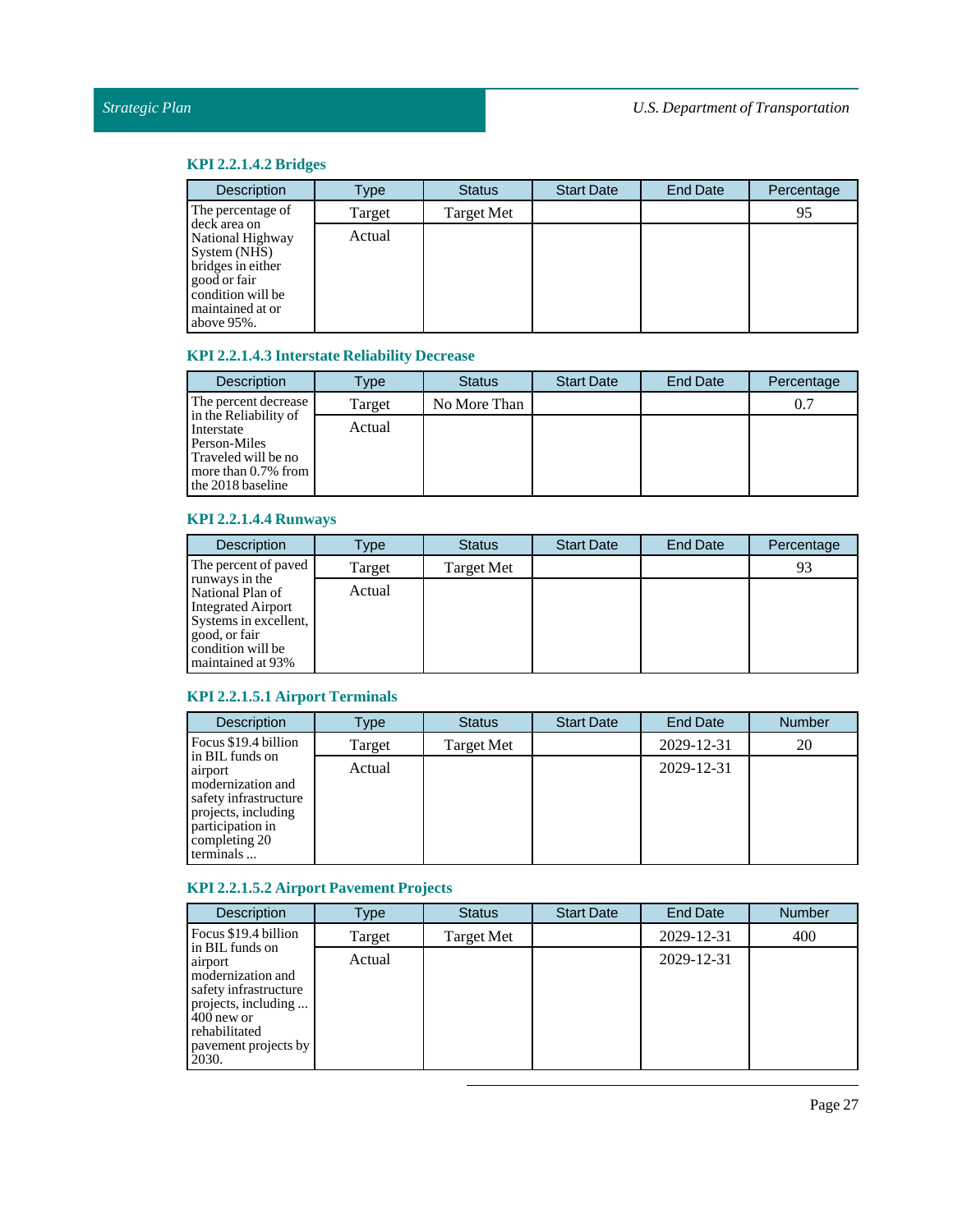## *U.S. Department ofTransportation*

## **KPI 2.2.1.6.1 Gas Pipelines**

| <b>Description</b>                                                                      | Type   | <b>Status</b>         | <b>Start Date</b> | <b>End Date</b> | <b>Miles</b> |
|-----------------------------------------------------------------------------------------|--------|-----------------------|-------------------|-----------------|--------------|
| By 2036, repair or<br>replace 1,000 miles<br>of high-risk,                              | Target | Repaired/<br>Replaced |                   | 2035-12-31      | 1,000        |
| leak-prone,<br>community-owned<br>legacy gas<br>distribution pipeline<br>infrastructure | Actual |                       |                   | 2035-12-31      |              |

#### **KPI 2.2.1.6.2 Methane Emissions Reduction**

| <b>Description</b>                                                        | Type   | <b>Status</b> | <b>Start Date</b> | End Date   | <b>Metric Tons</b> |
|---------------------------------------------------------------------------|--------|---------------|-------------------|------------|--------------------|
| By 2036, [achieve]                                                        | Target |               |                   | 2035-12-31 | 1.000              |
| an estimated<br>reduction of 1,000<br>metric tons of<br>methane emissions | Actual |               |                   | 2035-12-31 |                    |

## **KPI 2.2.1.6.3 Fatalities/Injuries**

| <b>Description</b>                                     | <b>Type</b> | <b>Status</b> | <b>Start Date</b> | <b>End Date</b> | <b>Number</b> |
|--------------------------------------------------------|-------------|---------------|-------------------|-----------------|---------------|
| By 2036, [achieve] a                                   | Target      | Reduced       |                   | 2035-12-31      |               |
| reduction in<br><b>fatalities/serious</b><br>iniuries. | Actual      |               |                   | 2035-12-31      |               |

## **KPI 2.2.1.7 Efficiency & Reliability**

| <b>Description</b>                               | <b>Type</b> | <b>Status</b> | <b>Start Date</b> | <b>End Date</b> | Increase |
|--------------------------------------------------|-------------|---------------|-------------------|-----------------|----------|
| Increase efficiency                              | Target      | Increased     |                   |                 |          |
| and reliability of<br>transportation<br>systems. | Actual      |               |                   |                 |          |

## **KPI 2.2.1.7.1 Bus Frequency Increase**

| <b>Description</b>                                                                                    | Type   | <b>Status</b> | <b>Start Date</b> | End Date   | Percentage |
|-------------------------------------------------------------------------------------------------------|--------|---------------|-------------------|------------|------------|
| Increase the                                                                                          | Target | Target Met    |                   | 2025-12-31 |            |
| frequency of bus<br>service in urbanized<br>areas over 100,000 in<br>population by 10%<br>by $2026$ . | Actual |               |                   | 2025-12-31 |            |

## **KPI 2.2.1.7.2 Port Capacity Increase**

| <b>Description</b>                                            | $T$ vpe | <b>Status</b>     | <b>Start Date</b> | End Date   | Percentage |
|---------------------------------------------------------------|---------|-------------------|-------------------|------------|------------|
| Increase port                                                 | Target  | <b>Target Met</b> |                   | 2025-12-31 |            |
| capacity throughput<br>availability by 10<br>percent by 2026. | Actual  |                   |                   | 2025-12-31 |            |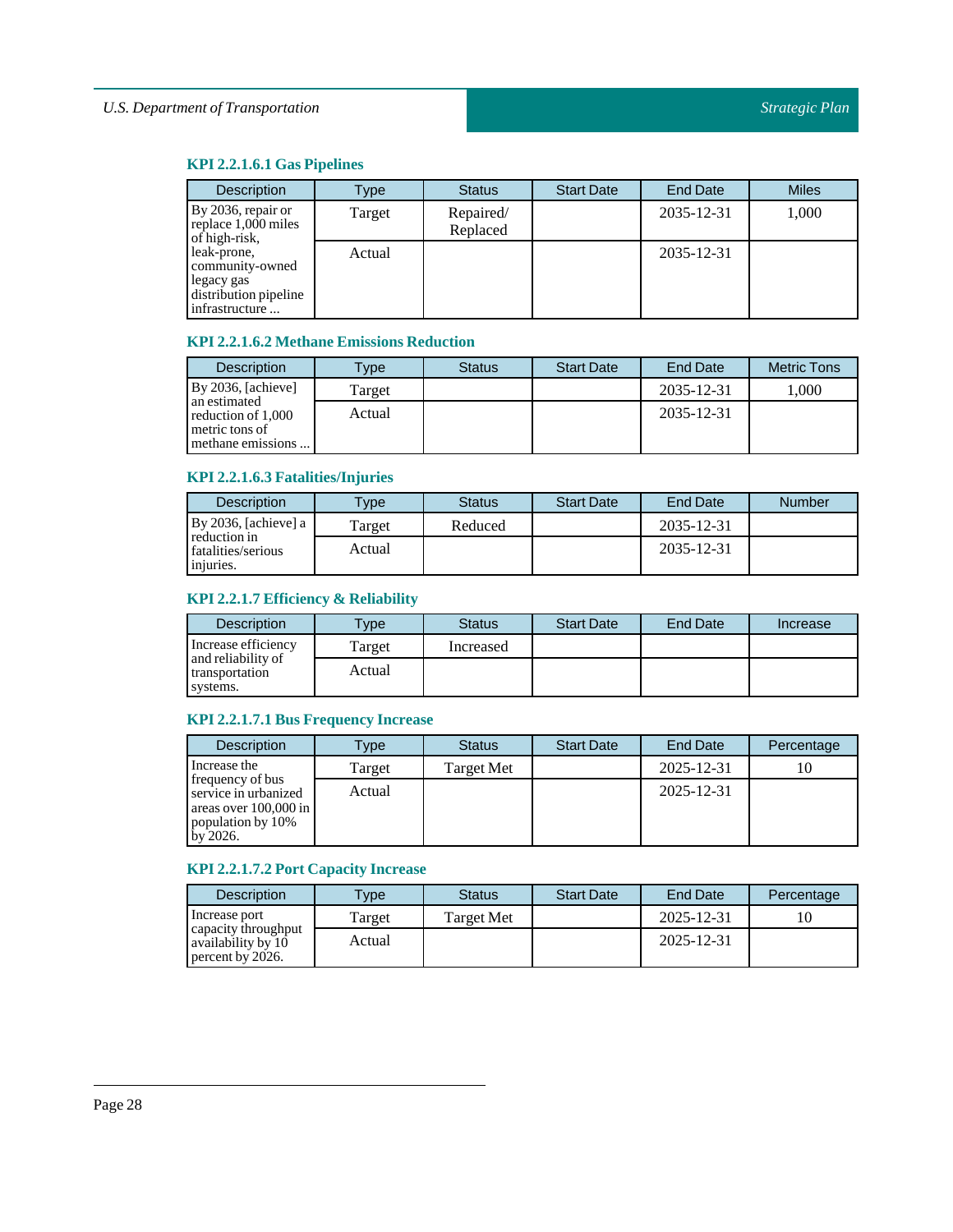#### **KPI 2.2.1.8 Amtrak Backlog Reduction**

| <b>Description</b>                                                                                                                             | Type   | <b>Status</b> | <b>Start Date</b> | <b>End Date</b> | Percentage |
|------------------------------------------------------------------------------------------------------------------------------------------------|--------|---------------|-------------------|-----------------|------------|
| Eliminate 100% of                                                                                                                              | Target | Target Met    |                   | 2025-12-31      | 100        |
| Amtrak's state of<br>good repair backlog<br>of Amtrak-owned<br>fleet, ADA stations<br>compliance, and<br>non-NEC<br>infrastructure by<br>2035. | Actual |               |                   | 2025-12-31      |            |

#### **KPI 2.2.1.9 Northeast Corridor Backlog Reduction**

| <b>Description</b>                                                                                       | Type   | <b>Status</b> | <b>Start Date</b> | <b>End Date</b> | Percentage |
|----------------------------------------------------------------------------------------------------------|--------|---------------|-------------------|-----------------|------------|
| Reduce the Northeast                                                                                     | Target |               |                   | 2025-12-31      | 60         |
| Corridor state of<br>good repair backlog<br>by 60% and reduce<br>corridor-wide trip<br>times by $2035$ . | Actual |               |                   | 2025-12-31      |            |

#### **KPI 2.2.1.10 Passenger Corridors**

| <b>Description</b>                                                | <b>Type</b> | <b>Status</b> | <b>Start Date</b> | <b>End Date</b> | Number |
|-------------------------------------------------------------------|-------------|---------------|-------------------|-----------------|--------|
| Initiate intercity                                                | Target      | Target Met    |                   | 2034-12-31      |        |
| passenger rail service<br>on at least 3 new<br>corridors by 2035. | Actual      |               |                   | 2034-12-31      |        |

## <span id="page-28-0"></span>**Strategy 2.2.2.** Assets

*Strengthen asset management systems and practices to reduce the costs of managing assets throughout their lifecycle.*

#### **Performance Indicators**

| <b>Description</b> | $T$ <sub>V</sub> $pe$ | <b>Start Date</b> | <b>End Date</b> |
|--------------------|-----------------------|-------------------|-----------------|
|                    | Target                |                   |                 |
| [To be determined] | Actual                |                   |                 |

## <span id="page-28-1"></span>**Strategy 2.2.3.** Funding & Financing

*Promote innovative funding and financing opportunities that help accelerate the repair and development of critical U.S.transportation infrastructure.*

| <b>Description</b> | vpe    | <b>Start Date</b> | End Date |
|--------------------|--------|-------------------|----------|
|                    | Target |                   |          |
| [To be determined] | Actual |                   |          |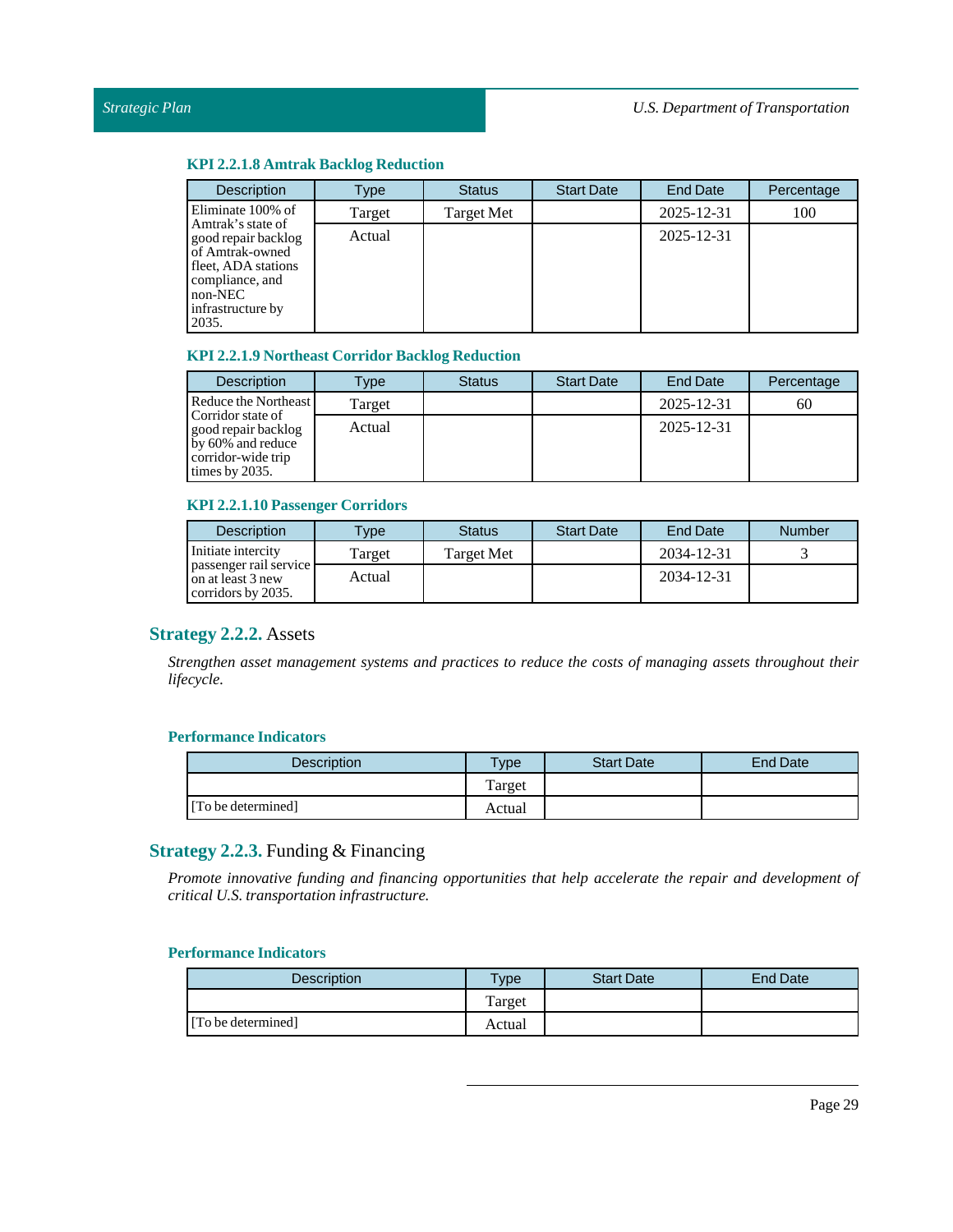## <span id="page-29-0"></span>**Strategy 2.2.4.** Technologies

*Support the introduction and operation of new or enhanced infrastructure technologies that improve system safety and mobility.*

### **Performance Indicators**

| <b>Description</b> | $T$ vpe | <b>Start Date</b> | End Date |
|--------------------|---------|-------------------|----------|
|                    | Target  |                   |          |
| [To be determined] | Actual  |                   |          |

### <span id="page-29-1"></span>**2.3.** Competitiveness & Collaboration

*Support the economic competitiveness of American businesses and increase international collaboration on trade, standards, and research.*

### GLOBAL ECONOMIC LEADERSHIP

#### **Stakeholder(s):**

**American Businesses OST-X** :

*Lead agency*

#### **Performance Indicators**

| <b>Description</b> | Type   | <b>Start Date</b> | End Date |
|--------------------|--------|-------------------|----------|
|                    | Target |                   |          |
| [To be determined] | Actual |                   |          |

## <span id="page-29-2"></span>**Strategy 2.3.1.** Trade

*Supportinternational cooperation on trade and address unfair foreign trade practices.*

### **Performance Indicators**

| <b>Description</b> | $T$ <sub>ype</sub> | <b>Start Date</b> | End Date |
|--------------------|--------------------|-------------------|----------|
|                    | Target             |                   |          |
| [To be determined] | Actual             |                   |          |

## <span id="page-29-3"></span>**Strategy 2.3.2.** Exports

*Advocate for U.S. exporters of transportation-related goods and services to increase exports and support good-paying U.S.jobs.*

**Stakeholder(s): U.S. Exporters**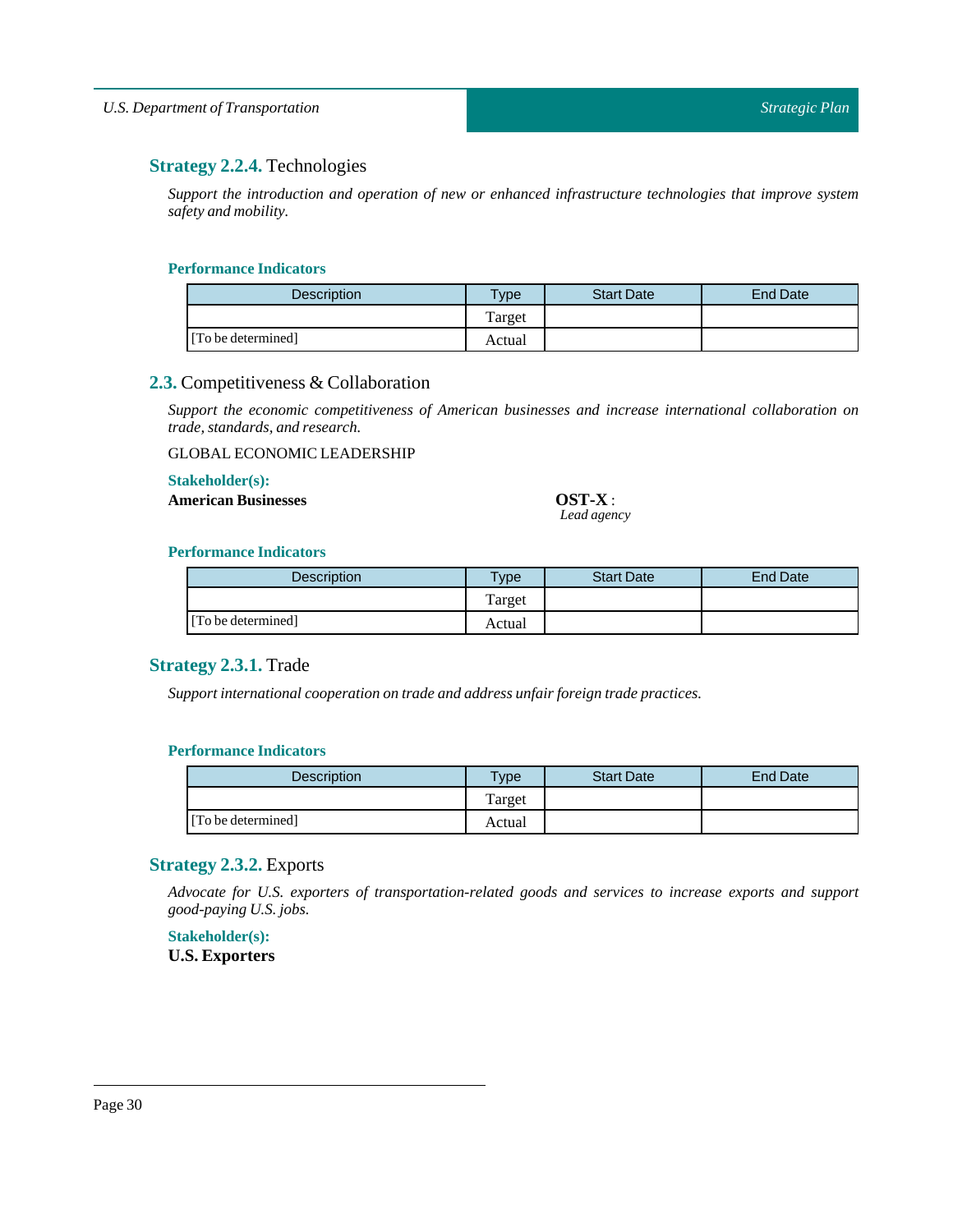| Description        | Type   | <b>Start Date</b> | <b>End Date</b> |
|--------------------|--------|-------------------|-----------------|
|                    | Target |                   |                 |
| [To be determined] | Actual |                   |                 |

## <span id="page-30-0"></span>**Strategy 2.3.3.** Global Issues

*Engage with international partners to foster collaboration on global issues such as climate change and equitable communities.*

#### **Stakeholder(s):**

## **International Partners**

#### **Performance Indicators**

| Description        | $T$ <sub>V</sub> $pe$ | <b>Start Date</b> | End Date |
|--------------------|-----------------------|-------------------|----------|
|                    | Target                |                   |          |
| [To be determined] | Actual                |                   |          |

## <span id="page-30-1"></span>**Strategy 2.3.4.** Best Practices

*Promote international best practices,including with respectto combating human trafficking.*

#### **Performance Indicators**

| Description        | $v$ pe | <b>Start Date</b> | End Date |
|--------------------|--------|-------------------|----------|
|                    | Target |                   |          |
| [To be determined] | Actual |                   |          |

## <span id="page-30-2"></span>**Strategy 2.3.5.** Innovation & Competitiveness

*Foster safe innovation and global competitiveness, especially with respect to growing transportation industries such as EVs, advanced transportation technologies, and commercial space.*

| <b>Description</b> | $T$ <sub>V</sub> pe | <b>Start Date</b> | End Date |
|--------------------|---------------------|-------------------|----------|
|                    | Target              |                   |          |
| [To be determined] | Actual              |                   |          |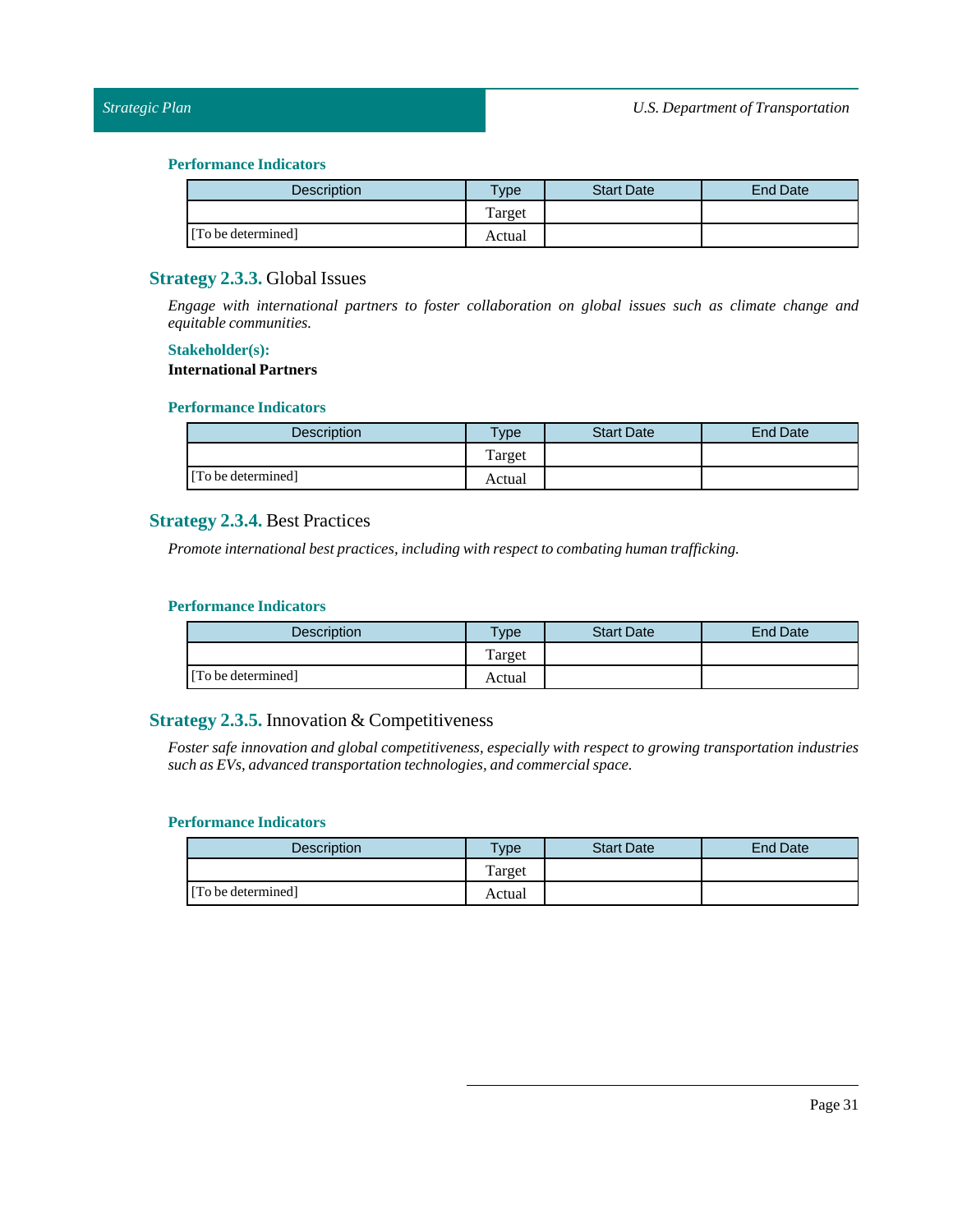### <span id="page-31-0"></span>*U.S. Department ofTransportation*

## **2.4.** Infrastructure

*Modernize infrastructure for safer and more efficient movement of goods to support the U.S. economy while maintaining community and regionallivability, as well as supply chain resiliency.*

RESILIENT SUPPLY CHAINS

| <b>Stakeholder(s):</b>       |               |
|------------------------------|---------------|
| <b>Communities</b>           | <b>MARAD:</b> |
| $OST-P:$                     | Lead agency   |
| Lead agency                  | FRA:          |
| <b>FHWA</b> :<br>Lead agency | Lead agency   |

#### **Performance Indicators**

| Description        | <b>Type</b> | <b>Start Date</b> | <b>End Date</b> |
|--------------------|-------------|-------------------|-----------------|
|                    | Target      |                   |                 |
| [To be determined] | Actual      |                   |                 |

## <span id="page-31-1"></span>**Strategy 2.4.1.** Supply Chains

*Address critical supply chain vulnerabilities that affect economic security and resiliency, including overarching issues, risks, and bottlenecks resulting from supply-side constraints and shifts in transportation demand.*

#### **Performance Indicators**

| <b>Description</b> | <b>Type</b> | <b>Start Date</b> | End Date |
|--------------------|-------------|-------------------|----------|
|                    | Target      |                   |          |
| [To be determined] | Actual      |                   |          |

## <span id="page-31-2"></span>**Strategy 2.4.2.** Freight

*Convene supply chain stakeholders across freight sectors to reach commitments to support more resilient supply chains.*

#### **Stakeholder(s):**

**Freight Sectors** 

#### **Performance Indicators**

| <b>Description</b> | <b>Type</b> | <b>Start Date</b> | End Date |
|--------------------|-------------|-------------------|----------|
|                    | Target      |                   |          |
| [To be determined] | Actual      |                   |          |

## <span id="page-31-3"></span>**Strategy 2.4.3.** Trends & Technologies

*Assess freight and supply chain trends and technologies, including investments, business models, labor and workforce, and disruptions and opportunities due to climate change and innovation.*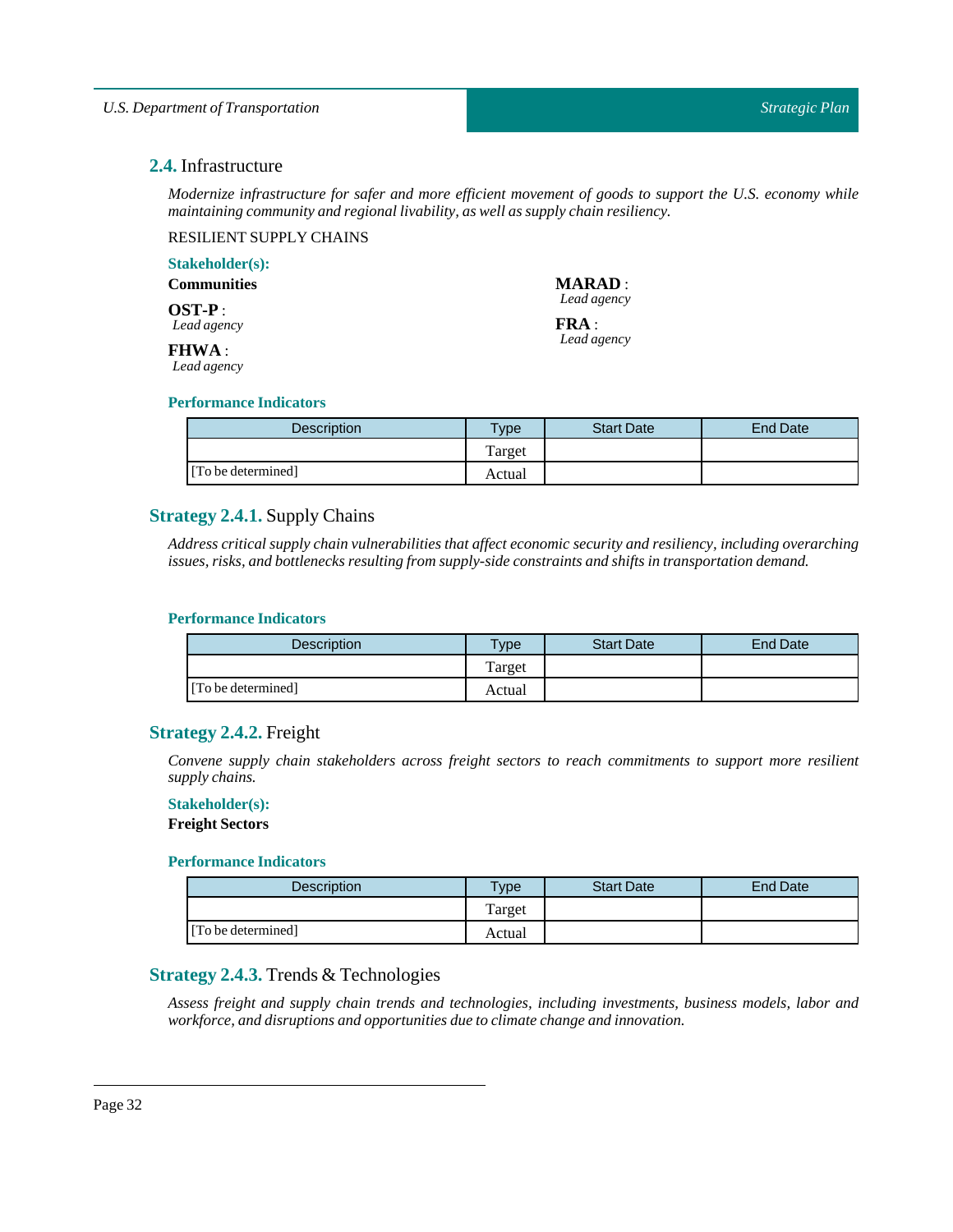| <b>Description</b> | $T$ ype | <b>Start Date</b> | End Date |
|--------------------|---------|-------------------|----------|
|                    | Target  |                   |          |
| [To be determined] | Actual  |                   |          |

## <span id="page-32-0"></span>**Strategy 2.4.4.** Corridors & Gateways

*Support investment in trade corridors and gateways to improve freight and supply chain reliability, reduce wait times, and facilitate U.S. exports.*

### **Performance Indicators**

| <b>Description</b> | <b>Vpe</b> | <b>Start Date</b> | End Date |
|--------------------|------------|-------------------|----------|
|                    | Target     |                   |          |
| [To be determined] | Actual     |                   |          |

## <span id="page-32-1"></span>**Strategy 2.4.5.** Intermodal Connections

*Support more efficient intermodal connections.* 

### **Performance Indicators**

| Description        | $v$ pe | <b>Start Date</b> | End Date |
|--------------------|--------|-------------------|----------|
|                    | Target |                   |          |
| [To be determined] | Actual |                   |          |

## <span id="page-32-2"></span>**Strategy 2.4.6.** Planning & Guidance

*Support freight and supply chain planning guidance and assistance, and develop and share guidance, data, and noteworthy practices to advance freight system planning.*

## **Performance Indicators**

| <b>Description</b> | <b>Type</b> | <b>Start Date</b> | End Date |
|--------------------|-------------|-------------------|----------|
|                    | Target      |                   |          |
| [To be determined] | Actual      |                   |          |

## <span id="page-32-3"></span>**Strategy 2.4.7.** Safety

*Supportfreight operations safety through engaging with domestic and international stakeholders.*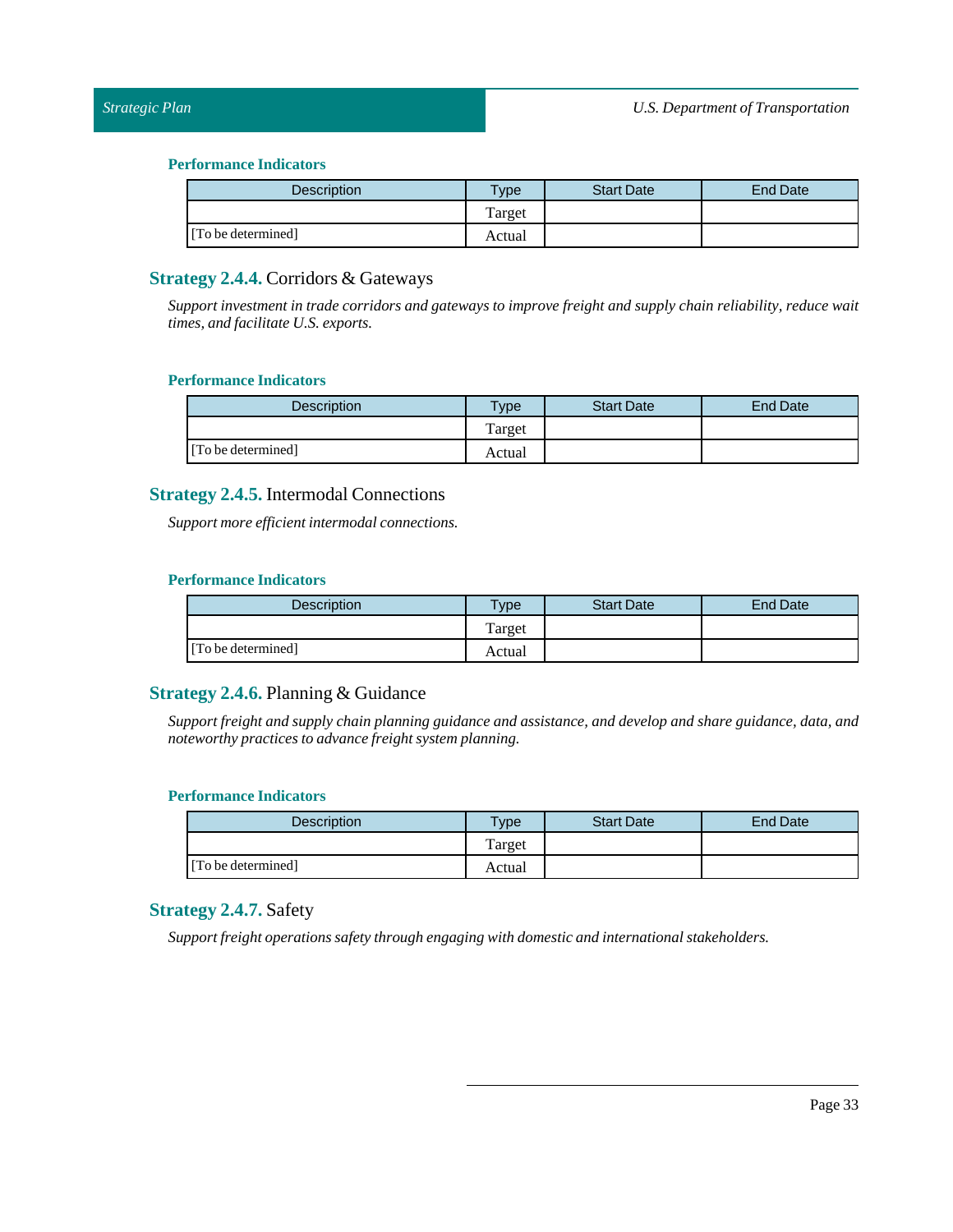## *U.S. Department ofTransportation*

### **Performance Indicators**

| <b>Description</b> | Type   | <b>Start Date</b> | <b>End Date</b> |
|--------------------|--------|-------------------|-----------------|
|                    | Target |                   |                 |
| [To be determined] | Actual |                   |                 |

## <span id="page-33-0"></span>**Strategy 2.4.8.** Last-Mile Delivery

*Identify and promote effective strategies to address last-mile delivery challenges.*

## **Performance Indicators**

| Description        | vpe    | <b>Start Date</b> | End Date |
|--------------------|--------|-------------------|----------|
|                    | Target |                   |          |
| [To be determined] | Actual |                   |          |

## <span id="page-33-1"></span>**Strategy 2.4.9.** Sourcing & Workforce

*Strengthen domestic sourcing, the domestic workforce, and encourage the domestic industry, including Made in America requirements.*

### **Performance Indicators**

| <b>Description</b> | $v_{\rm p}$ | <b>Start Date</b> | End Date |
|--------------------|-------------|-------------------|----------|
|                    | Target      |                   |          |
| [To be determined] | Actual      |                   |          |

## <span id="page-33-2"></span>**2.5.** Reliability & Connectivity

*Improve system operations to increase traveltime reliability, manage travel demand, and improve connectivity.*

## SYSTEM RELIABILITY AND CONNECTIVITY

| <b>Stakeholder(s):</b> |                                 |  |
|------------------------|---------------------------------|--|
| FHWA :<br>Lead agency  | $\mathbf{FRA}$ :<br>Lead agency |  |
| FTA :<br>Lead agency   |                                 |  |

### **Performance Indicators**

| <b>Description</b> | $TV$ pe | <b>Start Date</b> | <b>End Date</b> |
|--------------------|---------|-------------------|-----------------|
|                    | Target  |                   |                 |
| [To be determined] | Actual  |                   |                 |

## <span id="page-33-3"></span>**Strategy 2.5.1.** Multimodal Transportation

*Promote the adoption of noteworthy multimodaltransportation system management and operations practices.*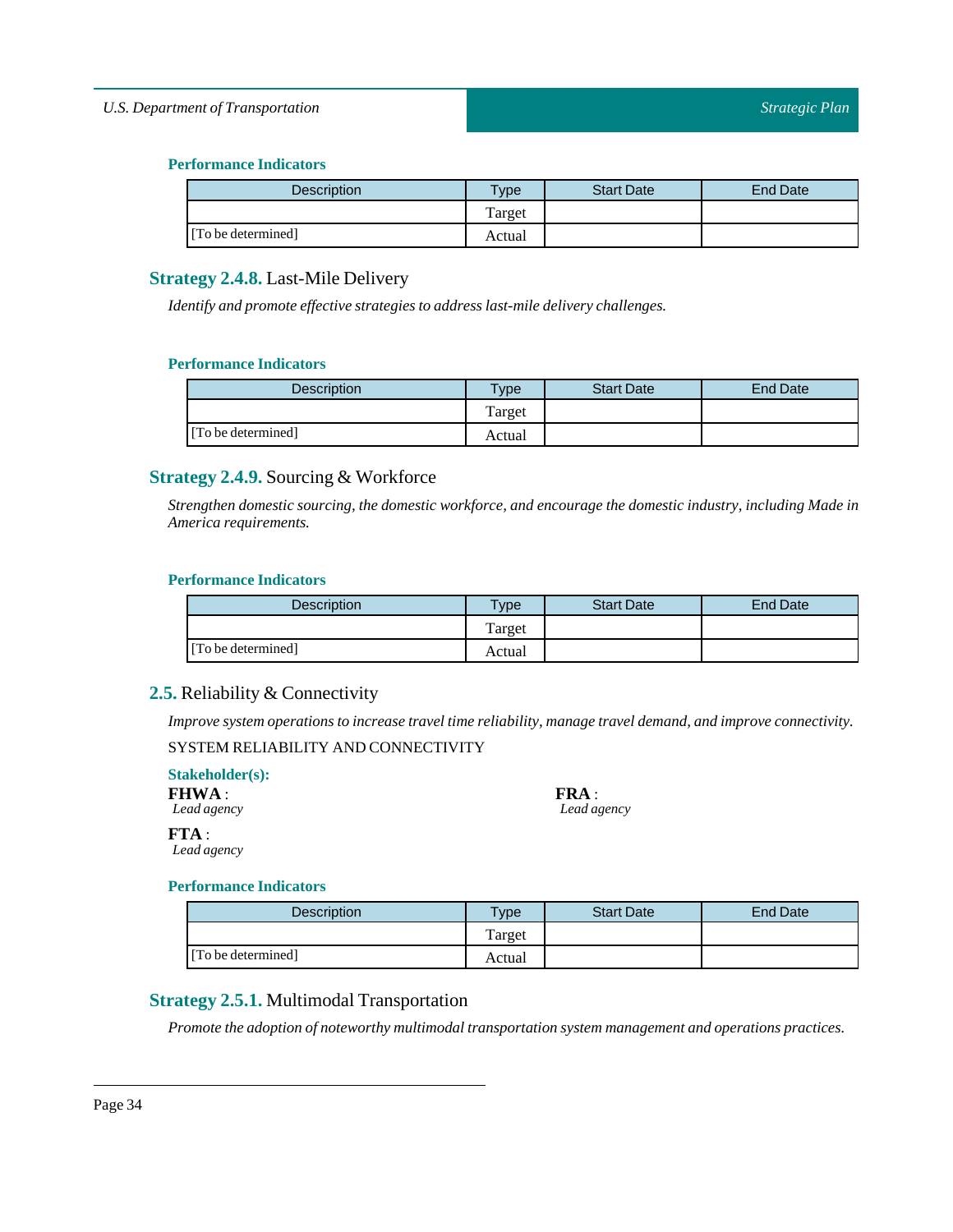| <b>Description</b> | $T$ ype | <b>Start Date</b> | End Date |
|--------------------|---------|-------------------|----------|
|                    | Target  |                   |          |
| [To be determined] | Actual  |                   |          |

## <span id="page-34-0"></span>**Strategy 2.5.2.** Response & Recovery

*Improve incident and emergency response and recovery practices to reduce system disruption.*

#### **Performance Indicators**

| Description        | vpe    | <b>Start Date</b> | End Date |
|--------------------|--------|-------------------|----------|
|                    | Target |                   |          |
| [To be determined] | Actual |                   |          |

## <span id="page-34-1"></span>**Strategy 2.5.3.** Technologies

*Develop, test, and evaluate the capability of new technologies to improve transportation systems management and operations, and evaluate job- and workforce-related consequences.*

#### **Performance Indicators**

| <b>Description</b> | $T$ ype | <b>Start Date</b> | End Date |
|--------------------|---------|-------------------|----------|
|                    | Target  |                   |          |
| [To be determined] | Actual  |                   |          |

## <span id="page-34-2"></span>**Strategy 2.5.4.** Disruptions

*Work with partners to manage disruptions to system operations safely and effectively and optimize system performance for all system users.*

| <b>Description</b> | $T$ <sub>V</sub> $pe$ | <b>Start Date</b> | <b>End Date</b> |
|--------------------|-----------------------|-------------------|-----------------|
|                    | Target                |                   |                 |
| [To be determined] | Actual                |                   |                 |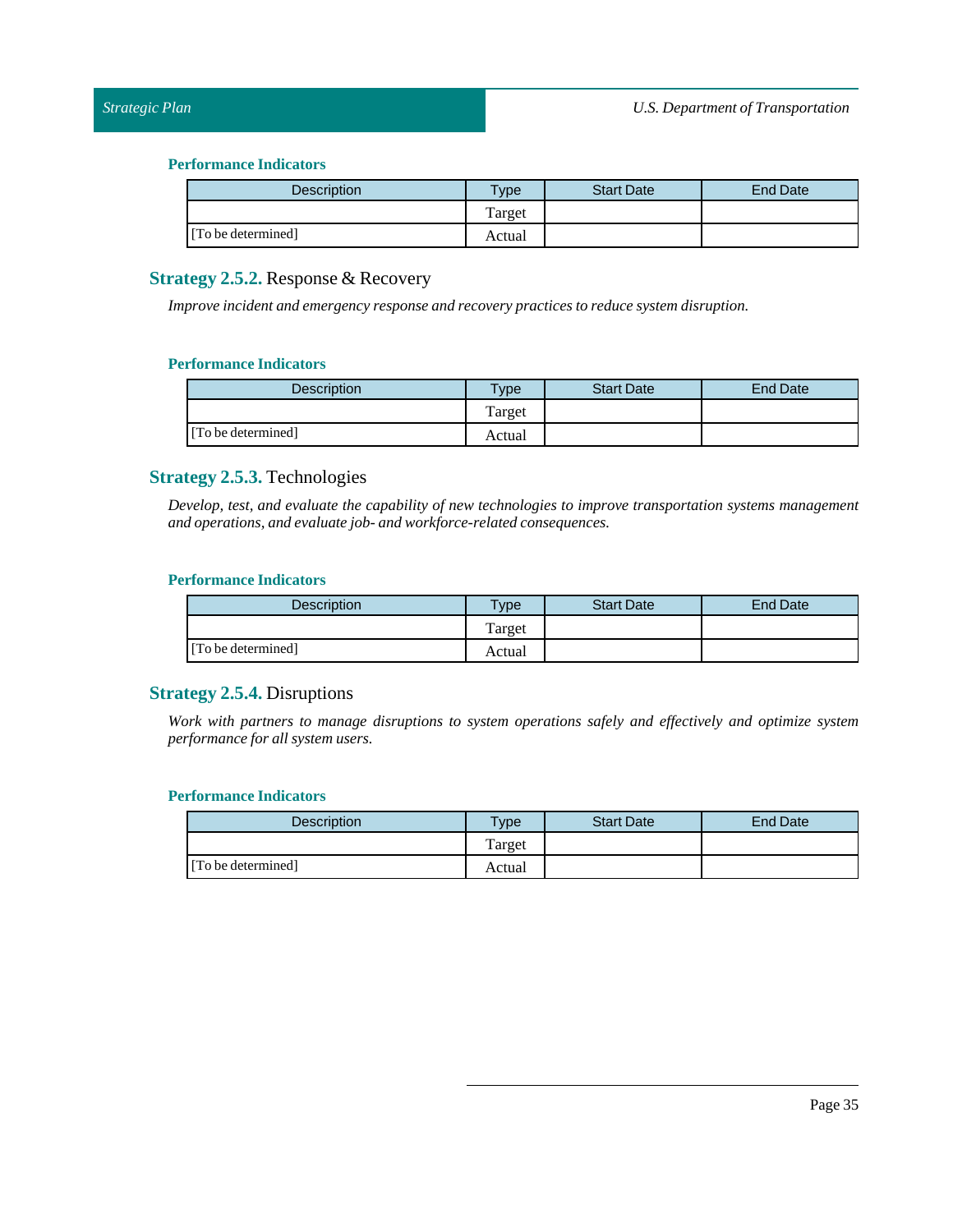## <span id="page-35-0"></span>**Strategy 2.5.5.** Travel Time

*Investin multimodal capacity to improve traveltime reliability on congested corridors.*

#### **Stakeholder(s):**

## **Congested Transportation Corridors**

#### **Performance Indicators**

| Description        | <b>Type</b> | <b>Start Date</b> | End Date |
|--------------------|-------------|-------------------|----------|
|                    | Target      |                   |          |
| [To be determined] | Actual      |                   |          |

## <span id="page-35-1"></span>**Strategy 2.5.6.** Telework, Flexibilities & Incentives

*Supporttelework, workplace flexibilities, and incentive programs to manage travel demand.*

#### **Performance Indicators**

| Description        | $v$ pe | <b>Start Date</b> | End Date |
|--------------------|--------|-------------------|----------|
|                    | Target |                   |          |
| [To be determined] | Actual |                   |          |

## <span id="page-35-2"></span>**Strategy 2.5.7.** Options & Connectivity

*Increase transportation options and system connectivity and improve the built environment to revitalize the nation and its urban and rural communities.*

## **Stakeholder(s):**

#### **Urban** Communities **Rural Rural Rural Rural Communities**

| <b>Description</b> | Type   | <b>Start Date</b> | End Date |
|--------------------|--------|-------------------|----------|
|                    | Target |                   |          |
| [To be determined] | Actual |                   |          |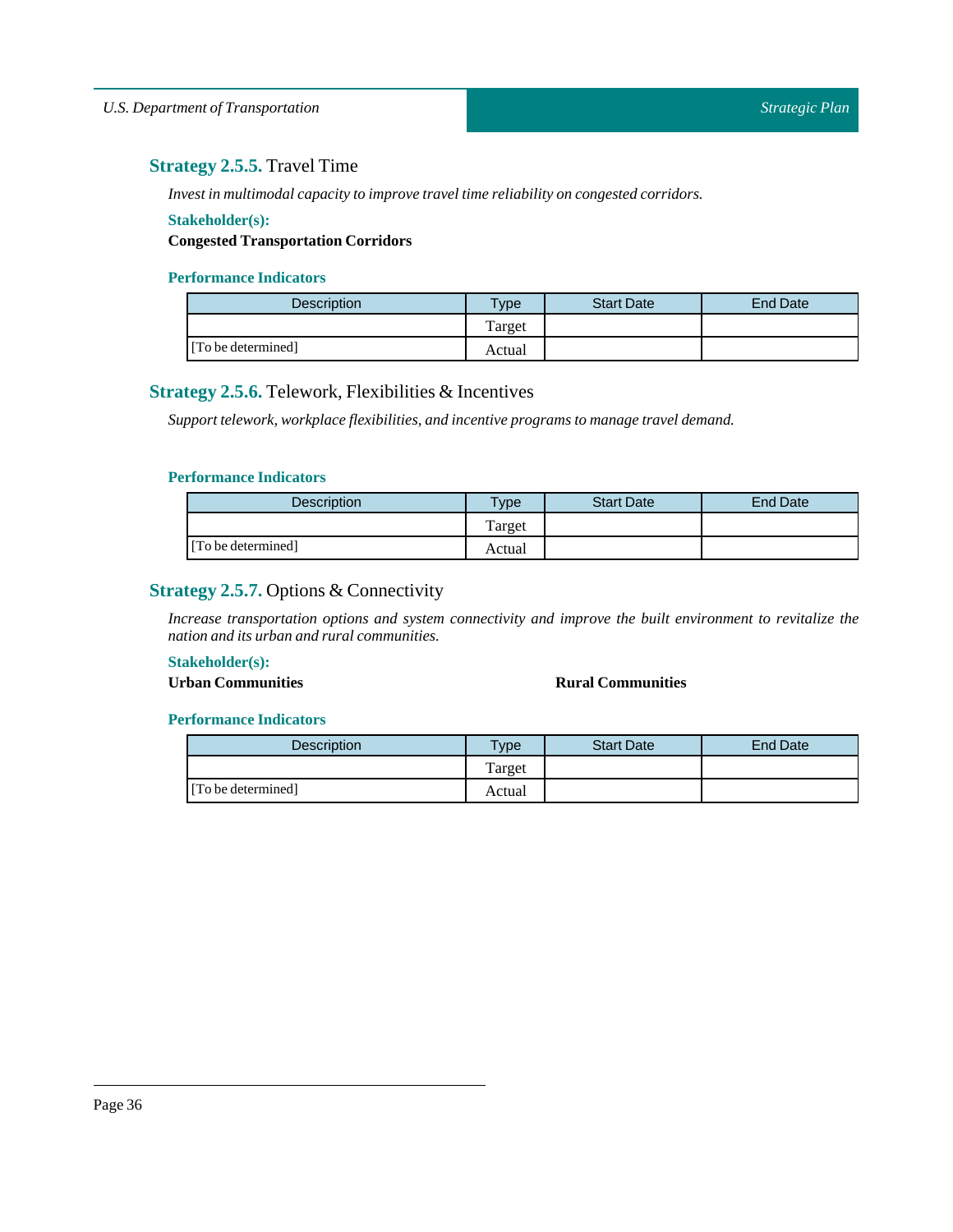# **3. Equity**

*Reduce inequities across our transportation systems and the communities they affect.*

Support and engage people and communities to promote safe, affordable, accessible, and multimodal access to opportunities and services while reducing transportation-related disparities, adverse community impacts, and health effects. | Transportation connects people to essential opportunities and resources. Americans rely on transportation to connect us in countless ways, getting us to work, school, or loved ones —and getting us the goods we count on every day. Unfortunately, in the past and into the present day, people have not had equal access to transportation and the opportunities that transportation provides. Too often, transportation investments divide communities or leave out the people most in need of affordable transportation options, both reflecting and worsening inequality. U.S. DOT is committed to ensuring that transportation projects and programs increase opportunity; advance racial equity and environmental justice; serve rural, urban, and suburban communities equitably; and promote affordable access for all. U.S. DOT identified equity as a strategic goal because opportunities exist right now to redress historic inequities, remove barriers, and work toward more inclusive practices and benefits within U.S. DOT and for the public. Incorporating equity into U.S. DOT's decision-making processes will result in a more robust and equitable transportation system that expands access and opportunities for all Americans.

#### **3.1.** Access

*Expand affordable access to transportation jobs and business opportunities by removing barriers for individuals, businesses, and communities.*

EXPANDING ACCESS

**Stakeholder(s): Individuals Businesses Communities**

**OST-P** : *Lead agency*

**DOCR** : *Lead agency*

**All OAs**: *Lead agencies* **FHWA** *Role:* Equity Screening

**FTA** *Role:* Equity Screening

**State DOTs** *Role:* Equity Screening

**MPOs** *Role:* Equity Screening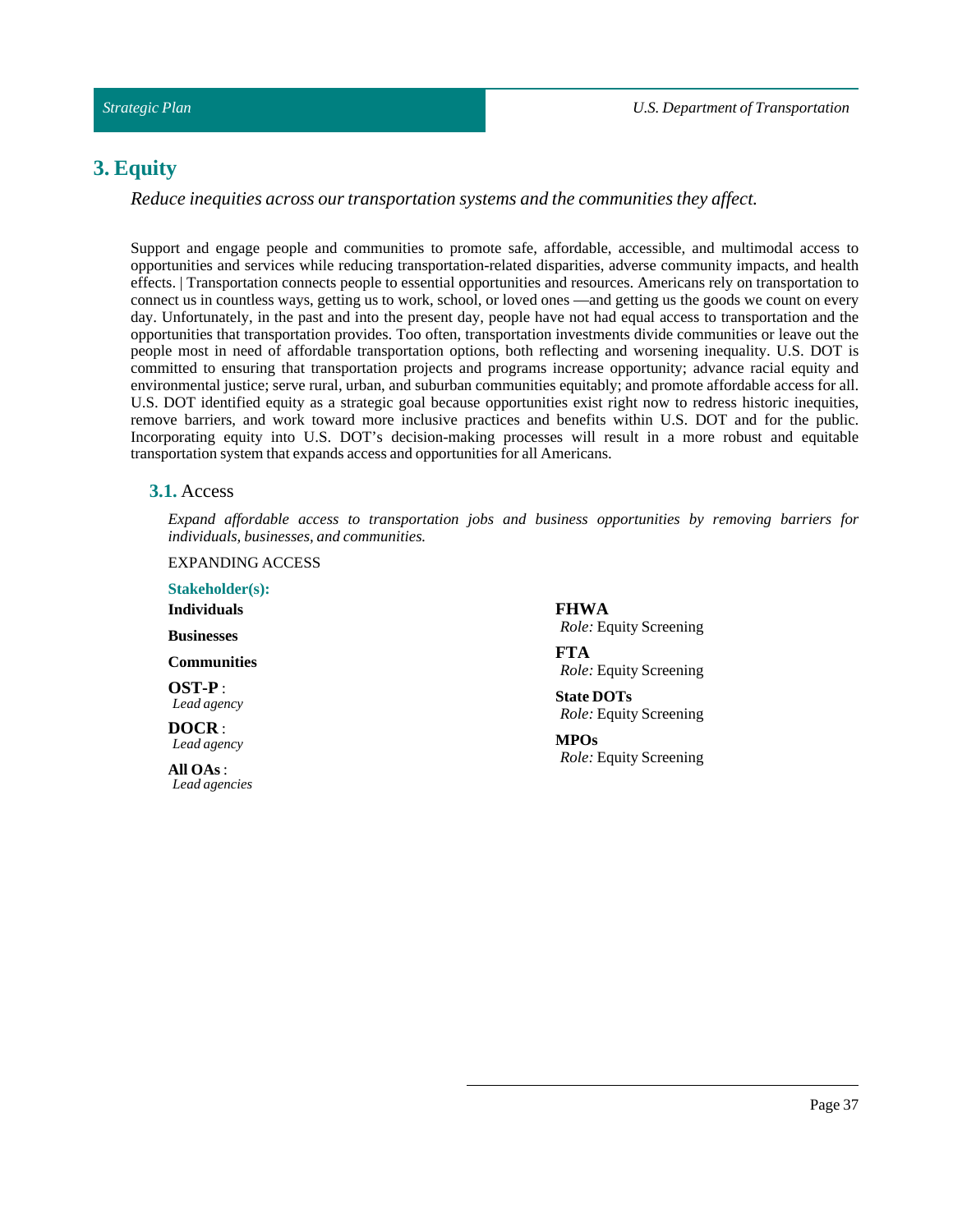#### **Performance Indicators**

# **KPI 3.1.1 Equity Screening State DOTs**

| <b>Description</b>                                                                                                       | Type   | <b>Status</b> | <b>Start Date</b> | End Date   | <b>Number</b> |
|--------------------------------------------------------------------------------------------------------------------------|--------|---------------|-------------------|------------|---------------|
| All 50 State DOTs                                                                                                        | Target | Target Met    |                   | 2029-12-31 | 50            |
| and top 100 MPOs<br>adopt a quantitative<br><b>Equity Screening</b><br>component to their $S/$<br><b>TIP</b> development | Actual |               |                   | 2029-12-31 |               |

### **KPI 3.1.2 Equity Screening MPOs**

| <b>Description</b>                                                                                     | <b>Type</b> | <b>Status</b> | <b>Start Date</b> | <b>End Date</b> | <b>Number</b> |
|--------------------------------------------------------------------------------------------------------|-------------|---------------|-------------------|-----------------|---------------|
| top 100 MPOs adopt                                                                                     | Target      | Target Met    |                   | 2029-12-31      | 100           |
| a quantitative Equity<br>Screening<br>component to their $S/$<br>TIP development<br>processes by 2030. | Actual      |               |                   | 2029-12-31      |               |

# **Strategy 3.1.1.** Accessibility

*Assess and support investments that expand accessibility to ensure that transportation networks meet the needs of all people,including disadvantaged populations.*

# **Stakeholder(s):**

## **Disadvantaged Populations**

#### **Performance Indicators**

| Description        | $T$ ype | <b>Start Date</b> | <b>End Date</b> |
|--------------------|---------|-------------------|-----------------|
|                    | Target  |                   |                 |
| [To be determined] | Actual  |                   |                 |

# **Strategy 3.1.2.** Options

*Supportthe expansion oftransportation options in underserved rural and urban communities.*

#### **Stakeholder(s):**

#### **Rural Communities Urban Communities**

| <b>Description</b> | $T$ <sub>V</sub> $pe$ | <b>Start Date</b> | <b>End Date</b> |
|--------------------|-----------------------|-------------------|-----------------|
|                    | Target                |                   |                 |
| [To be determined] | Actual                |                   |                 |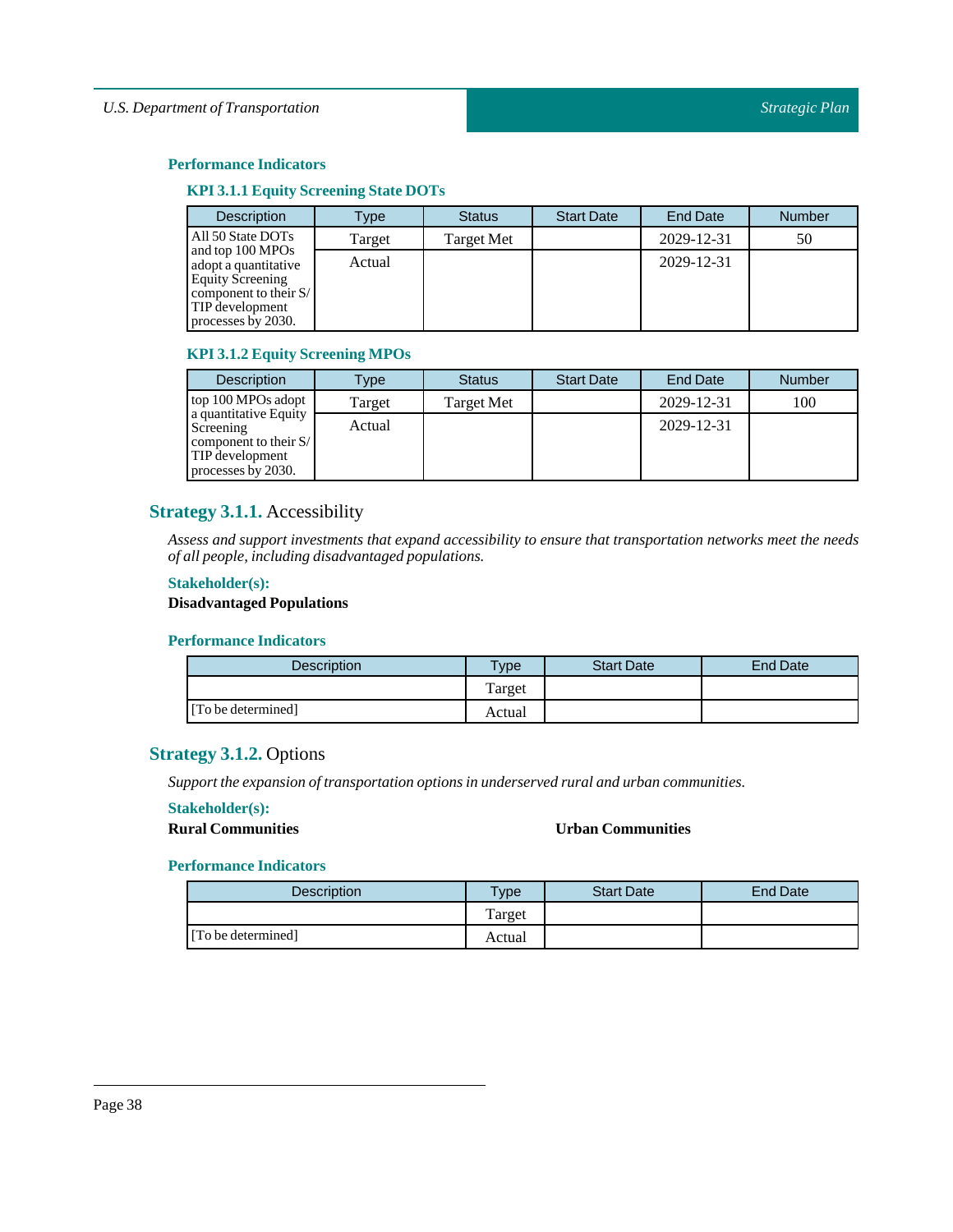# **Strategy 3.1.3.** Affordability

*Strengthen coordination of land use and transportation planning to improve the affordability of transportation and housing.*

**Stakeholder(s): OST-P** *Role:* Lead Agency

**FHWA** *Role:* Lead Agency

**FTA** *Role:* Lead Agency

### **Performance Indicators**

### **KPI 3.1.3.1 Cost Burden Reduction**

| <b>Description</b>                                                                                                       | Type   | <b>Status</b> | <b>Start Date</b> | <b>End Date</b> | Percentage |
|--------------------------------------------------------------------------------------------------------------------------|--------|---------------|-------------------|-----------------|------------|
| Reduce national                                                                                                          | Target | Target Met    |                   | 2030-09-30      |            |
| transportation cost<br>burden by 5%,<br>including<br>transportation travel<br>cost as a percent of<br>income by FY 2030. | Actual |               |                   | 2030-09-30      |            |

# **Strategy 3.1.4.** Investments

*Support investments that encourage equitable, transit-oriented development and pedestrian-friendly main streets and town centers, particularly in disadvantaged or rural communities.*

#### **Stakeholder(s):**

**Disadvantaged Communities**

**FHWA** *Role:* Lead Agency

**Rural Communities**

**FTA** *Role:* Lead Agency **FRA** *Role:* Lead Agency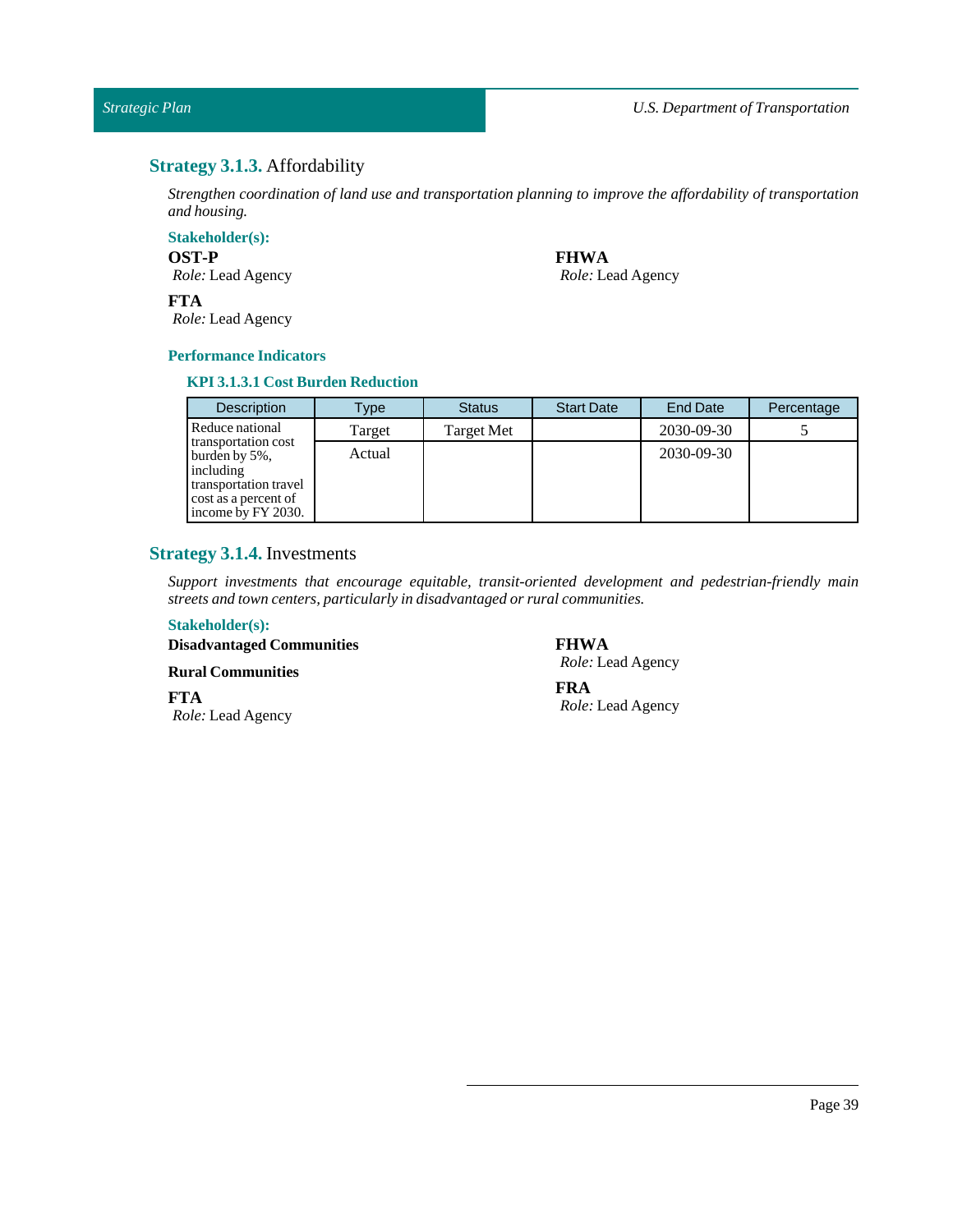## **KPI 3.1.4.1 Transit Riders**

| <b>Description</b>                      | $T$ vpe | <b>Status</b> | <b>Start Date</b> | End Date | Number |
|-----------------------------------------|---------|---------------|-------------------|----------|--------|
| Increase transit                        | Target  | Increased     |                   |          |        |
| ridership in the top<br>transit cities. | Actual  |               |                   |          |        |

# **KPI 3.1.4.1.1 Transit Ridership**

| <b>Description</b>                                                                   | Type   | <b>Status</b> | <b>Start Date</b> | <b>End Date</b> | Percent of 2019<br>Levels |
|--------------------------------------------------------------------------------------|--------|---------------|-------------------|-----------------|---------------------------|
| Increase transit                                                                     | Target | Target Met    |                   | 2025-12-31      | 100                       |
| ridership in the top<br>transit cities back to<br>100% of 2019 levels<br>by $2026$ . | Actual |               |                   | 2025-12-31      |                           |

# **KPI 3.1.4.1.2 Person Trips**

| <b>Description</b>                                                                                                 | Type   | <b>Status</b>   | <b>Start Date</b> | <b>End Date</b>  | Percentage |
|--------------------------------------------------------------------------------------------------------------------|--------|-----------------|-------------------|------------------|------------|
| Increase the                                                                                                       | Target | Increased       |                   | 2026-09-30       |            |
| percentage of person<br>trips by transit and<br>active transportation<br>modes from roughly<br>4\% in 2020 to 6\%. | Actual | <b>Baseline</b> |                   | $2020 - 12 - 31$ |            |
|                                                                                                                    | Actual |                 |                   | 2026-09-30       |            |

# **3.2.** Wealth

*Reduce the effects of structural obstacles to building wealth.*

## WEALTH CREATION

#### **Stakeholder(s):**

**OST-P** : *Lead agency*

#### **All OAs**: *Lead agencies*

# **DOCR** :

*Lead agency*

| <b>Description</b> | $T$ ype | <b>Start Date</b> | End Date |
|--------------------|---------|-------------------|----------|
|                    | Target  |                   |          |
| [To be determined] | Actual  |                   |          |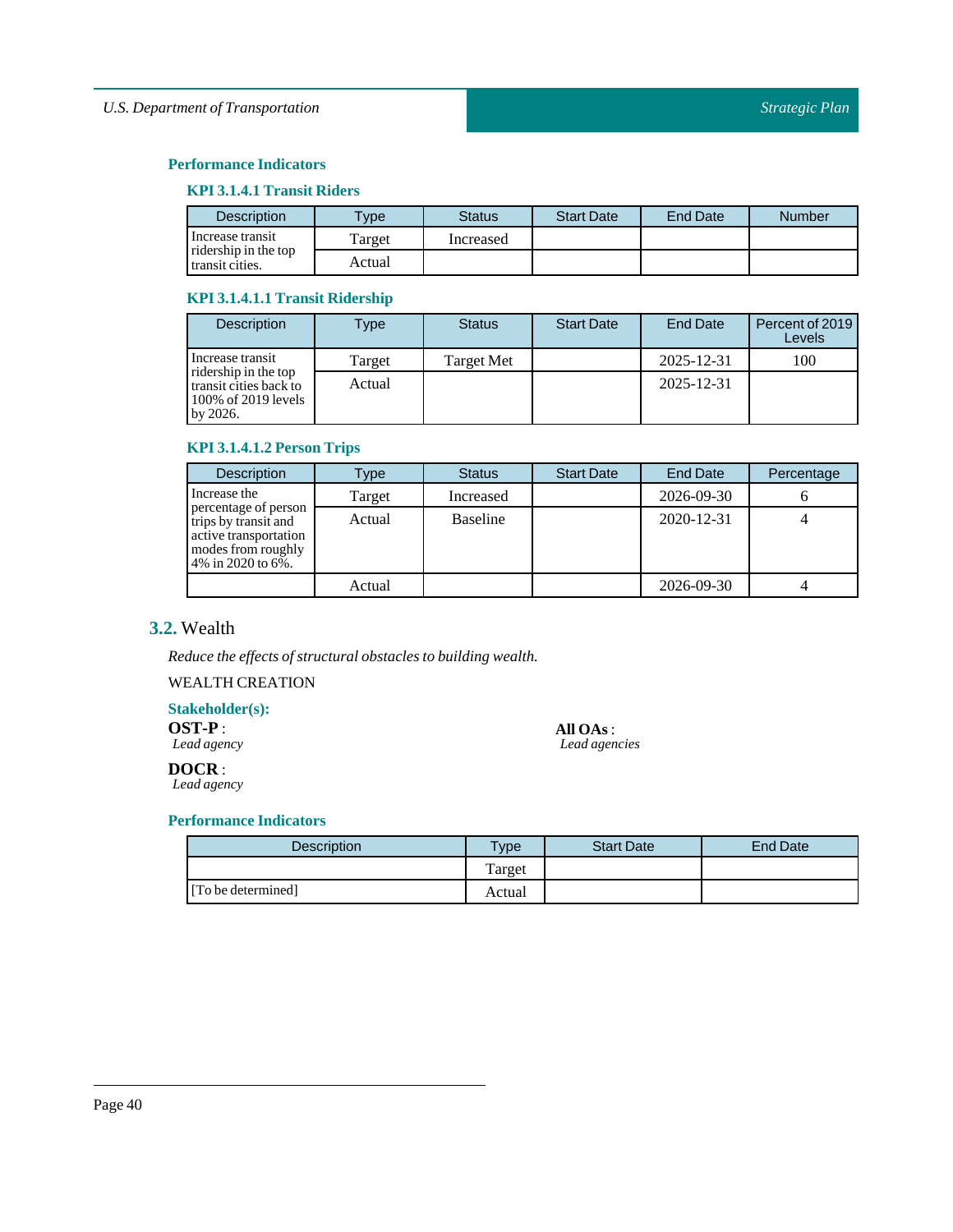# **Strategy 3.2.1.** Funding Programs

*Integrate equity considerations across U.S. DOTfunding programs.*

#### **Stakeholder(s):**

**OST-M** *Role:* Contact Award

# **DOCR**

*Role:* Contact Award

# **OSDBU**

*Role:* Contact Award

**Small Disadvantaged Businesses** *Role:* Contractors

# **Performance Indicators**

## **KPI 3.2.1.1 Contract Funding**

| <b>Description</b>                                                                                                 | Type   | <b>Status</b>   | <b>Start Date</b> | <b>End Date</b> | Increase |
|--------------------------------------------------------------------------------------------------------------------|--------|-----------------|-------------------|-----------------|----------|
| Increase U.S. DOT                                                                                                  | Target | Target Met      | 2025-10-01        | 2026-09-30      | 22       |
| direct contract<br>dollars to small<br>disadvantaged<br>businesses from 18.<br>2% in FY 2021 to<br>22% by FY 2026. | Actual |                 |                   |                 |          |
|                                                                                                                    | Actual | <b>Baseline</b> | 2020-10-01        | 2021-09-30      | 18.2     |

# **Strategy 3.2.2.** Grants & Authorities

*Realize the potential of competitive grant programs and U.S. DOT authorities to maximize benefits for communities mostin need.*

#### **Stakeholder(s):**

**OST-P** *Role:* Lead Agency

#### **Grant Applicants** :

*U.S. DOT discretionary grant applicants from disadvantaged communities*

## **All OAs**

*Role:* Lead Agencies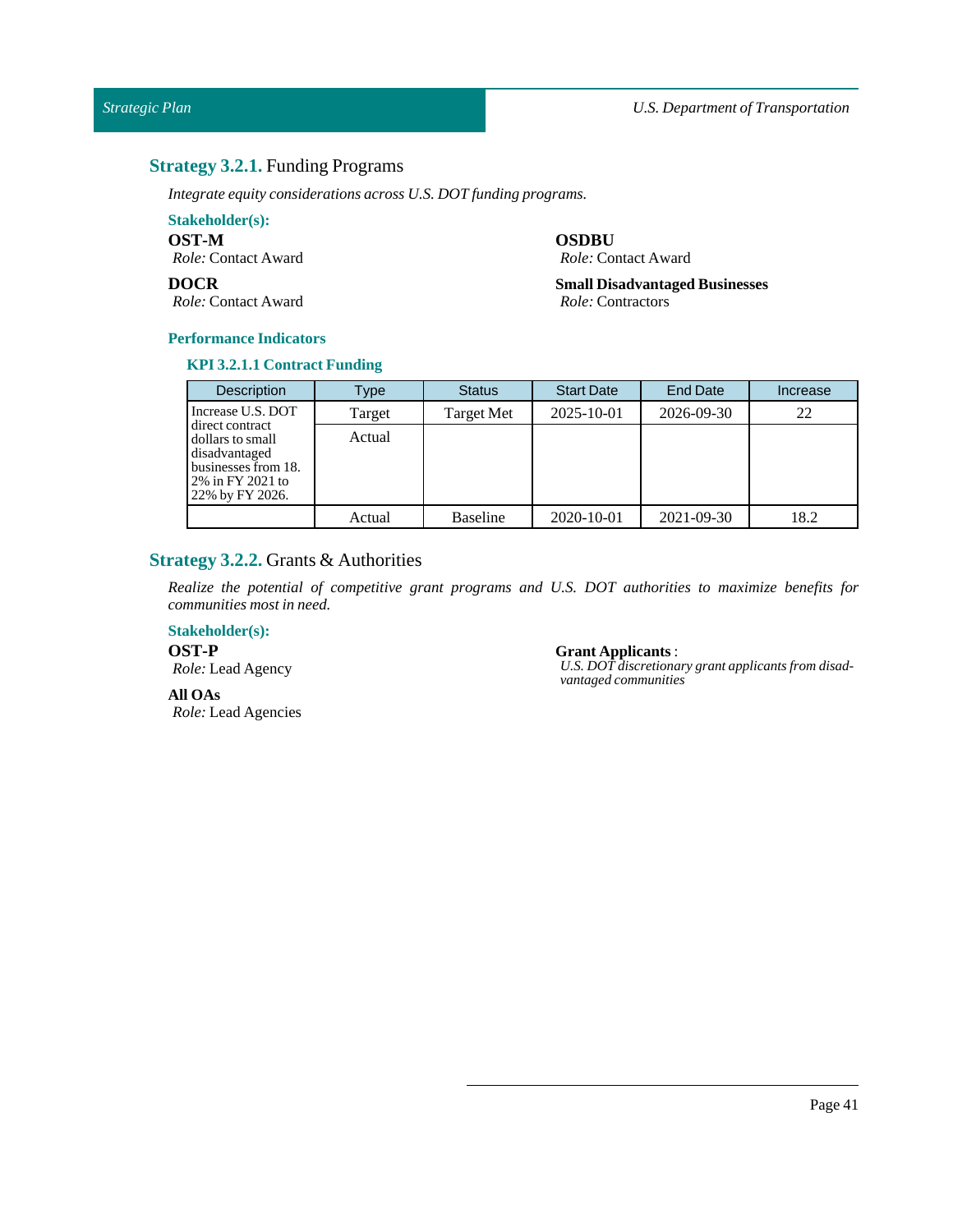#### **KPI 3.2.2.1 Grant Applicants Increase**

| <b>Description</b>                                                                                                                                                | Type   | <b>Status</b> | <b>Start Date</b> | <b>End Date</b> | Percentage |
|-------------------------------------------------------------------------------------------------------------------------------------------------------------------|--------|---------------|-------------------|-----------------|------------|
| By 2025, increase by                                                                                                                                              | Target | Increased     |                   | 2024-12-31      |            |
| 5% the number of U.<br>S. DOT discretionary<br>grant applicants from<br>disadvantaged<br>communities who<br>have never applied<br>for U.S. DOT<br>funding before. | Actual |               |                   | 2024-12-31      |            |

# **Strategy 3.2.3.** Economic & Social Mobility

*Support community-driven efforts to promote economic and social mobility and other opportunities in American communities, particularly disadvantaged or rural communities.*

#### **Stakeholder(s):**

#### **Disadvantaged Communities Rural Communities**

#### **Performance Indicators**

| <b>Description</b> | Type    | <b>Start Date</b> | <b>End Date</b> |
|--------------------|---------|-------------------|-----------------|
|                    | l'arget |                   |                 |
| [To be determined] | Actual  |                   |                 |

# **Strategy 3.2.4.** Procurement

*Provide guidance and outreach on procurement rules and opportunities to disadvantaged business enterprises and increase their access to U.S. DOTfunding opportunities.*

#### **Stakeholder(s):**

#### **Disadvantaged Business Enterprises**

## **Performance Indicators**

| <b>Description</b> | Type   | <b>Start Date</b> | <b>End Date</b> |
|--------------------|--------|-------------------|-----------------|
|                    | Target |                   |                 |
| [To be determined] | Actual |                   |                 |

# **Strategy 3.2.5.** Transportation Workers

*Promote equity for transportation workers and support pathways to transportation careers for workers with diverse backgrounds.*

# **Stakeholder(s):**

**Transportation Workers**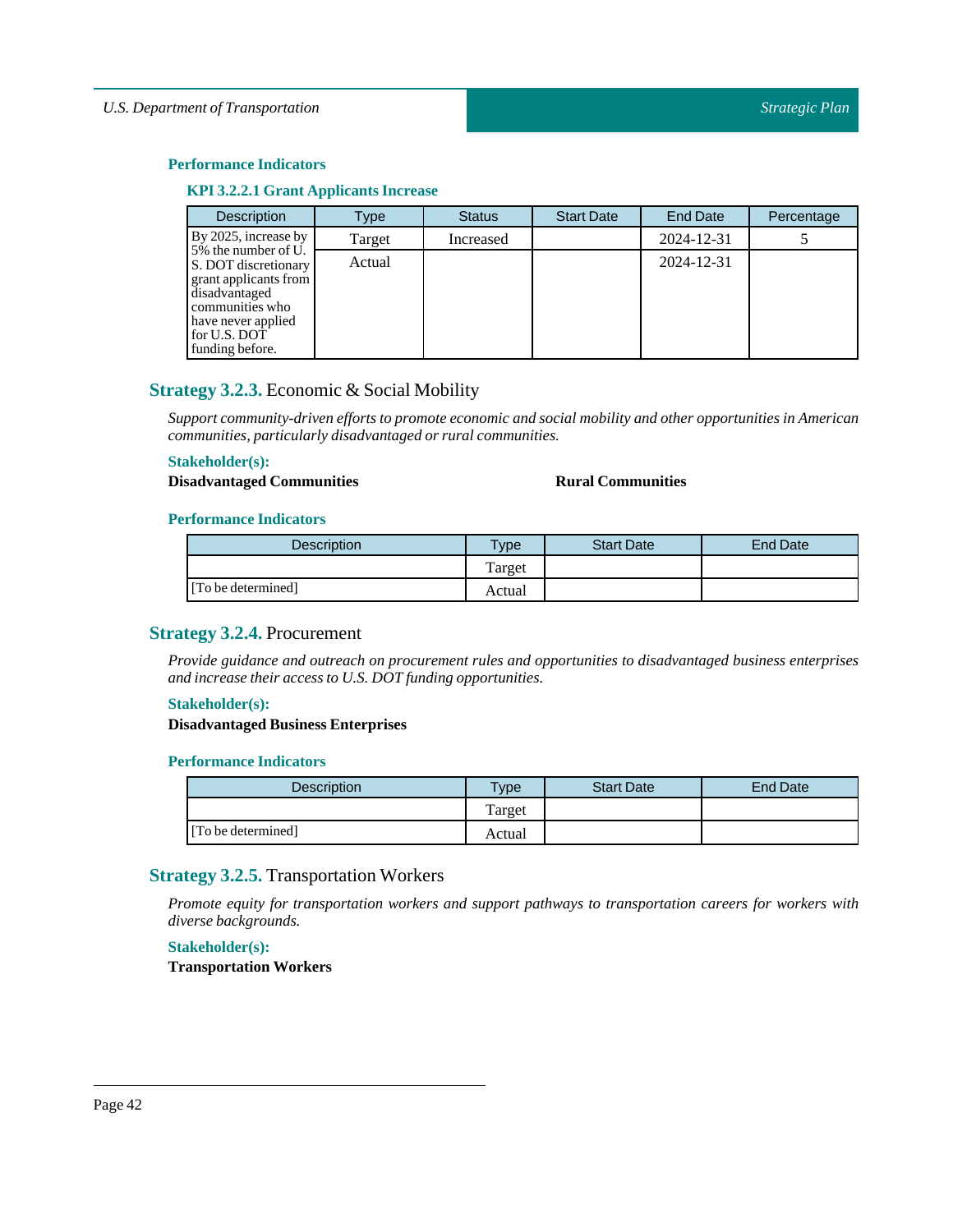| <b>Description</b> | <b>Type</b> | <b>Start Date</b> | <b>End Date</b> |
|--------------------|-------------|-------------------|-----------------|
|                    | Target      |                   |                 |
| [To be determined] | Actual      |                   |                 |

# **3.3.** Engagement, Exchange & Ownership

*Empower communities through innovative public engagement with diverse stakeholders and thought leaders to foster exchange and ownership.*

#### POWER OF COMMUNITY

| <b>Stakeholder(s):</b>                          |  |
|-------------------------------------------------|--|
| $OST-P:$                                        |  |
| Lead agency                                     |  |
| $\mathbf{D} \mathbf{O} \mathbf{C} \mathbf{R}$ . |  |

**All OAs**: *Lead agencies*

**DOCR** :

*Lead agency*

#### **Performance Indicators**

| <b>Description</b> | <b>Type</b> | <b>Start Date</b> | <b>End Date</b> |
|--------------------|-------------|-------------------|-----------------|
|                    | Target      |                   |                 |
| [To be determined] | Actual      |                   |                 |

# **Strategy 3.3.1.** Partnerships

*Systematically establish partnerships with colleges and universities that serve underrepresented populations and communities.*

#### **Stakeholder(s):**

**Colleges**

#### **Universities**

# **Underrepresented Populations**

**Underrepresented Communities**

#### **Performance Indicators**

| <b>Description</b> | $v$ pe | <b>Start Date</b> | End Date |
|--------------------|--------|-------------------|----------|
|                    | Target |                   |          |
| [To be determined] | Actual |                   |          |

# **Strategy 3.3.2.** Outreach

*Conduct public outreach to better understand barriers to participation in discretionary grant programs.*

#### **Stakeholder(s):**

#### **DOT Grant Programs**

| <b>Description</b> | <b>Type</b> | <b>Start Date</b> | End Date |
|--------------------|-------------|-------------------|----------|
|                    | Target      |                   |          |
| [To be determined] | Actual      |                   |          |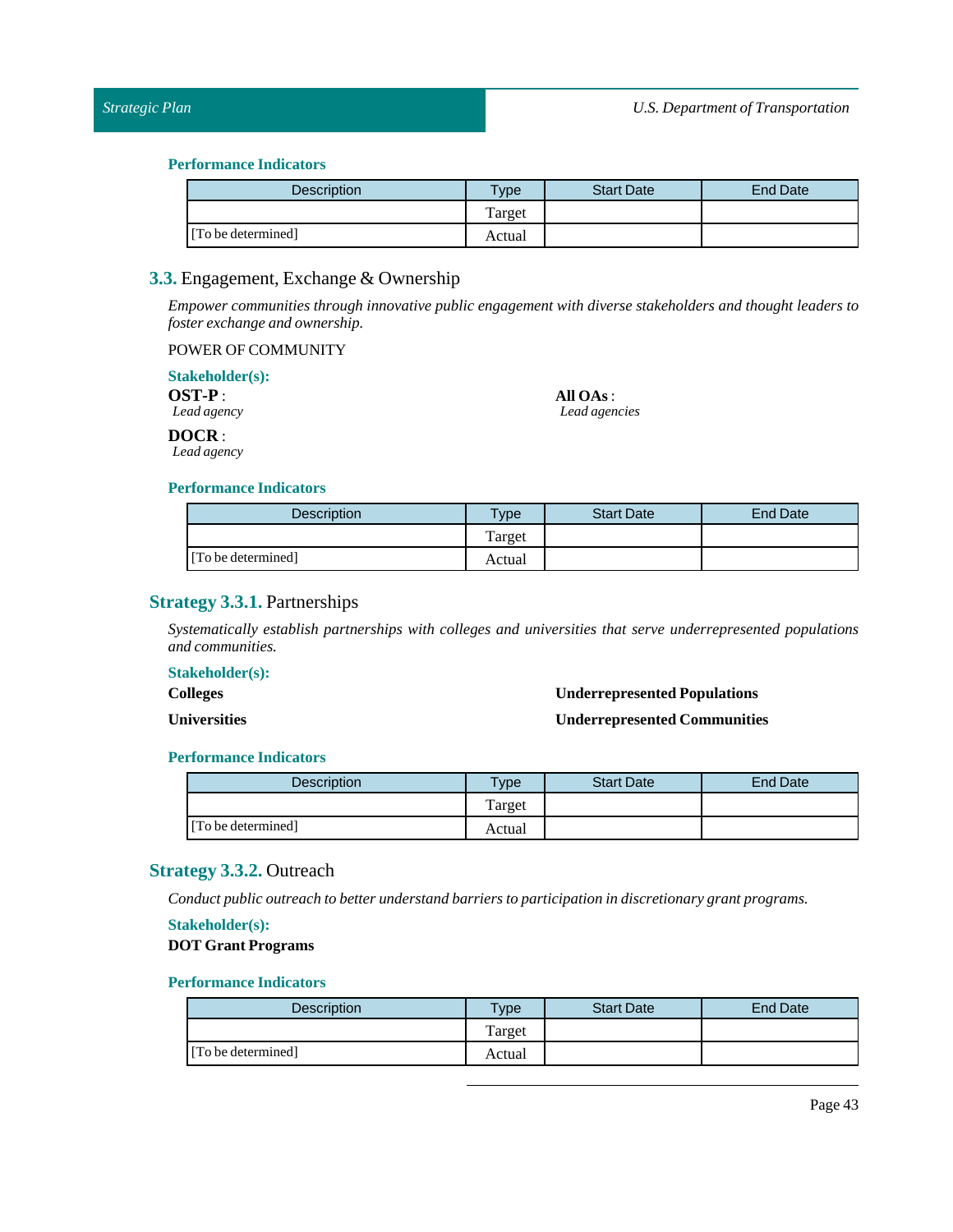# **Strategy 3.3.3.** Marginalized Communities

*Develop new methods to engage with marginalized communities.*

#### **Stakeholder(s):**

## **Marginalized Communities**

#### **Performance Indicators**

| <b>Description</b> | $T$ ype | <b>Start Date</b> | End Date |
|--------------------|---------|-------------------|----------|
|                    | Target  |                   |          |
| [To be determined] | Actual  |                   |          |

# **Strategy 3.3.4.** Engagement

*Support the adoption of innovative methods to engage with individuals with disabilities and limited-English-proficientindividuals.*

#### **Stakeholder(s):**

#### **Individuals with Disabilities Limited-English-Proficient Individuals**

#### **Performance Indicators**

| <b>Description</b> | <b>Type</b> | <b>Start Date</b> | <b>End Date</b> |
|--------------------|-------------|-------------------|-----------------|
|                    | Target      |                   |                 |
| [To be determined] | Actual      |                   |                 |

# **Strategy 3.3.5.** Voices & Communities

*Establish channels for diverse voices and community inclusion to identify underserved needs.*

# **Stakeholder(s):**

**Communities**

# **Performance Indicators**

| <b>Description</b> | $T$ vpe | <b>Start Date</b> | End Date |
|--------------------|---------|-------------------|----------|
|                    | Target  |                   |          |
| [To be determined] | Actual  |                   |          |

# **Strategy 3.3.6.** Public Engagement

*Promote adaptive public engagement to ensure that all impacted communities have full and equitable opportunity to be engaged in transportation planning at every stage, including all National Environmental Policy Act (NEPA) processes, U.S. DOTrulemaking, and related processes.*

| <b>Description</b> | Type   | <b>Start Date</b> | End Date |
|--------------------|--------|-------------------|----------|
|                    | Target |                   |          |
| [To be determined] | Actual |                   |          |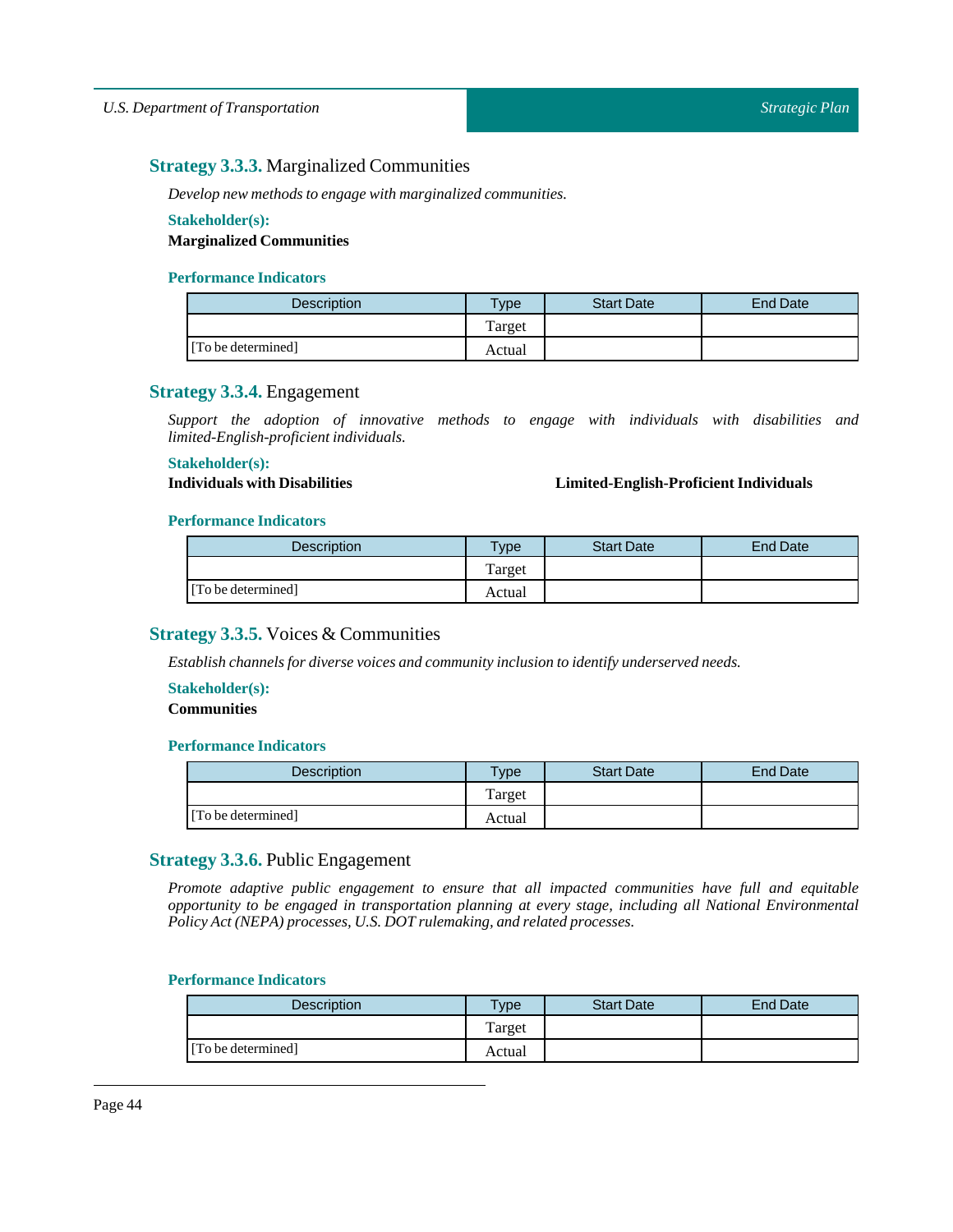# **3.4.** Planning, Development & Implementation

*Ensure that equity considerations for disadvantaged and underserved communities are integrated into the planning, development, and implementation of alltransportation investments.*

#### PROACTIVE INTERVENTION,PLANNING, AND CAPACITY BUILDING

**Stakeholder(s): OST-P** : *Lead agency*

**All OAs**: *Lead agencies*

**DOCR** : *Lead agency*

#### **Performance Indicators**

| Description        | Type   | <b>Start Date</b> | <b>End Date</b> |
|--------------------|--------|-------------------|-----------------|
|                    | Target |                   |                 |
| [To be determined] | Actual |                   |                 |

# **Strategy 3.4.1.** Metrics

*Support measurement of equity impacts as part of long-range transportation plan development and Statewide Transportation Improvement Programs (STIPs) and Transportation Improvement Programs (TIPs) to ensure that States and metropolitan planning organizations (MPOs) conduct meaningful analyses of how their projects would affect underserved communities.*

#### **Stakeholder(s):**

**Statewide Transportation Improvement Programs (STIPs)**

**TransportationImprovement Programs (TIPs)**

**States**

**Metropolitan Planning Organizations (MPOs)**

**Underserved Communities**

#### **Performance Indicators**

| <b>Description</b> | <b>Type</b> | <b>Start Date</b> | End Date |
|--------------------|-------------|-------------------|----------|
|                    | l'arget     |                   |          |
| [To be determined] | Actual      |                   |          |

## **Strategy 3.4.2.** Built Environment

*Conducttechnical assistance activities to revitalize communities by improving the built environment.*

| <b>Description</b> | <b>Type</b> | <b>Start Date</b> | End Date |
|--------------------|-------------|-------------------|----------|
|                    | Target      |                   |          |
| [To be determined] | Actual      |                   |          |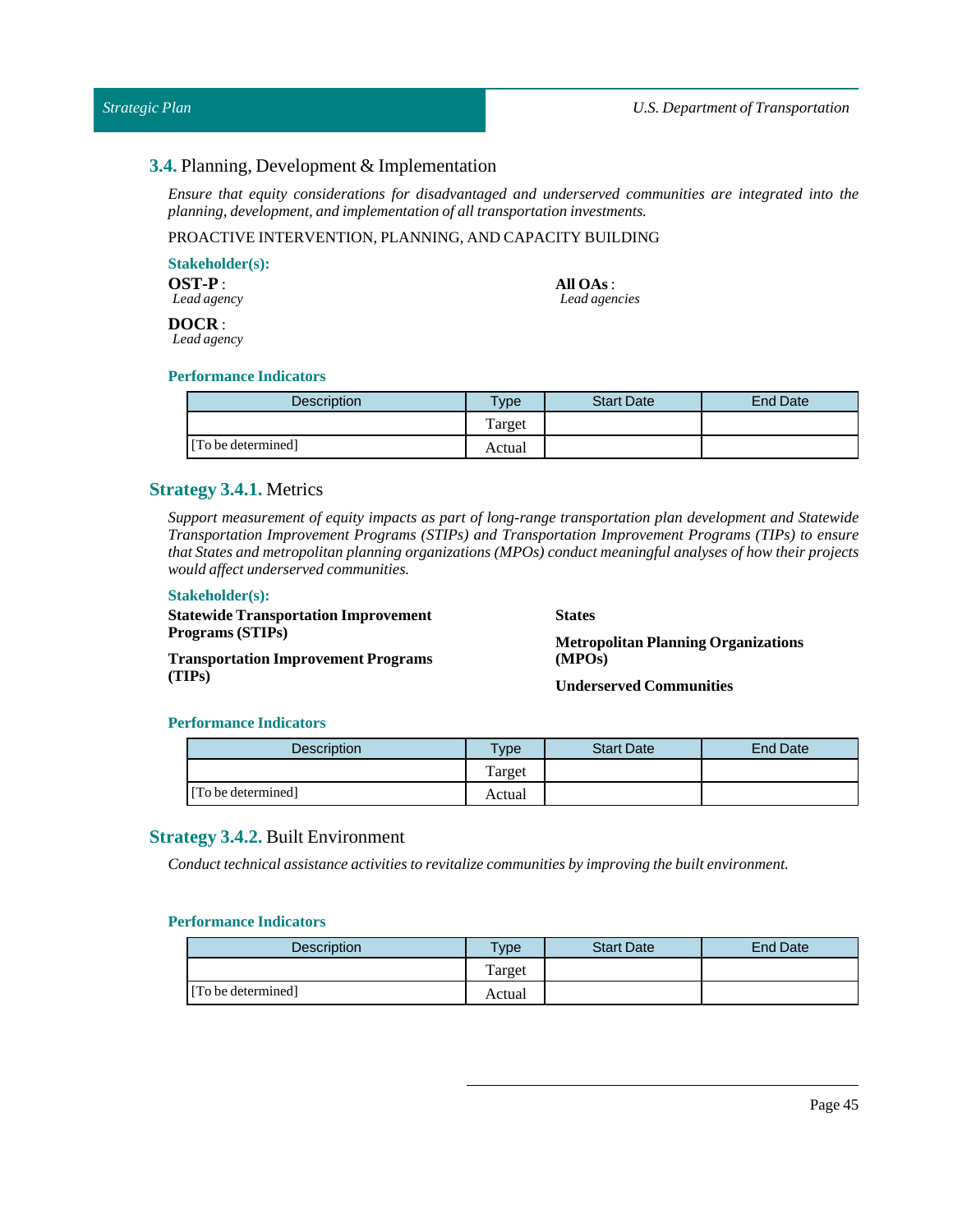# **Strategy 3.4.3.** Neighborhoods & Communities

*Improve guidance and technical assistance on environmental justice and other nondiscrimination rules and regulations to minimize and mitigate negative impacts and disparities from transportation investments on the environment while supporting the preservation of existing neighborhoods and communities.*

#### **Performance Indicators**

| <b>Description</b> | <b>Type</b> | <b>Start Date</b> | <b>End Date</b> |
|--------------------|-------------|-------------------|-----------------|
|                    | Target      |                   |                 |
| [To be determined] | Actual      |                   |                 |

# **Strategy 3.4.4.** Projects

*Minimize, avoid, or mitigate negative impacts of transportation projects on disadvantaged or overburdened communities.*

#### **Stakeholder(s):**

#### **Disadvantaged Communities Overburdened Communities**

#### **Performance Indicators**

| Description        | $v_{\rm p}$ | <b>Start Date</b> | <b>End Date</b> |
|--------------------|-------------|-------------------|-----------------|
|                    | Target      |                   |                 |
| [To be determined] | Actual      |                   |                 |

## **Strategy 3.4.5.** Investments & Resources

*Encourage interagency, State, Tribal, and local coordination in land use and transportation planning, project development, and operations and maintenance to ensure protection of transportation investments and make efficient use oflimited resources.*

#### **Stakeholder(s):**

**Federal Agencies**

**State Agencies**

#### **Tribal Agencies**

#### **Local Agencies**

#### **Performance Indicators**

| <b>Description</b> | vpe    | <b>Start Date</b> | <b>End Date</b> |
|--------------------|--------|-------------------|-----------------|
|                    | Target |                   |                 |
| [To be determined] | Actual |                   |                 |

# **Strategy 3.4.6.** Displacement

*Provide guidance to help prevent discriminatory displacement actions in operations or development projects.*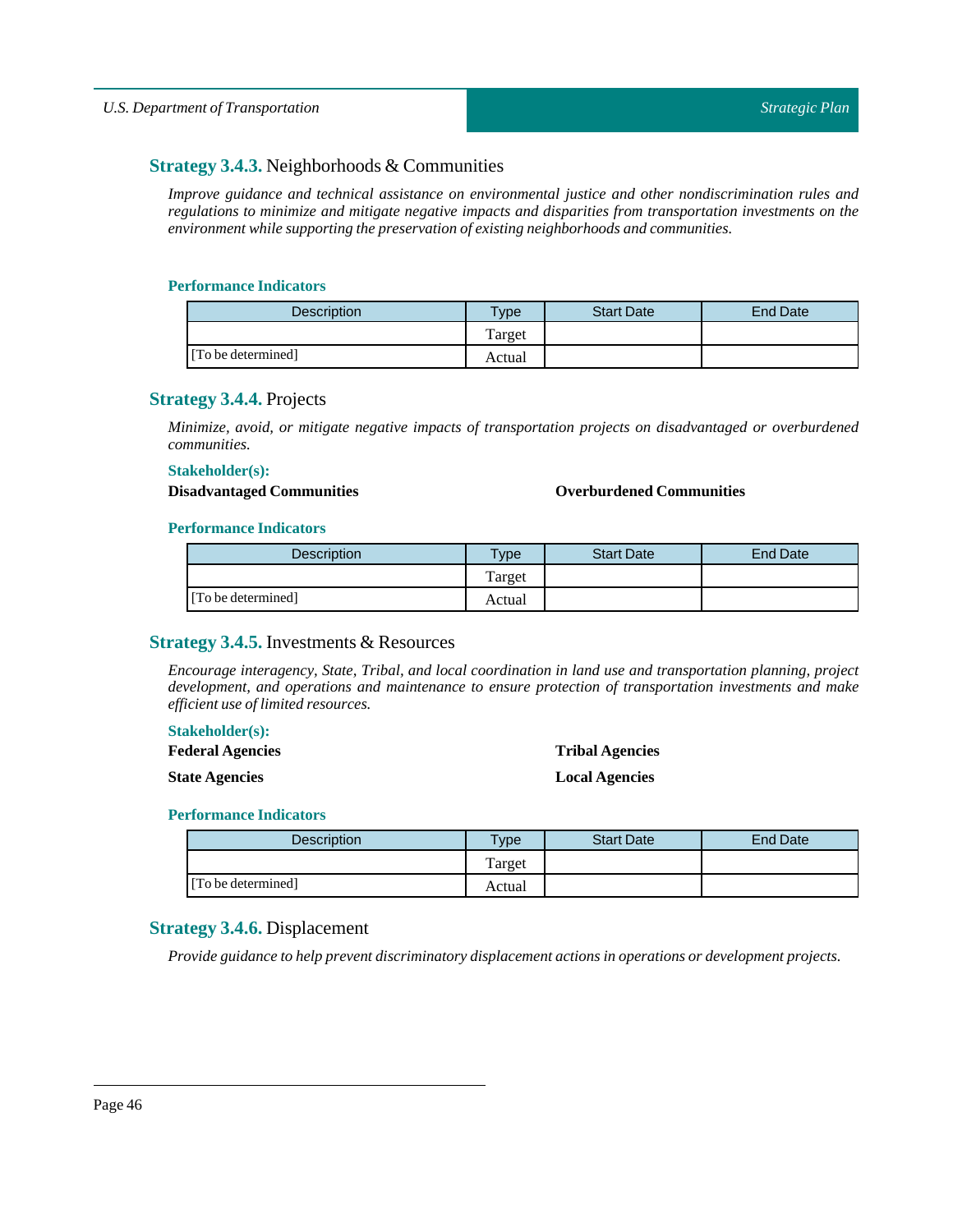| <b>Description</b> | vpe    | <b>Start Date</b> | <b>End Date</b> |
|--------------------|--------|-------------------|-----------------|
|                    | Target |                   |                 |
| [To be determined] | Actual |                   |                 |

# **Strategy 3.4.7.** Data

*Strengthen the collection, analysis, sharing, and use of equity data.*

# **Performance Indicators**

| <b>Description</b> | $v_{\rm p}$ | <b>Start Date</b> | <b>End Date</b> |
|--------------------|-------------|-------------------|-----------------|
|                    | Target      |                   |                 |
| [To be determined] | Actual      |                   |                 |

# **Strategy 3.4.8.** Economic Evaluation

*Incorporate equity in economic evaluation of projects for investment decision-making.*

| <b>Description</b> | <b>Type</b> | <b>Start Date</b> | End Date |
|--------------------|-------------|-------------------|----------|
|                    | Target      |                   |          |
| [To be determined] | Actual      |                   |          |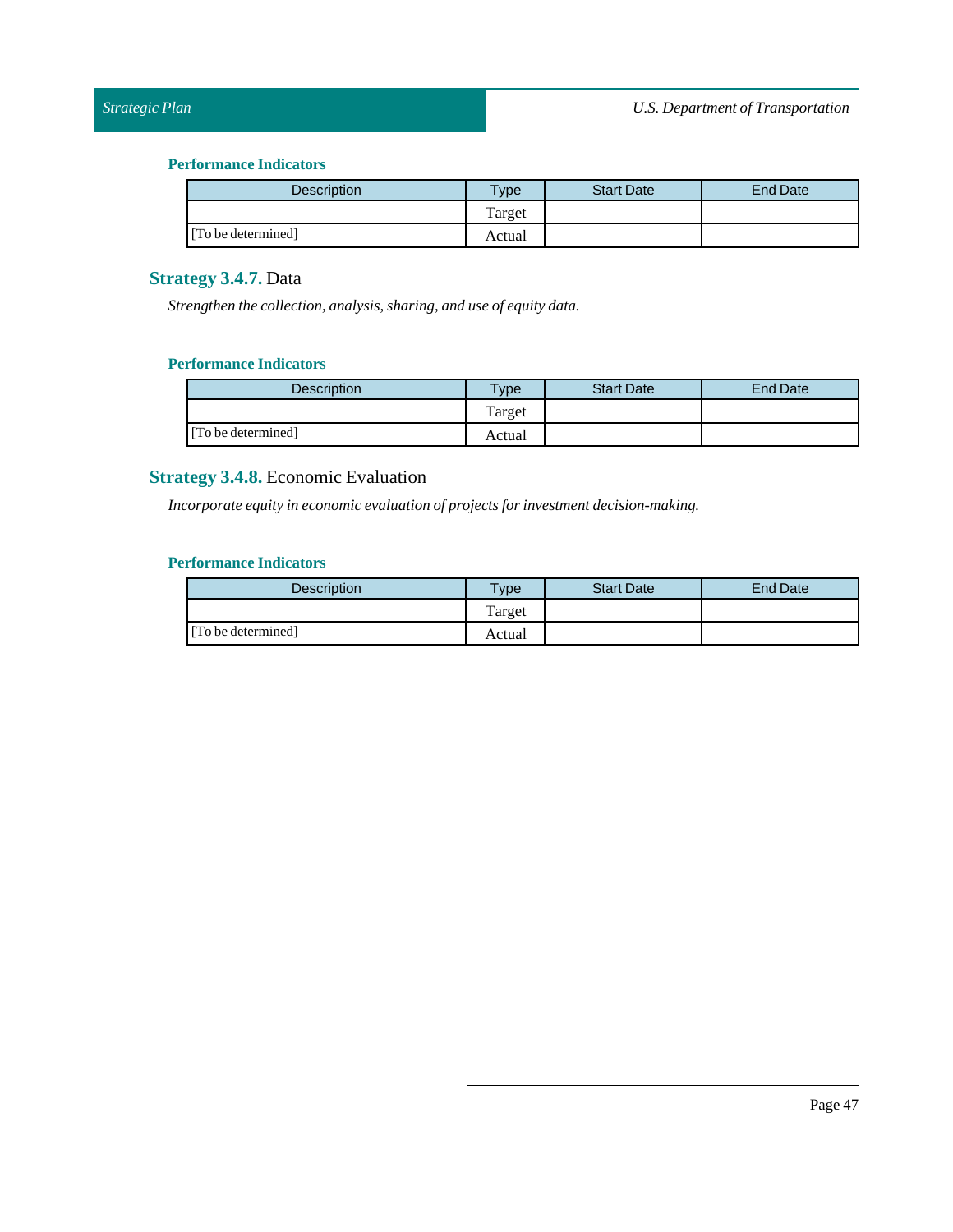# PLACEHOLDER\_129 **4. Climate & Sustainability**

*Tackle the climate crisis by ensuring that transportation plays a central role in the solution.*

Substantially reduce greenhouse gas emissions and transportation-related pollution and build more resilient and sustainable transportation systems to benefit and protect communities. | Combating the climate crisis is a central focus of the Biden-Harris Administration. The Administration has made it clear thatthe U.S. has a narrow window of time to take bold, science-based actions to address climate change and avoid its most catastrophic impacts, while capitalizing on the opportunities presented by this significant challenge. The transportation sector is the biggest contributor to greenhouse gas (GHG) emissions in our economy; therefore, it can and must be a big part of the climate solution. U.S. DOT identified Climate and Sustainability as a strategic goal because climate change presents a significant and growing risk to the safety, effectiveness, equity, and sustainability of our transportation infrastructure and the communities it serves. Across U.S. DOT, we have a tremendous opportunity to accelerate reductions in GHG emissions from the transportation sector and make our transportation infrastructure more resilient. U.S. DOT's programs, policies, and operations must consider climate change impacts and incorporate adaptation and resilience solutions whenever possible.

# **4.1.** Air Pollution & Greenhouse Gas

*Reduce air pollution and greenhouse gas emissions from transportation and advance a sustainable transportation system.*

PATH TO ECONOMY-WIDE NET-ZERO EMISSIONS BY 2050

**Stakeholder(s): OST-P** *Role:* Lead agency *Role:* EV Charger Network

**OST-R** *Role:* Lead agency

**All OAs**: *Lead agencies*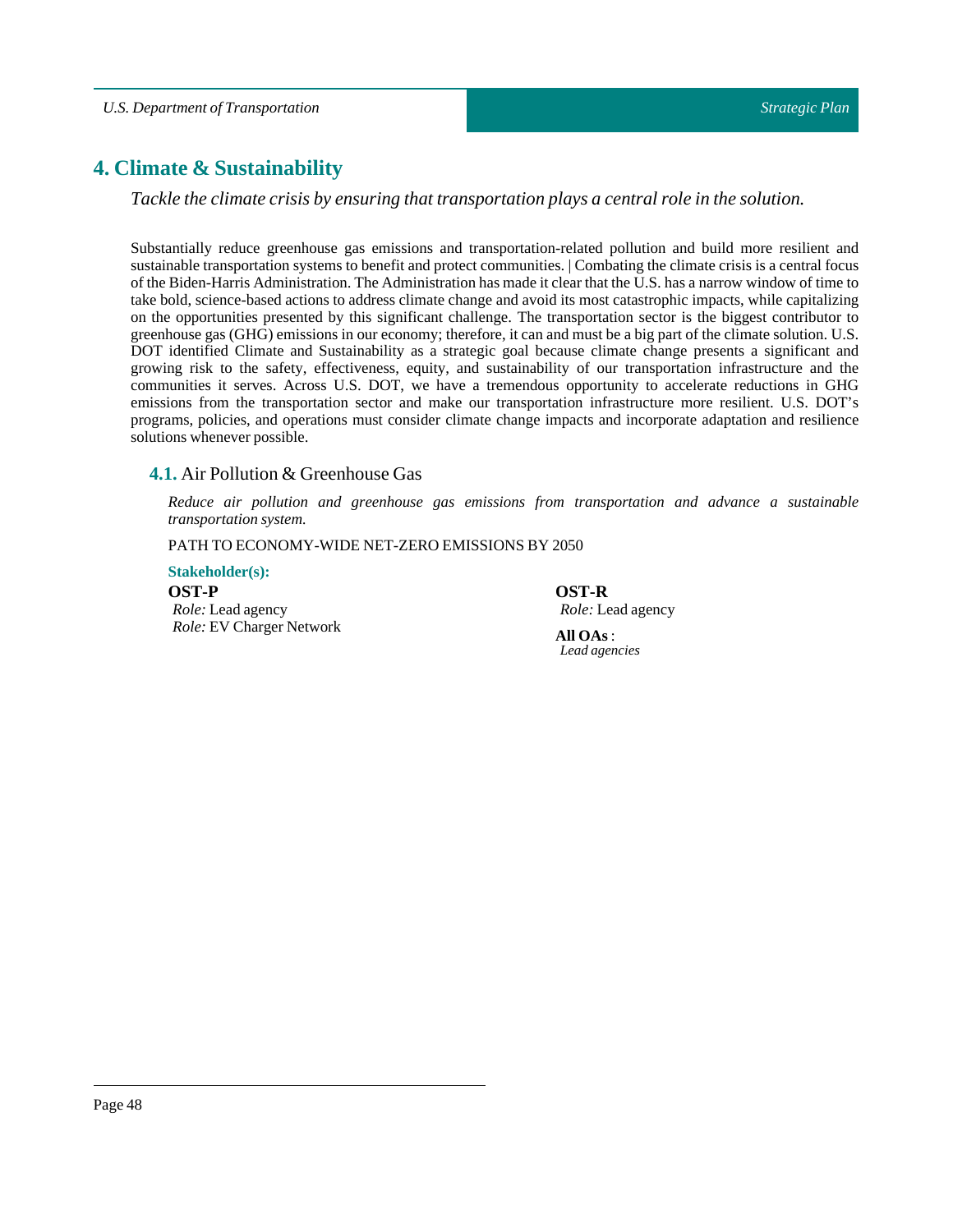#### **KPI 4.1.1 Transportation Emissions**

| <b>Description</b>                                                                          | Type   | <b>Status</b> | <b>Start Date</b> | <b>End Date</b> | <b>Net Emissions</b> |
|---------------------------------------------------------------------------------------------|--------|---------------|-------------------|-----------------|----------------------|
| Reduce                                                                                      | Target | Net Zero      |                   | 2049-12-31      |                      |
| transportation<br>emissions in support<br>of net-zero emissions<br>economy-wide by<br>2050. | Actual |               |                   | 2049-12-31      |                      |

### **KPI 4.1.2 Bus Vehicles**

| <b>Description</b>                                                                                           | Type   | <b>Status</b> | <b>Start Date</b> | <b>End Date</b> | <b>Number</b> |
|--------------------------------------------------------------------------------------------------------------|--------|---------------|-------------------|-----------------|---------------|
| Increase the number                                                                                          | Target | Target Met    |                   | 2029-12-31      | 7,500         |
| of zero-emission bus<br>vehicles in the<br>national transit fleet<br>by 450% to $7,500$<br>vehicles by 2030. | Actual |               |                   | 2029-12-31      |               |

### **KPI 4.1.3 EV Chargers**

| <b>Description</b>                                                                 | Type   | <b>Status</b>     | <b>Start Date</b> | <b>End Date</b> | <b>Number</b> |
|------------------------------------------------------------------------------------|--------|-------------------|-------------------|-----------------|---------------|
| Build a national                                                                   | Target | <b>Target Met</b> |                   | 2029-12-31      | 500,000       |
| network of 500,000<br>EV chargers by 2030<br>to accelerate the<br>adoption of EVs. | Actual |                   |                   | 2029-12-31      |               |

# **Strategy 4.1.1.** Decarbonization Strategy

*Develop a decarbonization strategy for the transportation sector and incentivize stakeholders in their efforts to reduce emissions.*

#### **Performance Indicators**

| <b>Description</b> | <b>Type</b> | <b>Start Date</b> | End Date |
|--------------------|-------------|-------------------|----------|
|                    | Target      |                   |          |
| [To be determined] | Actual      |                   |          |

# **Strategy 4.1.2.** Trips

*Support options to reduce trips and shift trips to climate-friendly vehicles and modes, including promoting active transportation, expanding broadband access, encouraging interagency, State, and local coordination in land use and transportation planning, and addressing induced demand.*

#### **Stakeholder(s):**

**Travelers**

#### **Local Agencies**

**State Agencies**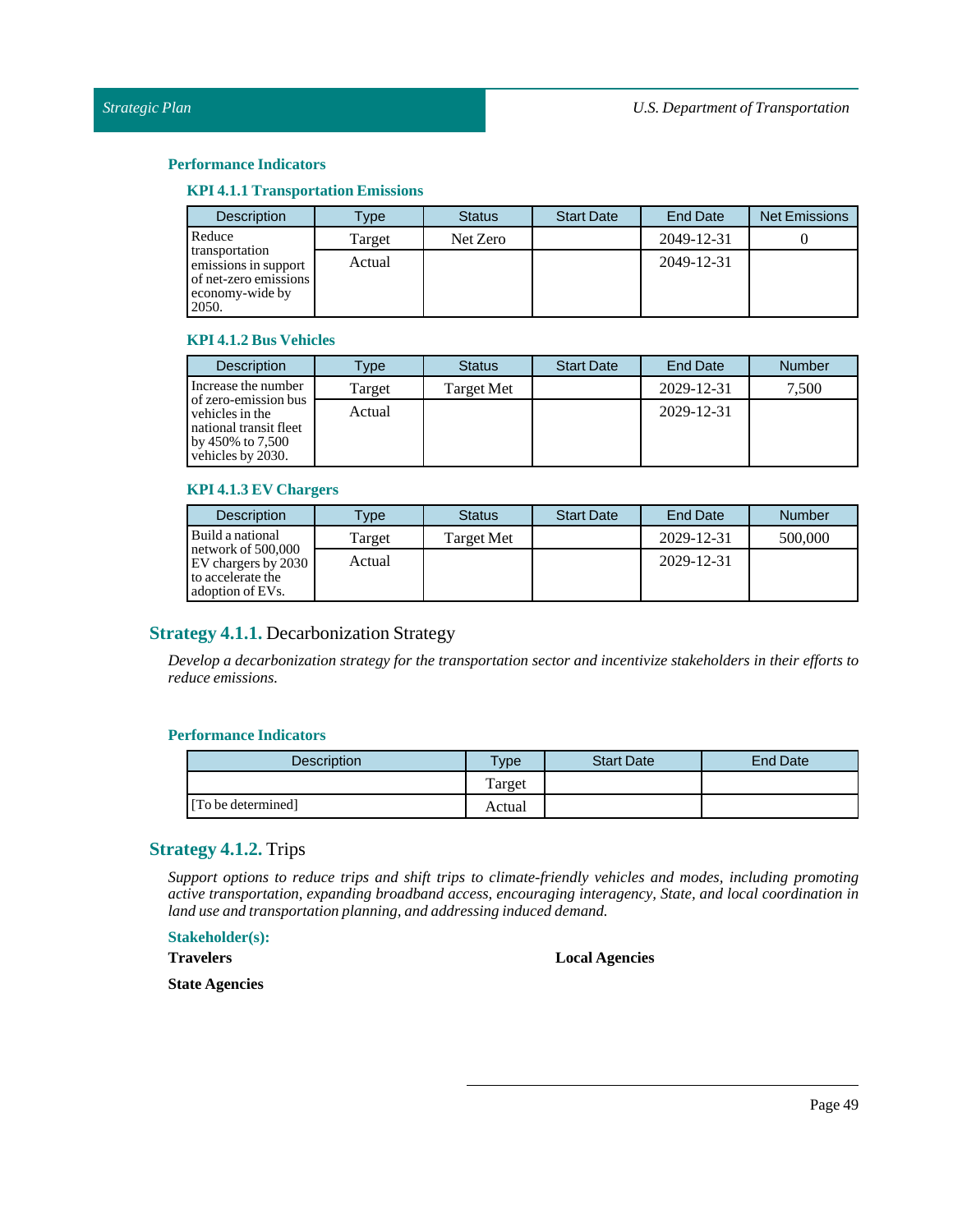## **Performance Indicators**

| Description        | <b>Type</b> | <b>Start Date</b> | <b>End Date</b> |
|--------------------|-------------|-------------------|-----------------|
|                    | Target      |                   |                 |
| [To be determined] | Actual      |                   |                 |

# **Strategy 4.1.3.** R&D

*Fund transportation-related climate research and clean technology development.*

# **Performance Indicators**

| Description        | $T$ <sub>ype</sub> | <b>Start Date</b> | <b>End Date</b> |
|--------------------|--------------------|-------------------|-----------------|
|                    | Target             |                   |                 |
| [To be determined] | Actual             |                   |                 |

# **Strategy 4.1.4.** Pipelines

*Identify and reduce fugitive methane emissions from pipelines.*

# **Stakeholder(s):**

# **Pipeline Operators**

#### **Performance Indicators**

| <b>Description</b> | $v$ pe | <b>Start Date</b> | <b>End Date</b> |
|--------------------|--------|-------------------|-----------------|
|                    | Target |                   |                 |
| [To be determined] | Actual |                   |                 |

# **Strategy 4.1.5.** Port & Airports

*Support programs to reduce port and airport emissions through idle time reductions, cleaner trucks and vessels, and more efficient port/airport operations.*

## **Stakeholder(s):**

#### **Port Airports**

| <b>Description</b> | $T$ ype | <b>Start Date</b> | <b>End Date</b> |
|--------------------|---------|-------------------|-----------------|
|                    | Target  |                   |                 |
| [To be determined] | Actual  |                   |                 |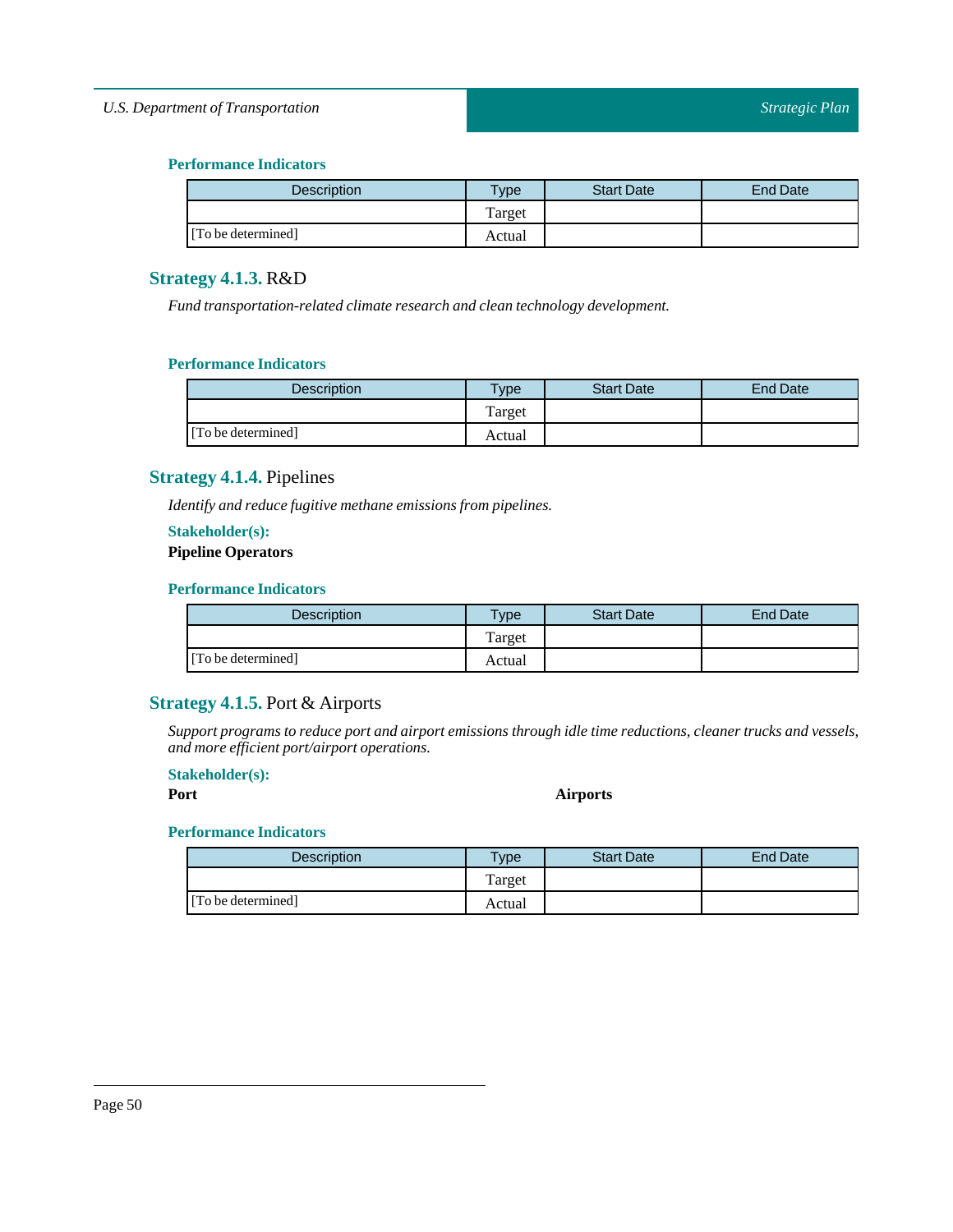# **Strategy 4.1.6.** Ports

*Increase technical assistance on green best practices to ports.*

**Stakeholder(s):**

**Ports**

#### **Performance Indicators**

| Description        | $T$ <sub>V</sub> pe | <b>Start Date</b> | End Date |
|--------------------|---------------------|-------------------|----------|
|                    | Target              |                   |          |
| [To be determined] | Actual              |                   |          |

# **Strategy 4.1.7.** Freight Networks

*Increase inclusion of climate and sustainability strategies in national and State multimodal freight network plans.*

#### **Performance Indicators**

| Description        | $v$ pe | <b>Start Date</b> | End Date |
|--------------------|--------|-------------------|----------|
|                    | Target |                   |          |
| [To be determined] | Actual |                   |          |

# **Strategy 4.1.8.** Standards & Policies

*Develop globally acceptable environmental standards and policies that enable environmentally sustainable growth.*

#### **Performance Indicators**

| <b>Description</b> | <b>Type</b> | <b>Start Date</b> | <b>End Date</b> |
|--------------------|-------------|-------------------|-----------------|
|                    | Target      |                   |                 |
| [To be determined] | Actual      |                   |                 |

# **Strategy 4.1.9.** Decarbonization

*Work* with international partners to support global transportation decarbonization.

#### **Stakeholder(s):**

#### **International Partners**

| Description        | <b>VDe</b> | <b>Start Date</b> | <b>End Date</b> |
|--------------------|------------|-------------------|-----------------|
|                    | Target     |                   |                 |
| [To be determined] | Actual     |                   |                 |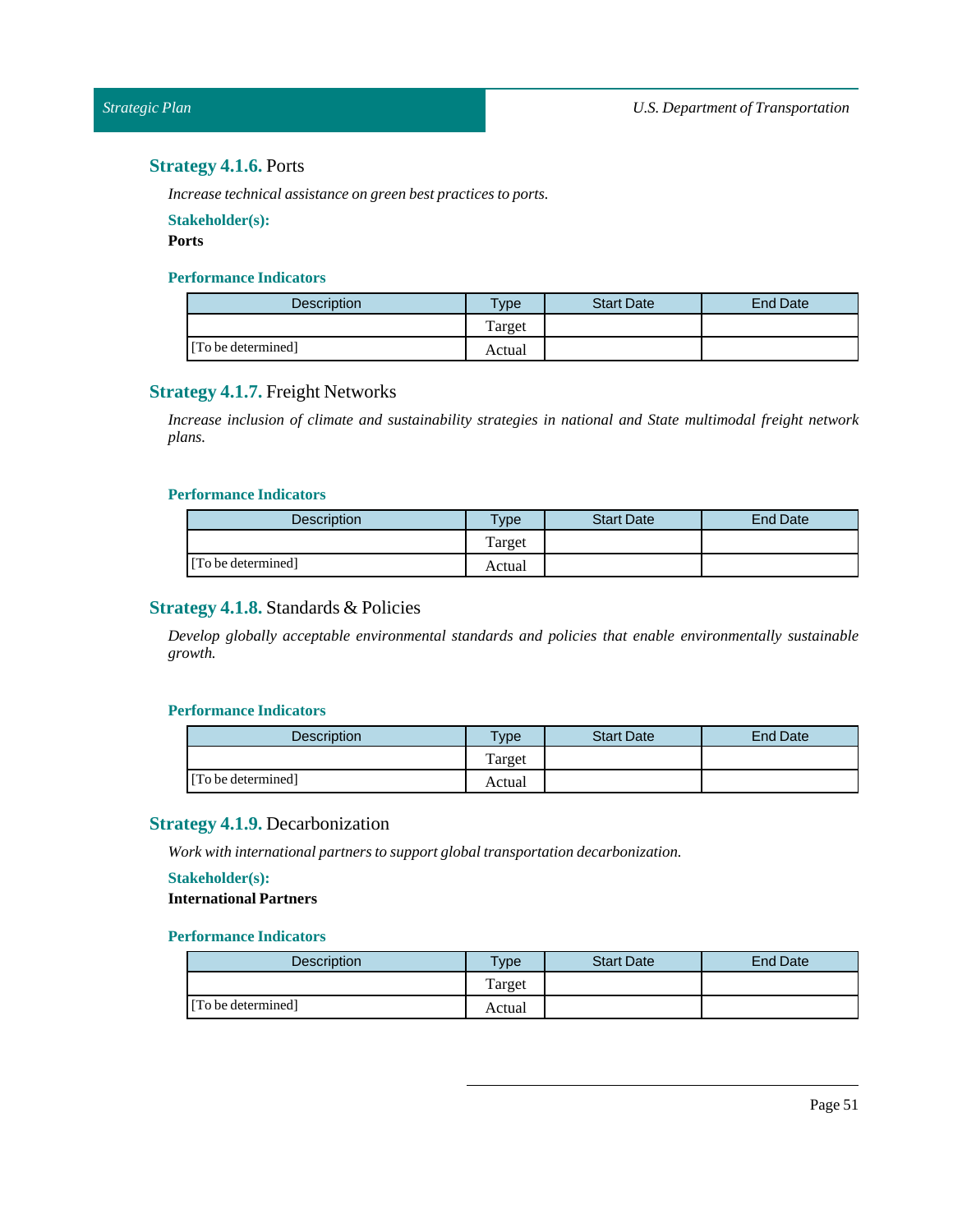# **Strategy 4.1.10.** Aviation

*Support programs to facilitate sustainable aviation fuel uptake, new aircraft, and improve aviation operational efficiency.*

**Stakeholder(s):**

Aviation Sector **FAA** 

*Role:* Greenhouse Gas Reduction

# **Performance Indicators**

**KPI 4.1.10.1 Aviation Greenhouse Gas**

| <b>Description</b>                                                                                | Type   | <b>Status</b> | <b>Start Date</b> | End Date   | MtCO <sub>2</sub> |
|---------------------------------------------------------------------------------------------------|--------|---------------|-------------------|------------|-------------------|
| Reduce greenhouse                                                                                 | Target | Target Met    |                   | 2029-12-31 | 216               |
| gas emissions from<br>aviation to at or<br>below 2019 levels<br>$(216 \text{ MtCO2})$ by<br>2030. | Actual |               |                   | 2029-12-31 |                   |

# **Strategy 4.1.11.** Land Use

*Supportland use decisions that supportthe generation of renewable energy and carbon sequestration.*

# **Performance Indicators**

| <b>Description</b> | $T$ <sub>V</sub> $pe$ | <b>Start Date</b> | End Date |
|--------------------|-----------------------|-------------------|----------|
|                    | Target                |                   |          |
| [To be determined] | Actual                |                   |          |

# **Strategy 4.1.12.** Autos

*Conduct research to assess the societal and economic costs of a publicly subsidized auto-based economy.*

| Description        | <b>Type</b> | <b>Start Date</b> | End Date |
|--------------------|-------------|-------------------|----------|
|                    | Target      |                   |          |
| [To be determined] | Actual      |                   |          |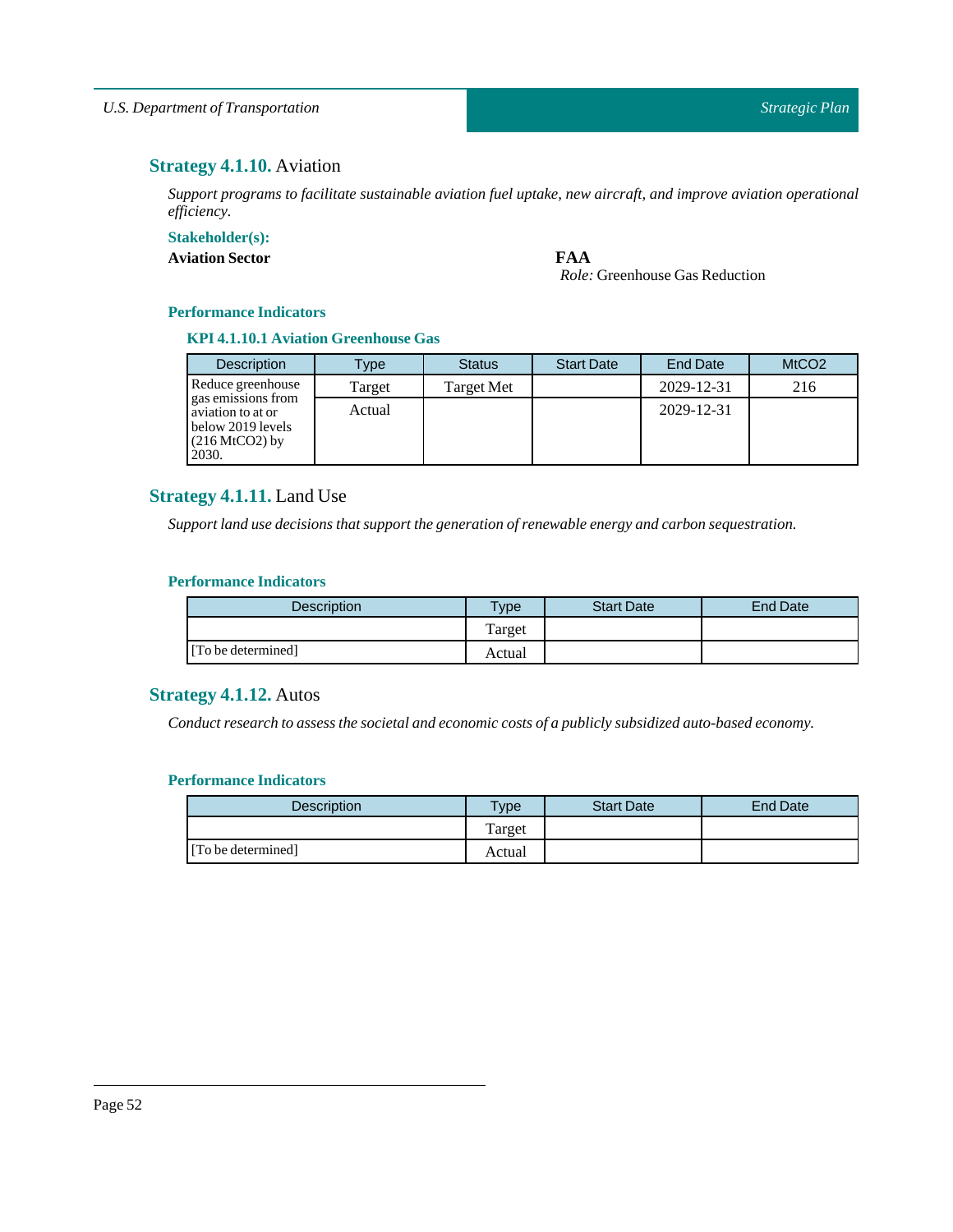# **Strategy 4.1.13.** Decision-Making

*Increase technical assistance for State and local agencies to institutionalize a culture of climate-informed decision-making.*

# **Stakeholder(s):**

**State Agencies Local Agencies**

#### **Performance Indicators**

| <b>Description</b> | <b>Type</b> | <b>Start Date</b> | <b>End Date</b> |
|--------------------|-------------|-------------------|-----------------|
|                    | Target      |                   |                 |
| [To be determined] | Actual      |                   |                 |

# **4.2.** Infrastructure

*Improve the resilience of at-risk infrastructure.*

# INFRASTRUCTURE RESILIENCE

**Stakeholder(s): OST-P** : *Lead agency*

#### **All OAs**: *Lead agencies*

**OST-R** :

*Lead agency*

# **Performance Indicators**

| <b>Description</b> | $T$ vpe | <b>Start Date</b> | End Date |
|--------------------|---------|-------------------|----------|
|                    | Target  |                   |          |
| [To be determined] | Actual  |                   |          |

# **Strategy 4.2.1.** Vulnerability

*Assess and mitigate the vulnerability of transportation infrastructure to climate change, sea-level rise, extreme weather, and natural disasters.*

## **Performance Indicators**

| <b>Description</b> | $T$ ype | <b>Start Date</b> | <b>End Date</b> |
|--------------------|---------|-------------------|-----------------|
|                    | Target  |                   |                 |
| [To be determined] | Actual  |                   |                 |

# **Strategy 4.2.2.** Adaptation & Mitigation

*Assess the vulnerability of assets and identify novel climate adaptation and mitigation strategies.*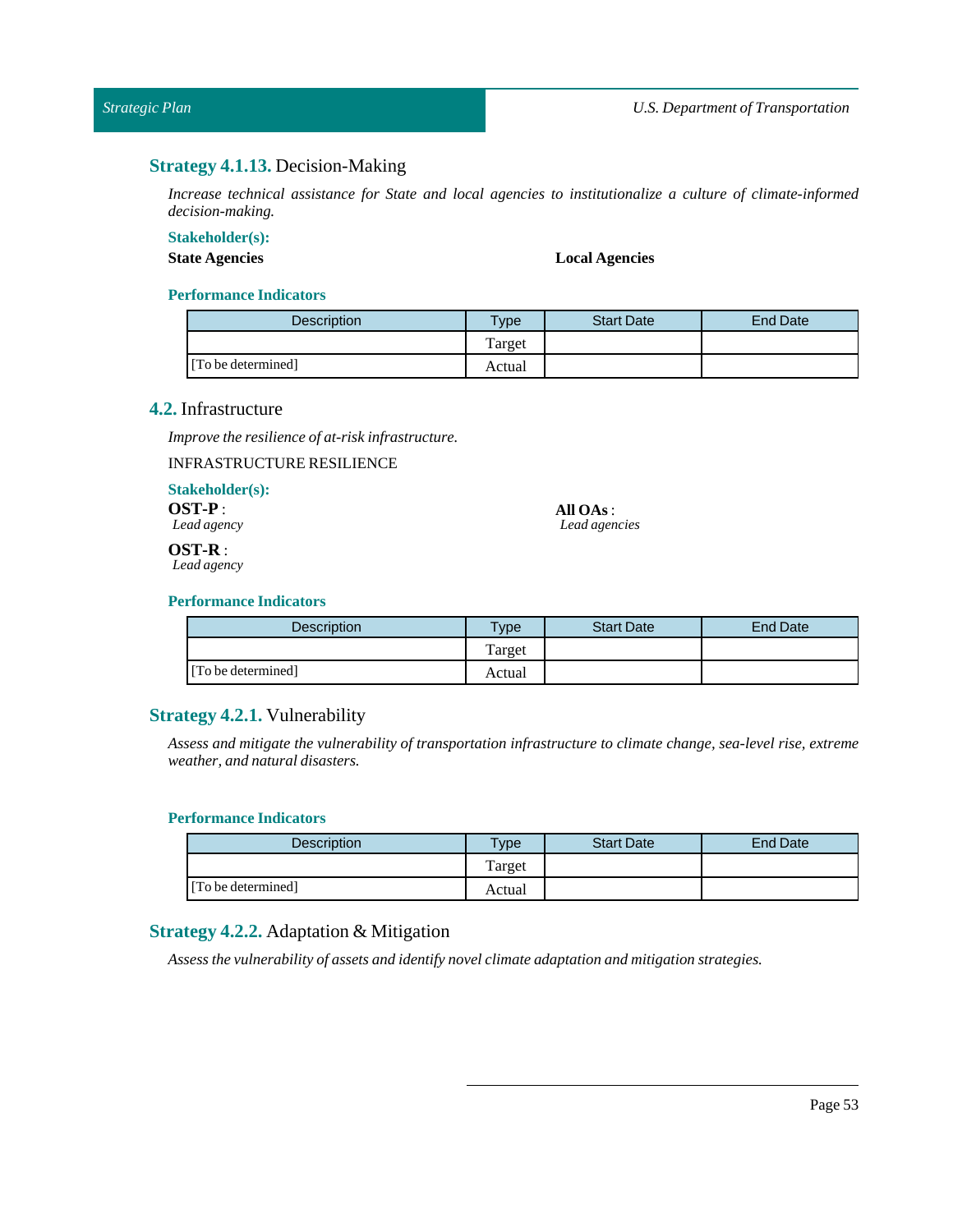## **Performance Indicators**

| <b>Description</b> | <b>Type</b> | <b>Start Date</b> | <b>End Date</b> |
|--------------------|-------------|-------------------|-----------------|
|                    | Target      |                   |                 |
| [To be determined] | Actual      |                   |                 |

# **Strategy 4.2.3.** Planning & Project Development

*Enhance resilience throughout transportation planning and project development processes by updating guidance and regulations.*

#### **Performance Indicators**

| <b>Description</b> | <b>Vpe</b> | <b>Start Date</b> | End Date |
|--------------------|------------|-------------------|----------|
|                    | Target     |                   |          |
| [To be determined] | Actual     |                   |          |

# **Strategy 4.2.4.** Preparedness & Response

*Improve emergency preparedness and response across the transportation sector.*

#### **Performance Indicators**

| <b>Description</b> | $T$ <sub>V</sub> pe | <b>Start Date</b> | <b>End Date</b> |
|--------------------|---------------------|-------------------|-----------------|
|                    | Target              |                   |                 |
| [To be determined] | Actual              |                   |                 |

# **Strategy 4.2.5.** Infrastructure

*Supportinvestments in resilientinfrastructure to protectinvestments and ensure safe and reliable travel.*

# **Stakeholder(s):**

**OST-P**

*Role:* Resilience Improvement Planning

**All OAs**

*Role:* Resilience Improvement Planning

**States** *Role:* Resilience Improvement Planning

**MPOs** *Role:* Resilience Improvement Planning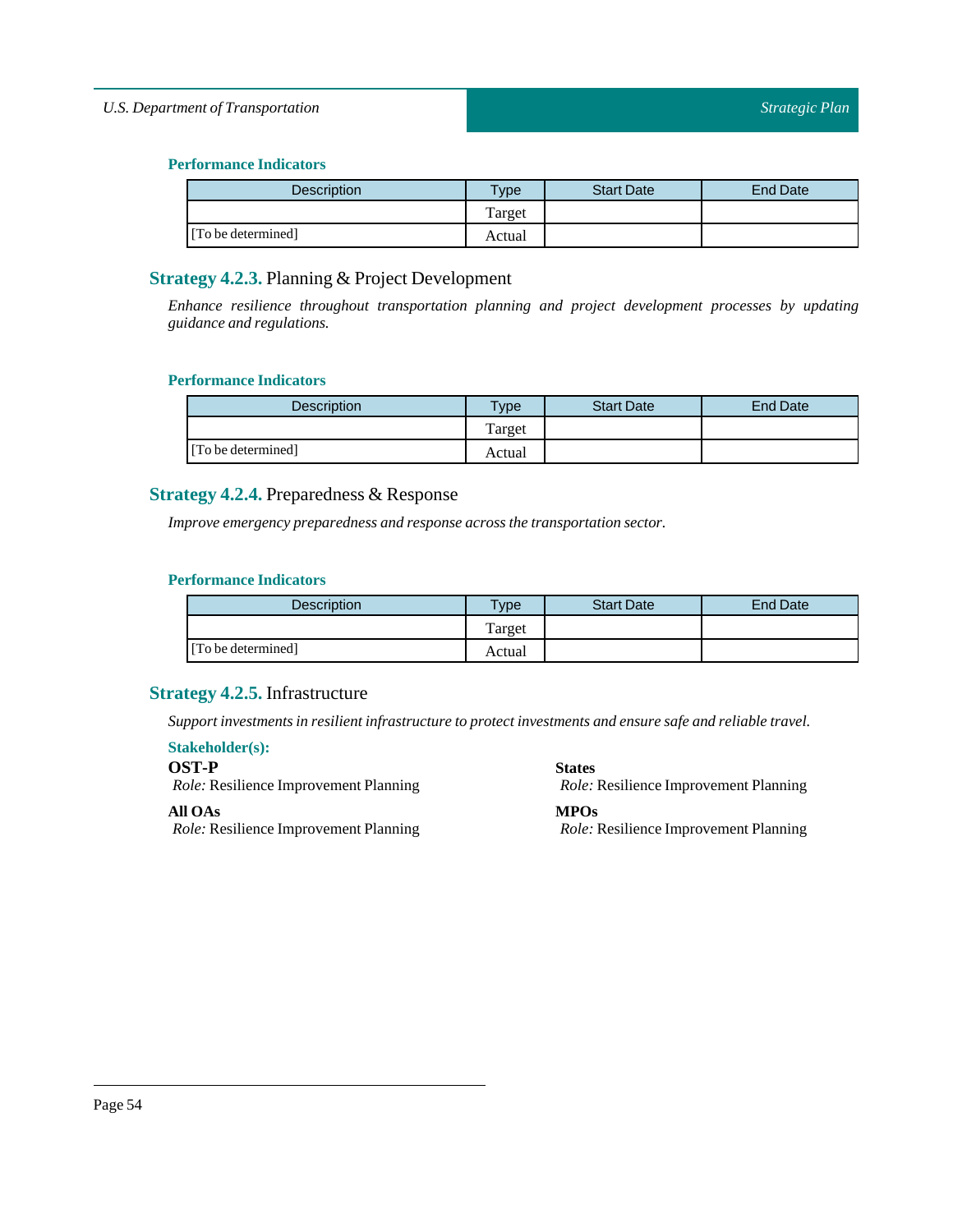## **KPI 4.2.5.1States/MPOs**

| <b>Description</b>                                             | Type   | <b>Status</b> | <b>Start Date</b> | <b>End Date</b> | Percentage |
|----------------------------------------------------------------|--------|---------------|-------------------|-----------------|------------|
| By 2026, 50% of                                                | Target | Target Met    |                   | 2025-12-31      | 50         |
| States/MPOs have<br>developed resilience<br>improvement plans. | Actual |               |                   | 2025-12-31      |            |

# **Strategy 4.2.6.** Adaptation & Resiliency

*Conduct case studies and pilot projects to develop and evaluate new and innovative adaptation and resiliency technologies,tools, and opportunities.*

#### **Performance Indicators**

| Description        | $T$ <sub>V</sub> $pe$ | <b>Start Date</b> | End Date |
|--------------------|-----------------------|-------------------|----------|
|                    | Target                |                   |          |
| [To be determined] | Actual                |                   |          |

# **4.3.** Justice

*Address the disproportionate negative environmentalimpacts oftransportation on disadvantaged communities.*

# CLIMATE JUSTICE AND ENVIRONMENTAL JUSTICE

#### **Stakeholder(s):**

**Disadvantaged Communities**

**All OAs**: *Lead agencies*

**OST-P** : *Lead agency*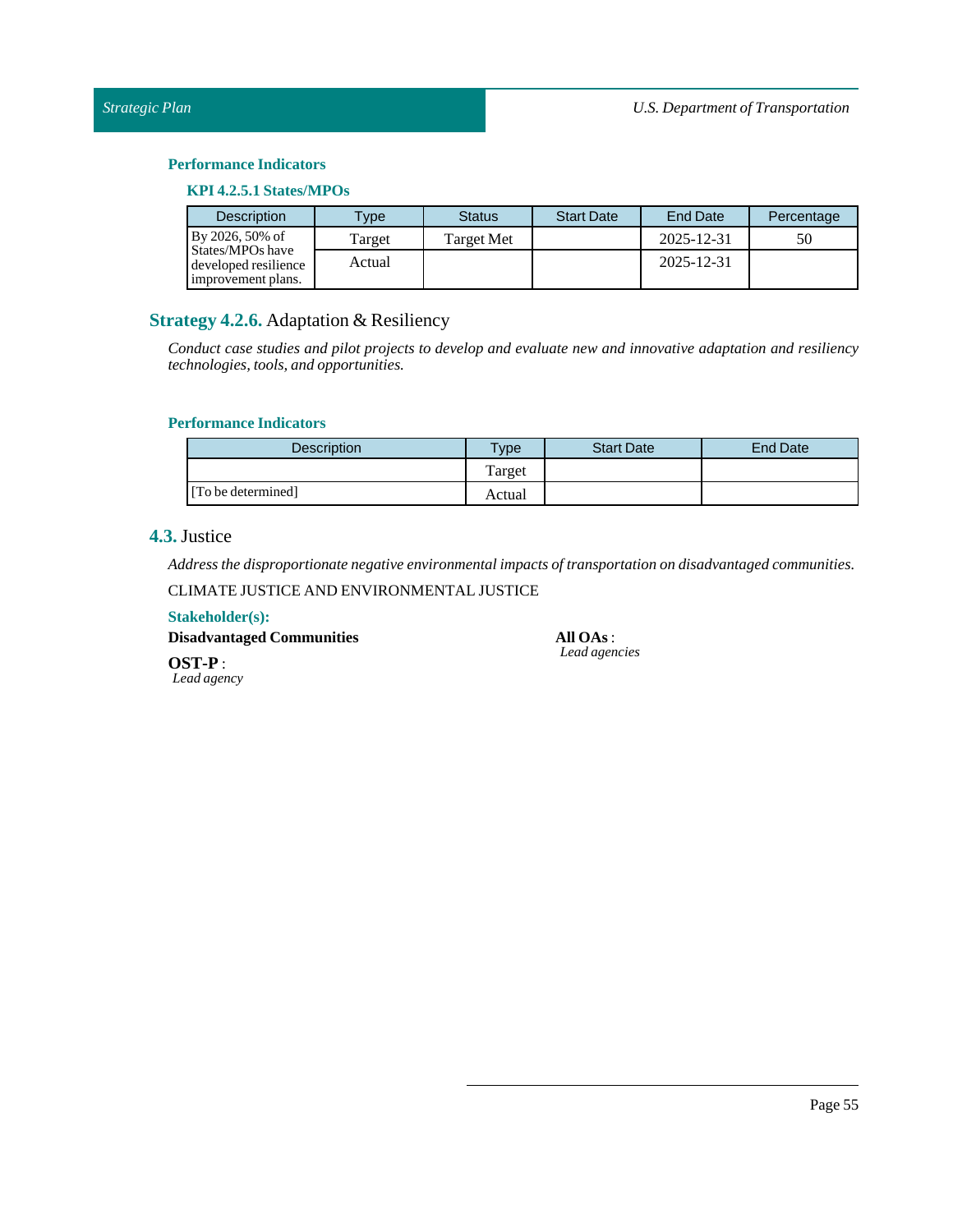# **KPI 4.3.1 Investments**

| Description                                                                                                                                                                                                                                          | <b>Type</b> | <b>Status</b> | <b>Start Date</b> | <b>End Date</b> | Percentage |
|------------------------------------------------------------------------------------------------------------------------------------------------------------------------------------------------------------------------------------------------------|-------------|---------------|-------------------|-----------------|------------|
| Ensure that the                                                                                                                                                                                                                                      | Target      | Target Met    |                   |                 | 40         |
| benefits of at least<br>40% of U.S. DOT<br>investments in the<br>areas of clean energy<br>and energy<br>efficiency, clean<br>transportation, and<br>the remediation and<br>reduction of legacy<br>pollution flow to<br>disadvantaged<br>communities. | Actual      |               |                   |                 |            |

# **Strategy 4.3.1.** Hazardous Materials, Emissions & Noise

*Reduce exposure to hazardous materials and waste, harmful emissions, and noise impacts on disadvantaged and overburdened communities.*

#### **Stakeholder(s):**

### **Disadvantaged Communities Overburdened Communities**

#### **Performance Indicators**

| <b>Description</b> | $T$ <sub>V</sub> pe | <b>Start Date</b> | End Date |
|--------------------|---------------------|-------------------|----------|
|                    | Target              |                   |          |
| [To be determined] | Actual              |                   |          |

# **Strategy 4.3.2.** Transportation Options

*Increase availability and access to clean transportation options, including affordable EVs, charging stations, transit, and bicycle and walking paths.*

| Description        | Type   | <b>Start Date</b> | End Date |
|--------------------|--------|-------------------|----------|
|                    | Target |                   |          |
| [To be determined] | Actual |                   |          |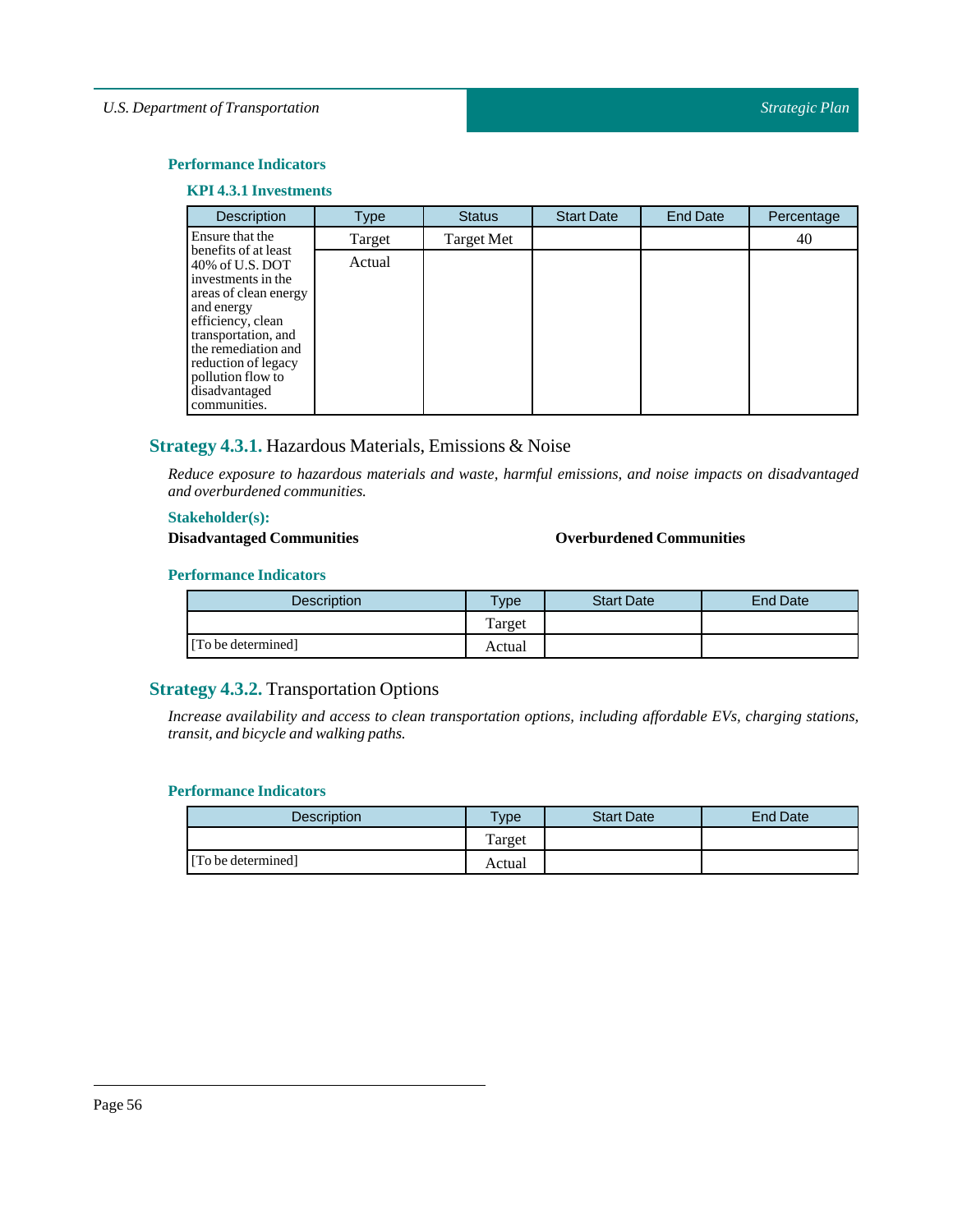# **Strategy 4.3.3.** Heat Islands

*Mitigate urban heatisland effects.*

#### **Stakeholder(s):**

**Urban Areas**

#### **Performance Indicators**

| <b>Description</b> | $T$ <sub>V</sub> pe | <b>Start Date</b> | End Date |
|--------------------|---------------------|-------------------|----------|
|                    | Target              |                   |          |
| [To be determined] | Actual              |                   |          |

# **Strategy 4.3.4.** Environment & Climate

*Improve environmentaljustice and integrate climate justice into environmental review processes.*

#### **Performance Indicators**

| <b>Description</b> | Type   | <b>Start Date</b> | End Date |
|--------------------|--------|-------------------|----------|
|                    | Target |                   |          |
| [To be determined] | Actual |                   |          |

# **Strategy 4.3.5.** Noise & Criteria Pollutants

*Reduce exposure to noise pollution, criteria pollutants, and other transportation impacts on communities and ecosystems.*

#### **Stakeholder(s):**

# **Communities**

#### **Performance Indicators**

| <b>Description</b> | $T$ ype | <b>Start Date</b> | End Date |
|--------------------|---------|-------------------|----------|
|                    | Target  |                   |          |
| [To be determined] | Actual  |                   |          |

# **Strategy 4.3.6.** Freight

*Support innovative programs, policies, and projects to reduce environmental impacts associated with freight movements.*

| <b>Description</b> | <b>Type</b> | <b>Start Date</b> | End Date |
|--------------------|-------------|-------------------|----------|
|                    | Target      |                   |          |
| [To be determined] | Actual      |                   |          |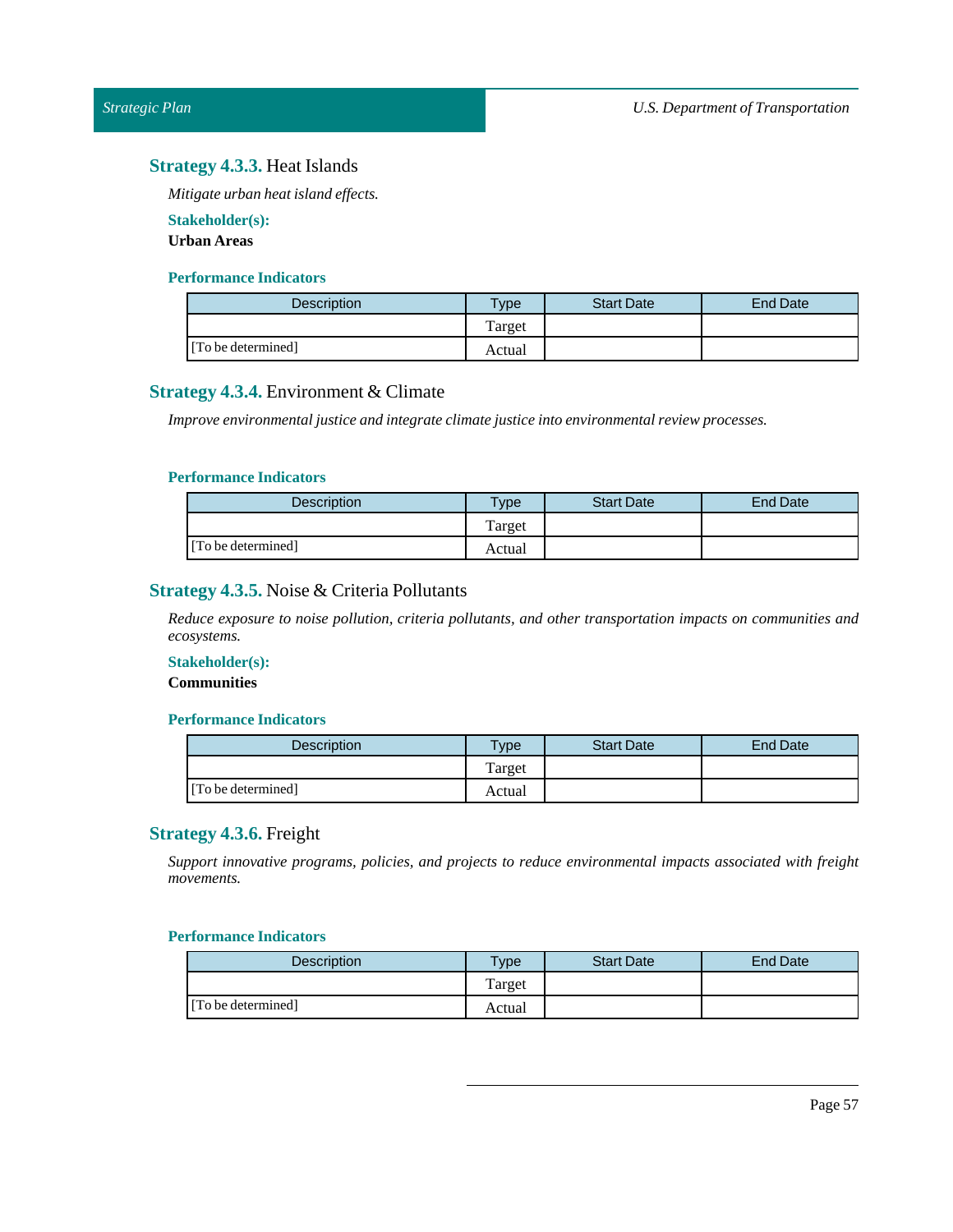# **Strategy 4.3.7.** NEPA

*Improve NEPA implementation and environmental outcomes through effective and efficient project delivery.*

| <b>Description</b> | <b>VDe</b> | <b>Start Date</b> | End Date |
|--------------------|------------|-------------------|----------|
|                    | Target     |                   |          |
| [To be determined] | Actual     |                   |          |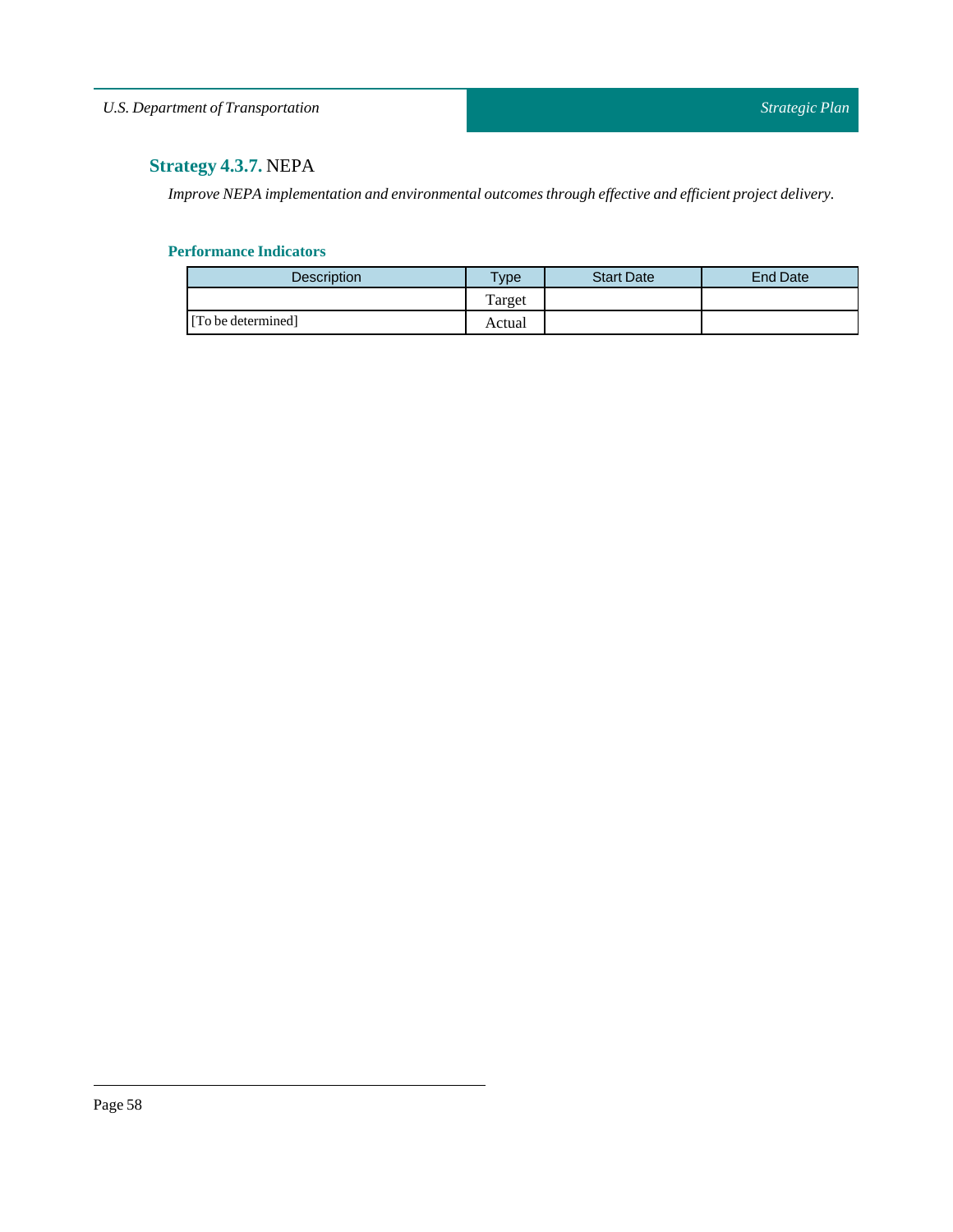# **5. Transformation**

*Invest in purpose-driven research and innovation to meet the challenges of the present and modernize a transportation system of the future that serves everyone today and in the decades to come.*

Design for the future. | Achieving changes in the transportation system necessary to reach our goals will require fundamental transformations to our infrastructure, our technology, and our approaches to solving problems. Making our system safer and stronger, more resilient and sustainable, fairer and more equitable will require a renewed commitment to science, learning, and innovation. It will require collaboration across the public and private sectors to foster an innovation ecosystem based on open data, honest dialogue, and shared insights. Transformation means investing in education and training to empower workers with the skills they need to succeed in today's economy and the economy of the future. We may not know what the future holds 10, 20, or 30 years from now, but we can position ourselves to succeed by developing a nimble and purpose-driven approach that allows us to quickly respond to disruptions, learn from mistakes, and embrace successful technologies that are consistent with U.S. DOT's values. In this way, we can work toward a future transportation system that creates good-paying jobs, supports racial equity, increases accessibility, achieves net-zero emissions, and is safe for all users.

# **5.1.** Research

*Foster breakthrough discoveries and new knowledge through high-risk, high-reward research driven by policy objectives.*

MATCHING RESEARCH AND POLICY TO ADVANCE BREAKTHROUGHS

**Stakeholder(s): OST-R** : *Lead agency*

**OST-P**

**All OAs**: *Lead agencies*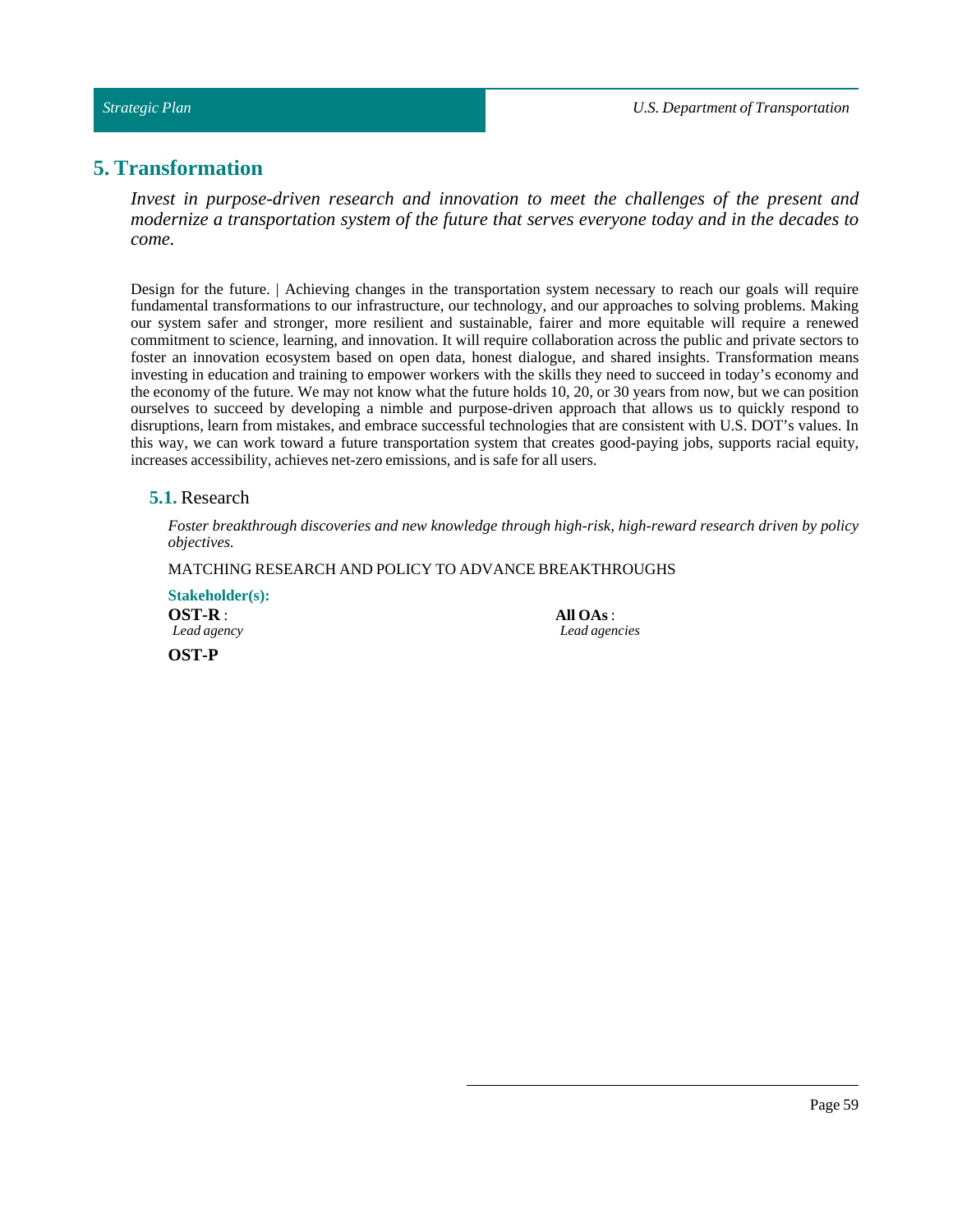## **KPI 5.1.1 R&D Projects Increase**

| <b>Description</b>                                                                                                                                                                                        | Type   | <b>Status</b> | <b>Start Date</b> | End Date | Percentage |
|-----------------------------------------------------------------------------------------------------------------------------------------------------------------------------------------------------------|--------|---------------|-------------------|----------|------------|
| Double the number                                                                                                                                                                                         | Target | Doubled       |                   |          | 100        |
| of research and<br>deployment projects<br>centered on<br>breakthrough<br>discoveries that<br>introduce new<br>technologies or<br>approaches not<br>currently deployed in<br>the transportation<br>system. | Actual |               |                   |          |            |

# **KPI 5.1.2 Approaches Supported**

| <b>Description</b>                                                                                                                                                           | Type   | <b>Status</b> | <b>Start Date</b> | <b>End Date</b> | Number |
|------------------------------------------------------------------------------------------------------------------------------------------------------------------------------|--------|---------------|-------------------|-----------------|--------|
| By 2026, support $25$                                                                                                                                                        | Target | Target Met    |                   | 2025-12-31      | 25     |
| novel data and<br>technology<br>approaches related to<br>artificial intelligence,<br>cybersecurity, and<br>infrastructure<br>resilience in<br>communities across<br>the U.S. | Actual |               |                   | 2025-12-31      |        |

# **Strategy 5.1.1.** Exploration & Experimentation

*Fund exploratory research and experimentation,translating developments from other fields into transportation.*

## **Performance Indicators**

| <b>Description</b> | $T$ vpe | <b>Start Date</b> | End Date |
|--------------------|---------|-------------------|----------|
|                    | Target  |                   |          |
| [To be determined] | Actual  |                   |          |

# **Strategy 5.1.2.** University Partnerships

*Leverage university partnerships to bring new science into practice.*

# **Stakeholder(s):**

# **Universities**

| <b>Description</b> | <b>Type</b> | <b>Start Date</b> | End Date |
|--------------------|-------------|-------------------|----------|
|                    | Target      |                   |          |
| [To be determined] | Actual      |                   |          |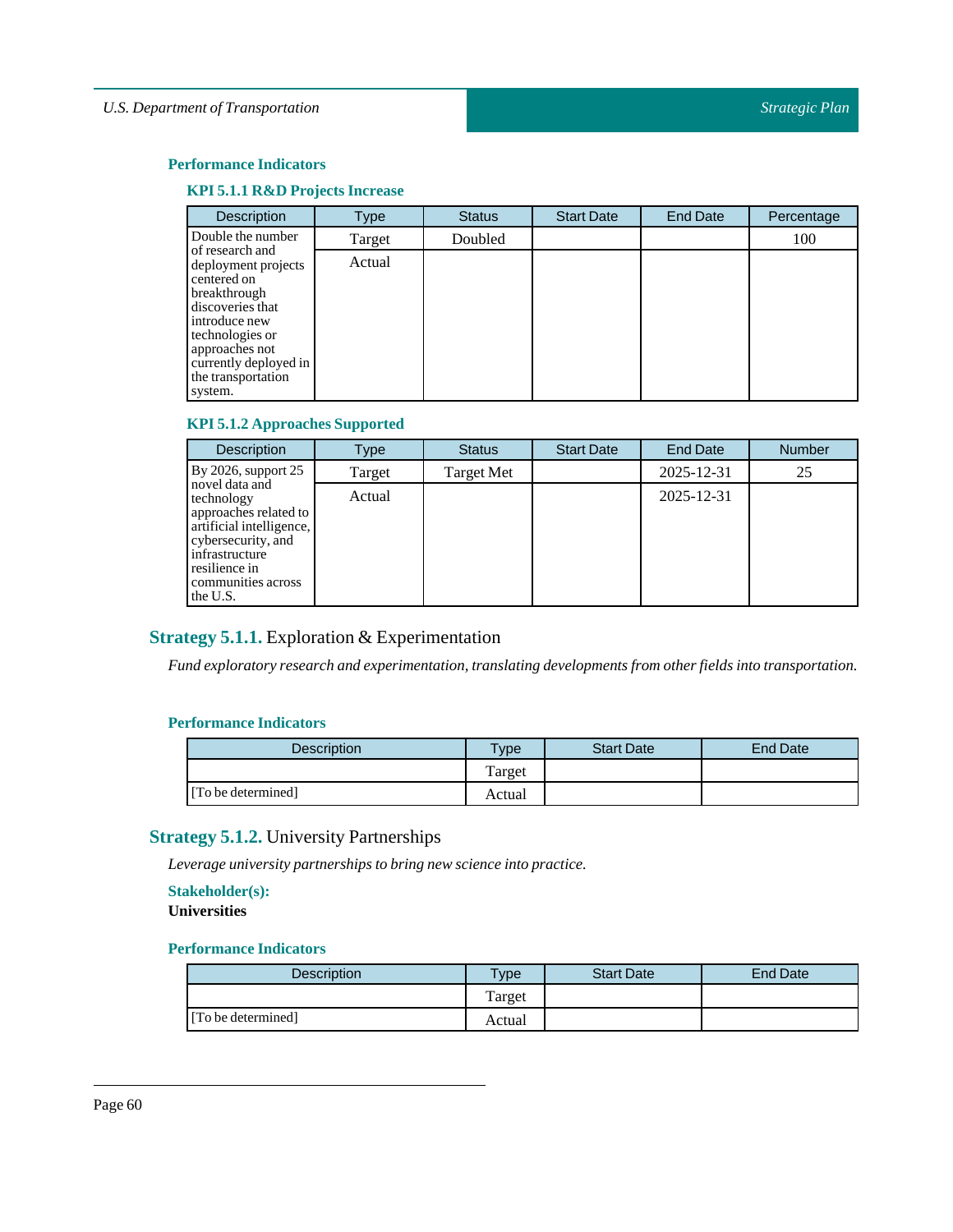# **Strategy 5.1.3.** Internal Research

*Strengthen internal research capabilities.*

# **Performance Indicators**

| <b>Description</b> | $T$ <sub>V</sub> $pe$ | <b>Start Date</b> | End Date |
|--------------------|-----------------------|-------------------|----------|
|                    | Target                |                   |          |
| [To be determined] | Actual                |                   |          |

# **Strategy 5.1.4.** New Voices

*Bring new voices into the research conversation.*

#### **Performance Indicators**

| Description        | $T$ vpe | <b>Start Date</b> | End Date |
|--------------------|---------|-------------------|----------|
|                    | Target  |                   |          |
| [To be determined] | Actual  |                   |          |

# **Strategy 5.1.5.** Policy Considerations

*Develop guidelines for policy considerations in research such as impacts on equity, climate, and the workforce.*

#### **Performance Indicators**

| Description        | <b>Type</b> | <b>Start Date</b> | End Date |
|--------------------|-------------|-------------------|----------|
|                    | Target      |                   |          |
| [To be determined] | Actual      |                   |          |

# **Strategy 5.1.6.** International Collaboration

*Strengthen international research collaboration.*

| Description        | $v_{\rm p}$ | <b>Start Date</b> | End Date |
|--------------------|-------------|-------------------|----------|
|                    | Target      |                   |          |
| [To be determined] | Actual      |                   |          |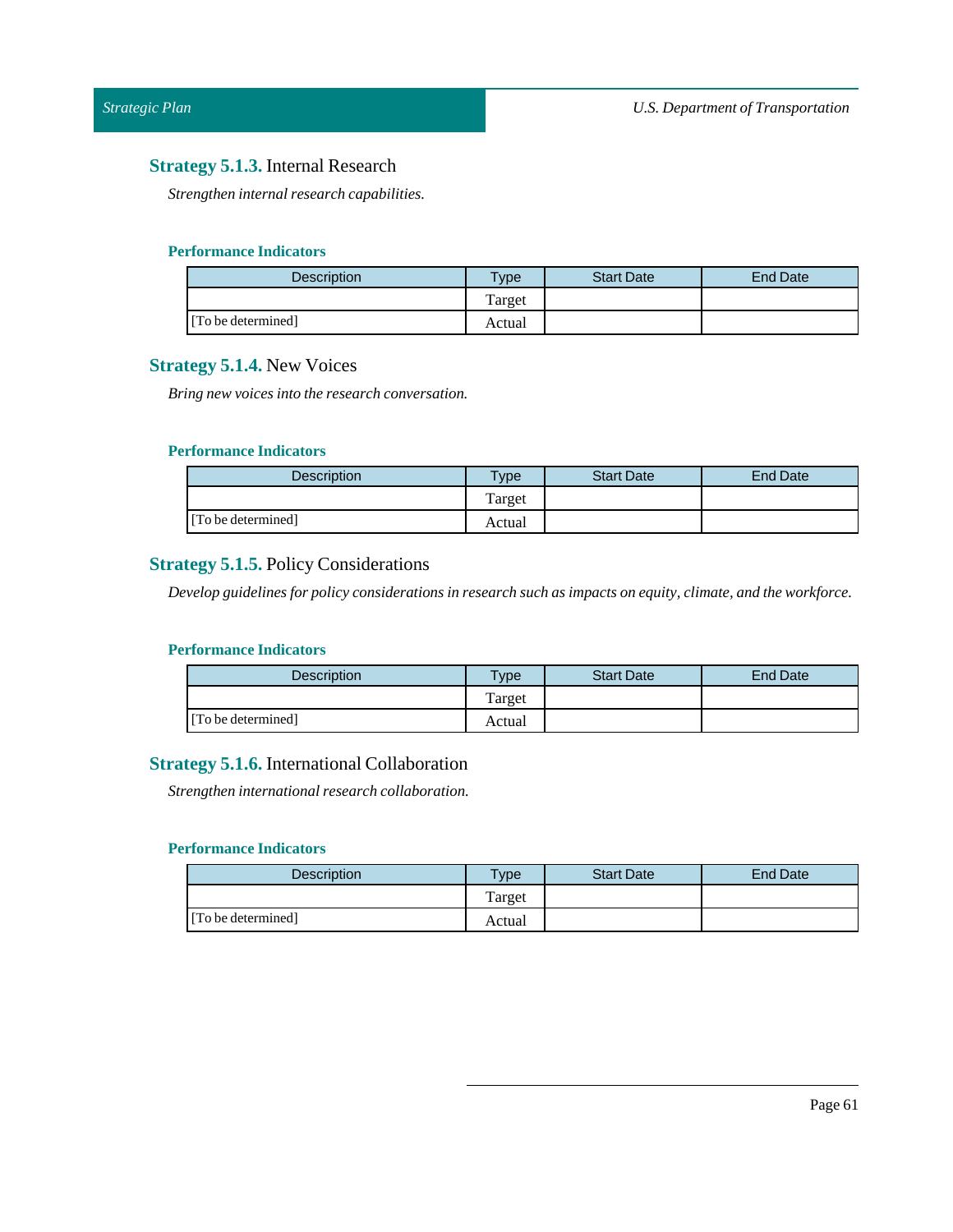# **5.2.** Experimentation

*Identify new ideas, new innovations, and new possibilities.*

EXPERIMENTATION ~ Evaluate the opportunities and risks so the Department can support public benefits.

#### **Stakeholder(s):**

**OST-R** : *Lead agency* **All OAs**: *Lead agencies*

**Performance Indicators**

| Description        | Type   | <b>Start Date</b> | <b>End Date</b> |
|--------------------|--------|-------------------|-----------------|
|                    | Target |                   |                 |
| [To be determined] | Actual |                   |                 |

# **Strategy 5.2.1.** Showcases & Information Exchange

*Create structured opportunities for the transportation community to showcase novel solutions and facilitate peer information exchange.*

#### **Performance Indicators**

| Description        | <b>Type</b> | <b>Start Date</b> | End Date |
|--------------------|-------------|-------------------|----------|
|                    | Target      |                   |          |
| [To be determined] | Actual      |                   |          |

## **Strategy 5.2.2.** Trends

*Exchange information on emerging trends with private and public sector peers both domestically and internationally.*

# **Stakeholder(s):**

#### **Private Sector Peers Public Sector Peers Public Sector Peers**

#### **Performance Indicators**

| <b>Description</b> | $T$ <sub>ype</sub> | <b>Start Date</b> | End Date |
|--------------------|--------------------|-------------------|----------|
|                    | Target             |                   |          |
| [To be determined] | Actual             |                   |          |

# **Strategy 5.2.3.** Pilots, Programs & Impacts

*Advance rigorous pilot design, program evaluation, and impact assessment to inform evidence-based decision-making.*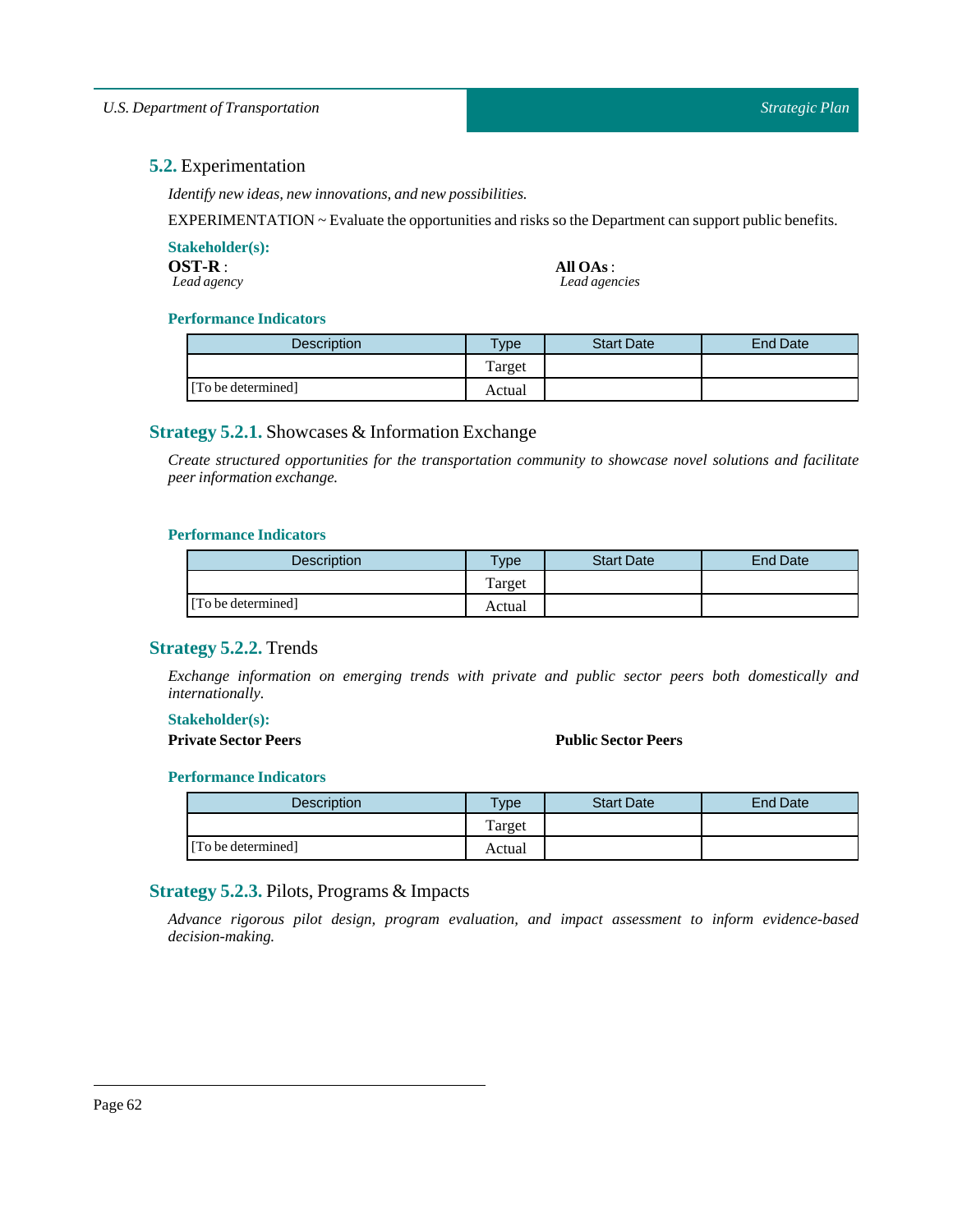| Description        | Type   | <b>Start Date</b> | <b>End Date</b> |
|--------------------|--------|-------------------|-----------------|
|                    | Target |                   |                 |
| [To be determined] | Actual |                   |                 |

# **Strategy 5.2.4.** Lessons Learned

*Capture and disseminate lessons learned from demonstrations or projects.*

#### **Performance Indicators**

| Description        | $T$ <sub>ype</sub> | <b>Start Date</b> | <b>End Date</b> |
|--------------------|--------------------|-------------------|-----------------|
|                    | Target             |                   |                 |
| [To be determined] | Actual             |                   |                 |

# **Strategy 5.2.5.** R&D

*Take transformative research concepts into the development and testing stage to evaluate the potential costs and benefits to the transportation community.*

#### **Performance Indicators**

| <b>Description</b> | $T$ ype | <b>Start Date</b> | <b>End Date</b> |
|--------------------|---------|-------------------|-----------------|
|                    | Target  |                   |                 |
| [To be determined] | Actual  |                   |                 |

# **5.3.** Practices, Innovations & Technologies

*Work with diverse stakeholders to share noteworthy practices and accelerate the adoption of innovations and technologies.*

COLLABORATION AND COMPETITIVENESS

**Stakeholder(s): OST-R** : *Lead agency*

**All OAs**: *Lead agency*

**OST-X** : *Lead agency*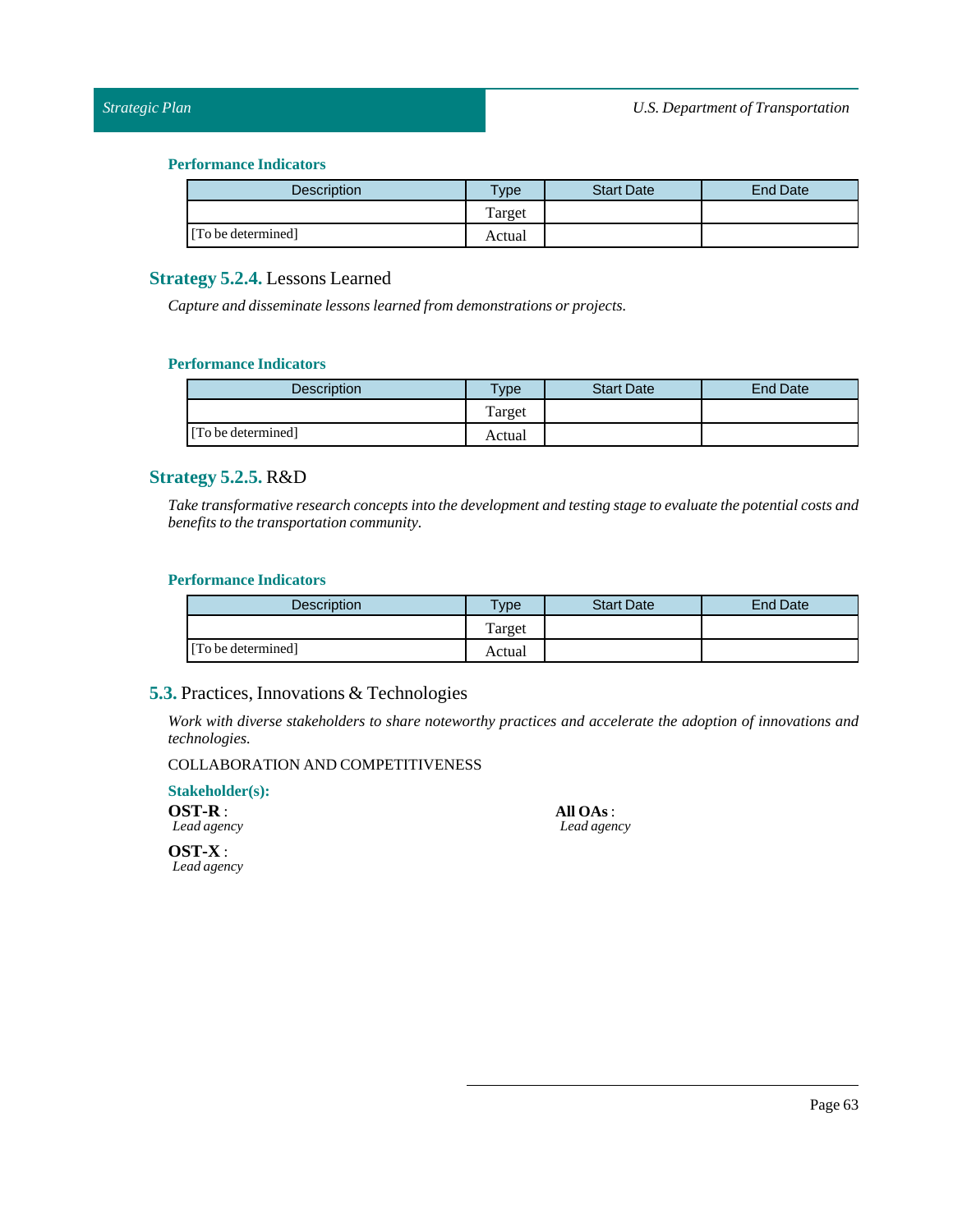#### **KPI 5.3.1 Professionals Engaged**

| <b>Description</b>                                                                                                                                                                              | Type   | <b>Status</b> | <b>Start Date</b> | <b>End Date</b> | <b>Number</b> |
|-------------------------------------------------------------------------------------------------------------------------------------------------------------------------------------------------|--------|---------------|-------------------|-----------------|---------------|
| By 2026, create a                                                                                                                                                                               | Target | Target Met    |                   | 2025-12-31      | 10,000        |
| digital forum to<br>engage 10k<br>transportation<br>professionals to<br>share best practices<br>and use cases on<br>smart cities/<br>communities.<br>technology, and data<br>in transportation. | Actual |               |                   | 2025-12-31      |               |

# **KPI 5.3.2** Projects Supported

| Description                                                                                                                                                                                                                                       | Type   | <b>Status</b> | <b>Start Date</b> | <b>End Date</b> | <b>Number</b> |
|---------------------------------------------------------------------------------------------------------------------------------------------------------------------------------------------------------------------------------------------------|--------|---------------|-------------------|-----------------|---------------|
| By 2026, support $25$                                                                                                                                                                                                                             | Target | Target Met    |                   | 2025-12-31      | 25            |
| projects that build<br>data and technology<br>systems for<br>transportation<br>planning and<br>infrastructure<br>operation that serve<br>as interoperable<br>platforms that can<br>engage with various<br>tools, technologies,<br>and approaches. | Actual |               |                   | 2025-12-31      |               |

# **Strategy 5.3.1.** Technologies & Practices

*Support adoption and implementation of new technologies and innovative practices.*

## **Performance Indicators**

| <b>Description</b> | $T$ <sub>V</sub> pe | <b>Start Date</b> | <b>End Date</b> |
|--------------------|---------------------|-------------------|-----------------|
|                    | Target              |                   |                 |
| [To be determined] | Actual              |                   |                 |

# **Strategy 5.3.2.** Learning & Collaboration

*Partner with external domestic and international organizations to learn from each other and support collaboration for the good of all.*

**Stakeholder(s):**

#### **Domestic Organizations International Organizations**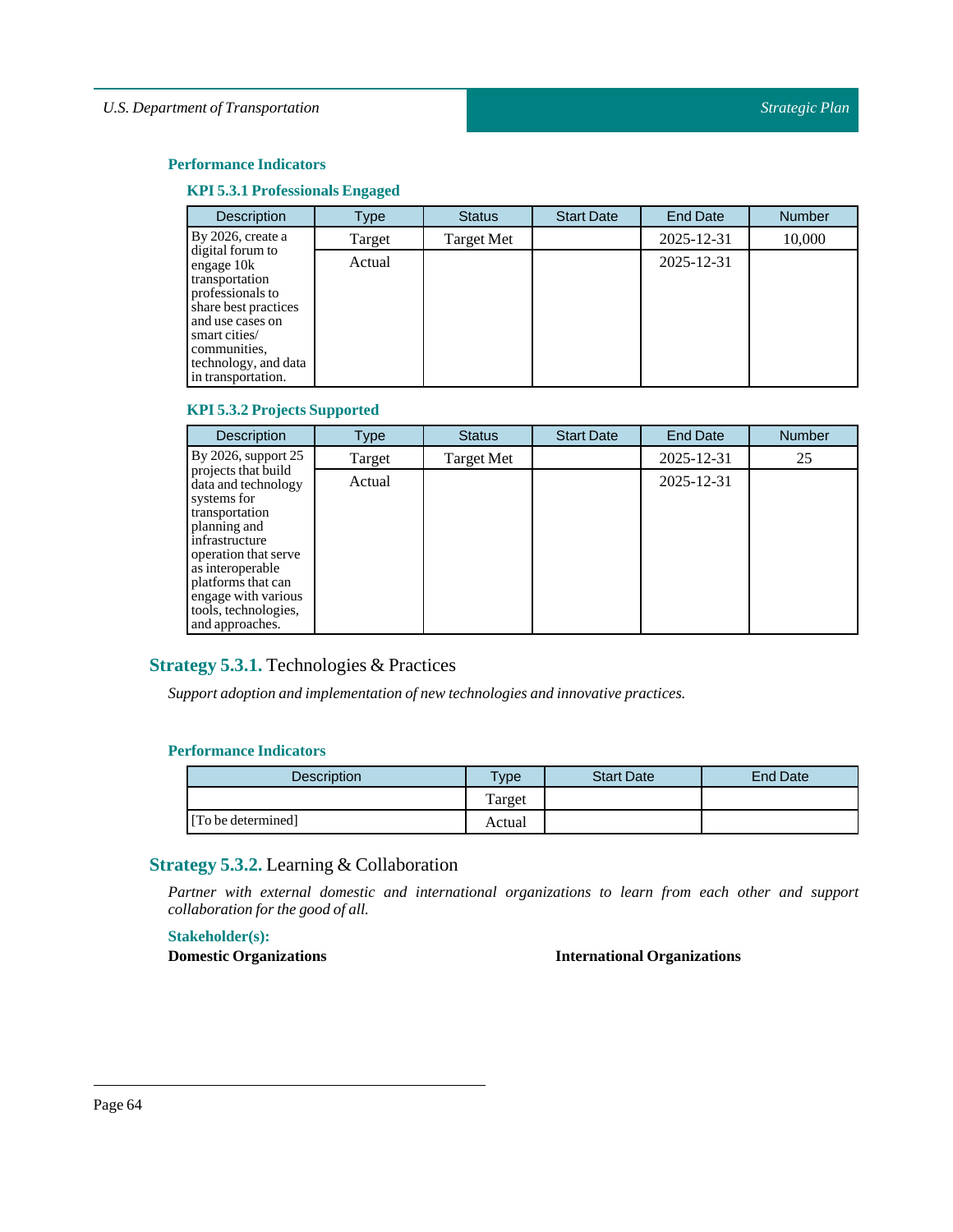| Description        | $T$ ype | <b>Start Date</b> | <b>End Date</b> |
|--------------------|---------|-------------------|-----------------|
|                    | Target  |                   |                 |
| [To be determined] | Actual  |                   |                 |

# **Strategy 5.3.3.** Leadership

*Provide globalleadership on innovative transportation solutions.*

# **Performance Indicators**

| <b>Description</b> | vpe    | <b>Start Date</b> | End Date |
|--------------------|--------|-------------------|----------|
|                    | Target |                   |          |
| [To be determined] | Actual |                   |          |

# **Strategy 5.3.4.** Technical Assistance

*Provide technical assistance to stakeholders on emerging transportation technologies in ways that better serve their needs and match their values.*

#### **Performance Indicators**

| <b>Description</b> | Type   | <b>Start Date</b> | <b>End Date</b> |
|--------------------|--------|-------------------|-----------------|
|                    | Target |                   |                 |
| [To be determined] | Actual |                   |                 |

# **Strategy 5.3.5.** Technology Transfer

*Amplify technology transfer to stakeholders.*

## **Performance Indicators**

| <b>Description</b> | <b>Type</b> | <b>Start Date</b> | <b>End Date</b> |
|--------------------|-------------|-------------------|-----------------|
|                    | Target      |                   |                 |
| [To be determined] | Actual      |                   |                 |

# **Strategy 5.3.6.** SDOs

*Engage with strategic international standards bodies.*

**Stakeholder(s): Standards Bodies**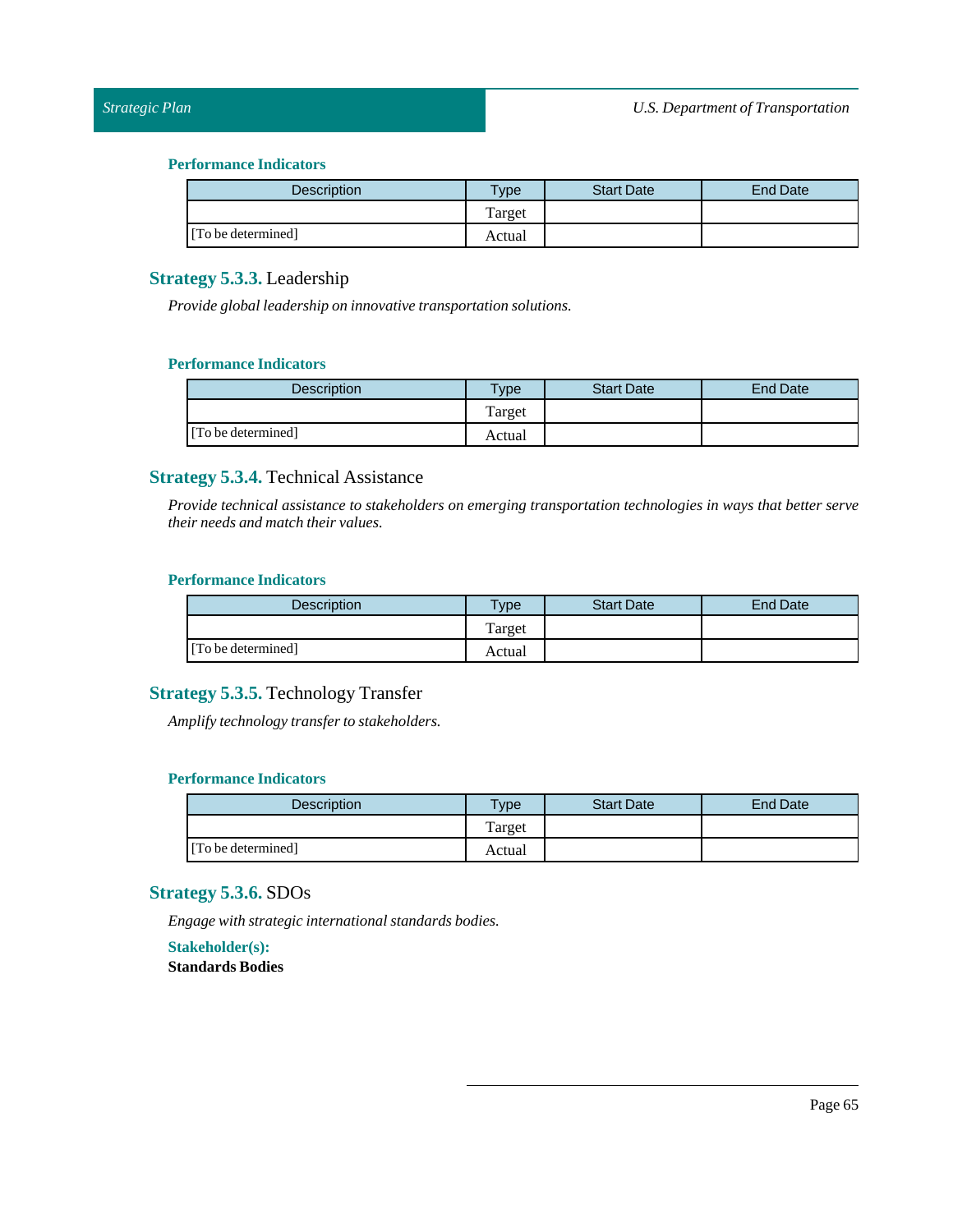#### **Performance Indicators**

| Description        | $T$ ype | <b>Start Date</b> | <b>End Date</b> |
|--------------------|---------|-------------------|-----------------|
|                    | Target  |                   |                 |
| [To be determined] | Actual  |                   |                 |

# **5.4.** Investments

*Design flexibility into transportation system investments to accommodate and respond to changing needs and capabilities to provide long-term benefits.*

#### FLEXIBILITY AND ADAPTABILITY

| <b>Stakeholder(s):</b> |  |
|------------------------|--|
| $OST-R:$               |  |
| Lead agency            |  |
| лст V .                |  |

**All OAs**: *Lead agencies*

**OST-X** : *Lead agency*

### **Performance Indicators**

| <b>Description</b> | Type   | <b>Start Date</b> | <b>End Date</b> |
|--------------------|--------|-------------------|-----------------|
|                    | Target |                   |                 |
| [To be determined] | Actual |                   |                 |

# **Strategy 5.4.1.** Planning & Decision-Making

*Support scenario planning and robust decision-making around policy decisions and investments to address future opportunities and disruptions.*

#### **Performance Indicators**

| Description        | $T$ ype | <b>Start Date</b> | End Date |
|--------------------|---------|-------------------|----------|
|                    | Target  |                   |          |
| [To be determined] | Actual  |                   |          |

# **Strategy 5.4.2.** Technologies

*Conduct research to understand the needs and implications of emerging transportation technologies, such as automation and unmanned aerial systems, for public safety, transportation system use and operations, and infrastructure design.*

| <b>Description</b> | <b>Type</b> | <b>Start Date</b> | <b>End Date</b> |
|--------------------|-------------|-------------------|-----------------|
|                    | Target      |                   |                 |
| [To be determined] | Actual      |                   |                 |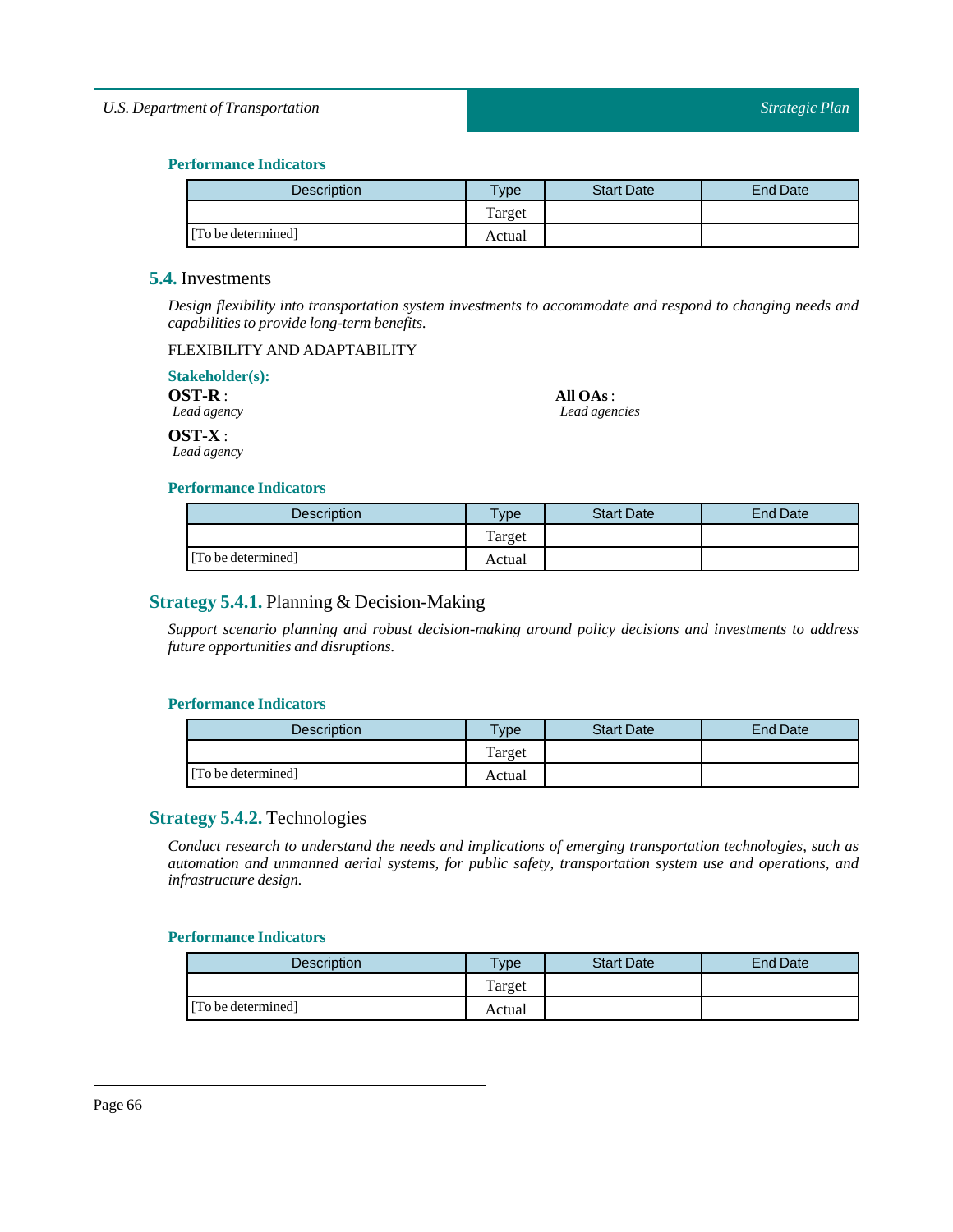# **Strategy 5.4.3.** Assets

*Assess lifecycle costs for transportation assets,including impacts of emerging technologies.*

### **Performance Indicators**

| <b>Description</b> | $T$ vpe | <b>Start Date</b> | End Date |
|--------------------|---------|-------------------|----------|
|                    | Target  |                   |          |
| [To be determined] | Actual  |                   |          |

# **Strategy 5.4.4.** Grants

*Refine and refresh requirements for grant opportunities to ensure generational investments can sustain performance through the expected lifecycle.*

#### **Performance Indicators**

| <b>Description</b> | <b>Type</b> | <b>Start Date</b> | <b>End Date</b> |
|--------------------|-------------|-------------------|-----------------|
|                    | Target      |                   |                 |
| [To be determined] | Actual      |                   |                 |

# **Strategy 5.4.5.** Challenges

*Develop appropriate research capabilities at Federal research facilities to address emerging challenges.*

#### **Performance Indicators**

| <b>Description</b> | Type   | <b>Start Date</b> | End Date |
|--------------------|--------|-------------------|----------|
|                    | Target |                   |          |
| [To be determined] | Actual |                   |          |

# **Strategy 5.4.6.** Disruptions

*Support research and engagement activities designed to anticipate, respond, and recover from disruptions.*

| <b>Description</b> | $T$ <sub>V</sub> pe | <b>Start Date</b> | End Date |
|--------------------|---------------------|-------------------|----------|
|                    | Target              |                   |          |
| [To be determined] | Actual              |                   |          |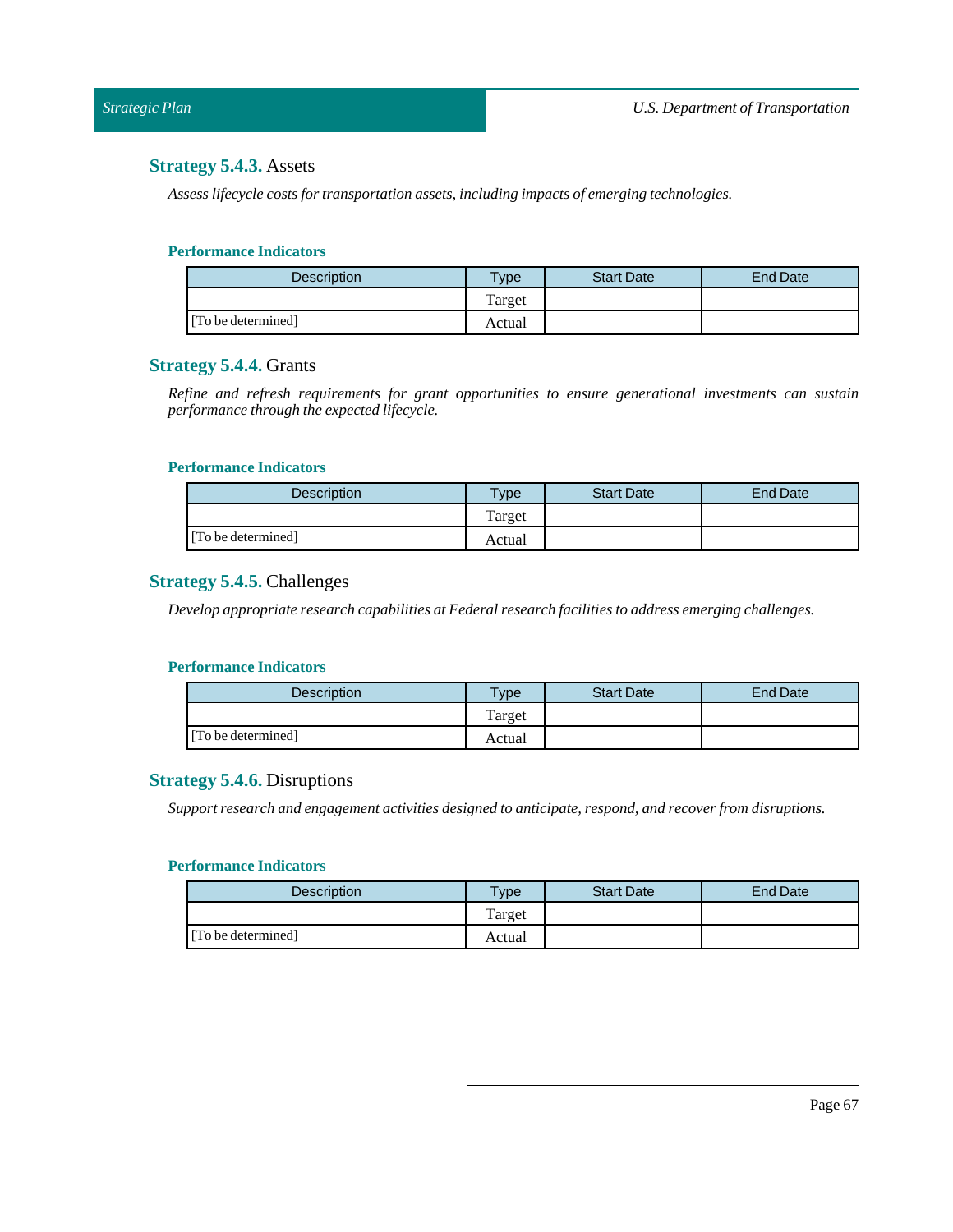# **6.** Organizational Excellence

*Strengthen our world-class organization.*

Advance the Department's mission by establishing policies, processes, and an inclusive and innovative culture to effectively serve communities and responsibly steward the public's resources. | U.S. DOT exists to serve the American public and is committed to continuously improving its practices and processes to better meet the nation's needs. The Bipartisan Infrastructure Law, as enacted by the Infrastructure Investment and Jobs Act, provides U.S. DOT with an enormous opportunity—along with an enormous responsibility. We are being entrusted with monumental sums of taxpayer money, with the expectation that we will use these resources accountably and efficiently to deliver monumental results. We are guided by an emphasis on customer service and responsible stewardship of public resources. To achieve this, we seek to build a world-class workforce with the talent and skills to provide leadership across the transportation sector. We strive to maintain our reputation as a model employer by promoting diversity, equity, inclusion, flexibility, and accessibility in the Department's personnel practices and programs. We will also lead by example in promoting environmental sustainability in the Department's facilities, programs, and investments. Finally, we will continue to develop data and evidence to support data-driven programs and decision-making to guide the efficient management and investment of resources. The American people are counting on us to deliver.

## **6.1.** Services

*Deliver responsive, efficient, and accessible government services.*

CUSTOMER SERVICE

| <b>Stakeholder(s):</b> |  |
|------------------------|--|
| OST:                   |  |
| Lead agency            |  |

**All OAs**: *Lead agencies*

#### **Performance Indicators**

| <b>Description</b> | <b>Type</b> | <b>Start Date</b> | End Date |
|--------------------|-------------|-------------------|----------|
|                    | Target      |                   |          |
| [To be determined] | Actual      |                   |          |

## **Strategy 6.1.1.** Customer Service

*Prioritize responsive customer service for constituents and stakeholders.*

#### **Performance Indicators**

| <b>Description</b> | <b>Type</b> | <b>Start Date</b> | <b>End Date</b> |
|--------------------|-------------|-------------------|-----------------|
|                    | l'arget     |                   |                 |
| [To be determined] | Actual      |                   |                 |

# **Strategy 6.1.2.** Funding

*Support the efficient and effective distribution of Federal transportation funding.*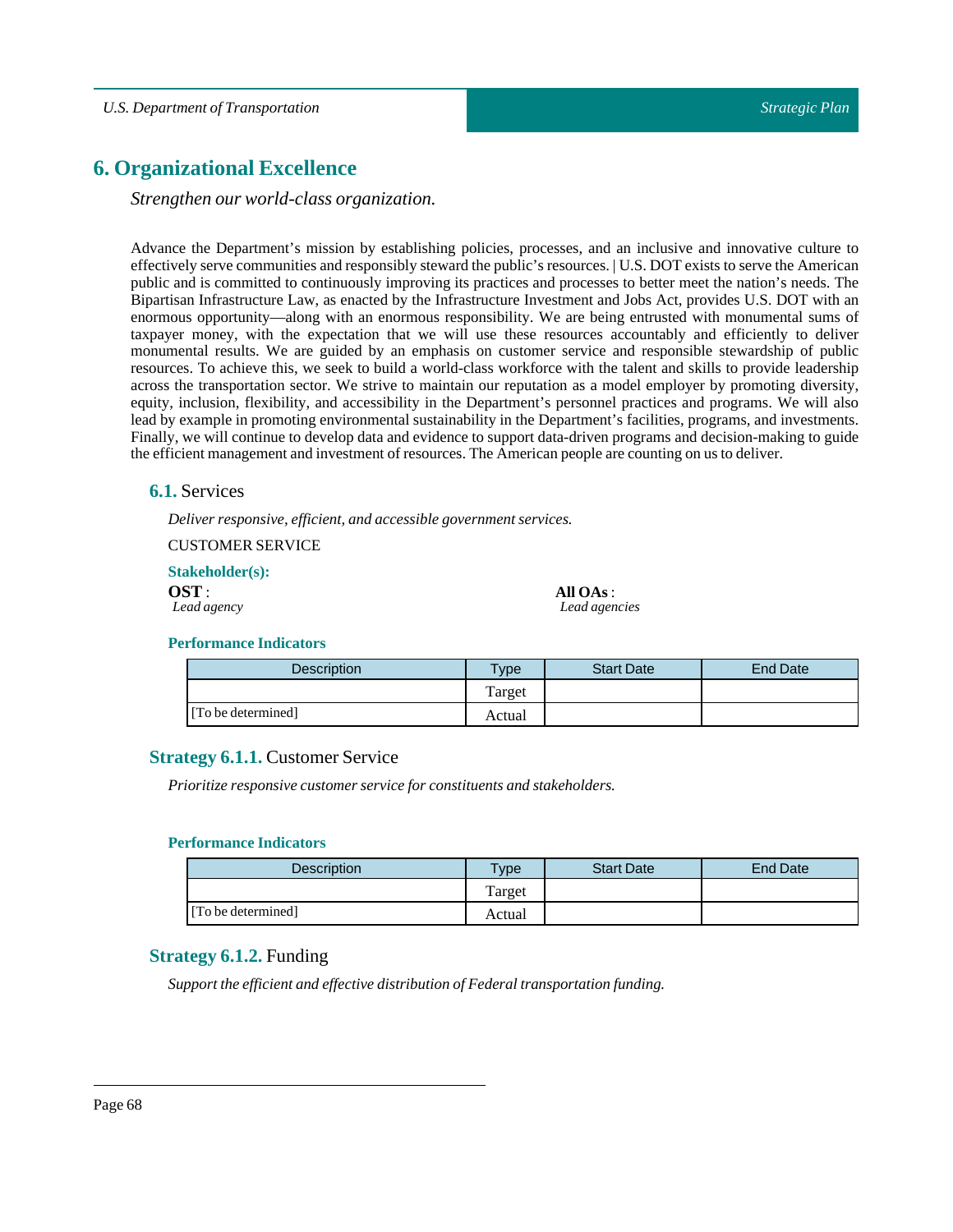| <b>Description</b> | <b>Type</b> | <b>Start Date</b> | <b>End Date</b> |
|--------------------|-------------|-------------------|-----------------|
|                    | Target      |                   |                 |
| [To be determined] | Actual      |                   |                 |

# **Strategy 6.1.3.** Information

*Provide timely, accurate, accessible, and reliable information to the public.*

# **Performance Indicators**

| Description        | $T$ <sub>V</sub> pe | <b>Start Date</b> | <b>End Date</b> |
|--------------------|---------------------|-------------------|-----------------|
|                    | Target              |                   |                 |
| [To be determined] | Actual              |                   |                 |

# **Strategy 6.1.4.** Congressional Requests

*Respond to congressional requests and requirements and auditfindings in a timely manner.*

#### **Stakeholder(s):**

# **Congress**

#### **Performance Indicators**

| <b>Description</b> | <b>Type</b> | <b>Start Date</b> | <b>End Date</b> |
|--------------------|-------------|-------------------|-----------------|
|                    | Target      |                   |                 |
| [To be determined] | Actual      |                   |                 |

# **Strategy 6.1.5.** Transparency & Data Sharing

*Improve transparency and promote data sharing by increasing public access to data and data analysis and visualization tools.*

# **Performance Indicators**

| Description        | $T$ <sub>V</sub> $pe$ | <b>Start Date</b> | <b>End Date</b> |
|--------------------|-----------------------|-------------------|-----------------|
|                    | l'arget               |                   |                 |
| [To be determined] | Actual                |                   |                 |

# **Strategy 6.1.6.** Disasters

*Mobilize U.S. DOTresources to effectively respond to disasters and support recovery efforts.*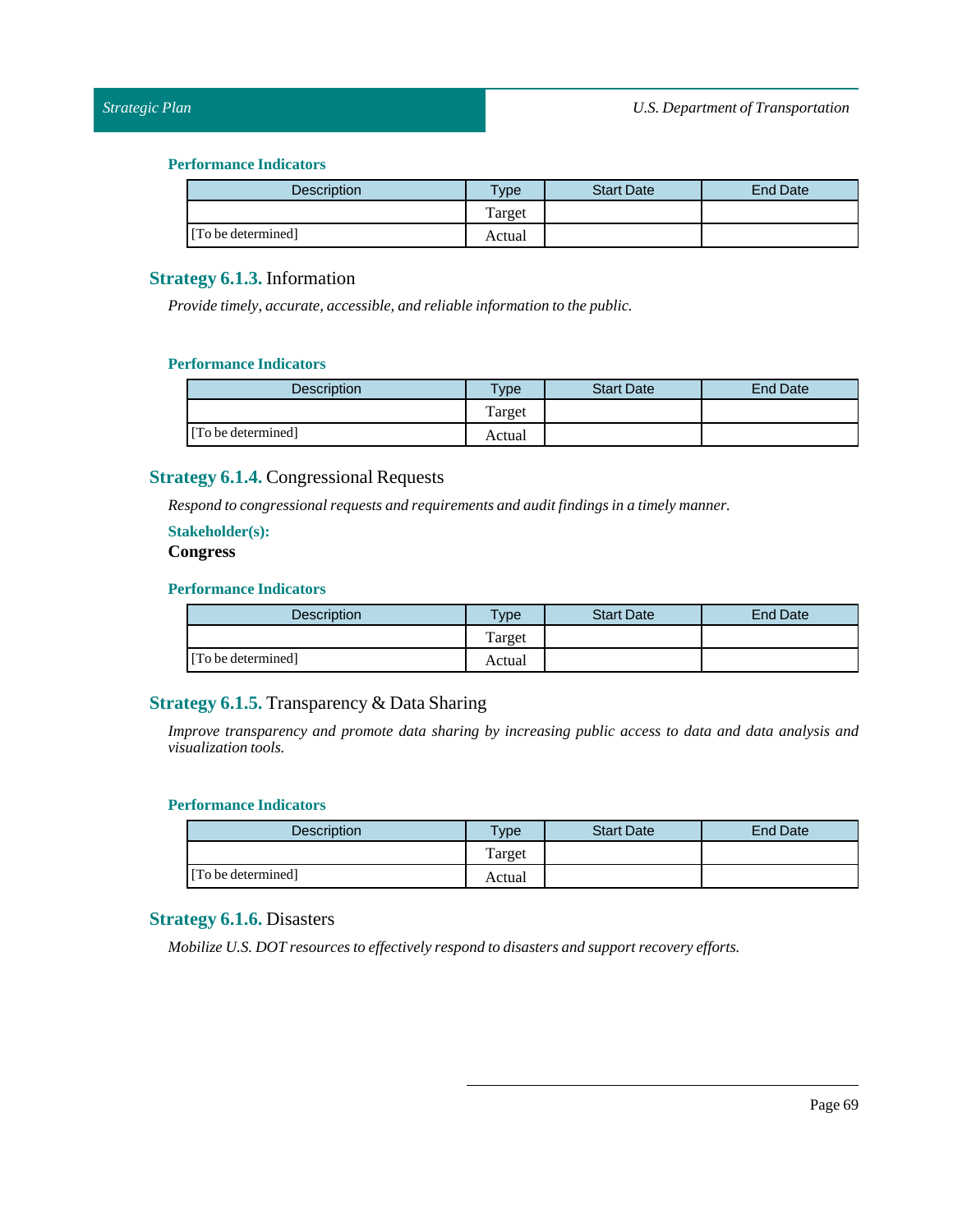## **Performance Indicators**

| Description        | Type   | <b>Start Date</b> | <b>End Date</b> |
|--------------------|--------|-------------------|-----------------|
|                    | Target |                   |                 |
| [To be determined] | Actual |                   |                 |

# **Strategy 6.1.7.** Best Practices

*Curate, promote, and research best practices on project delivery and share with partners/grantees.*

# **Stakeholder(s):**

### **DOT Partners DOT Grantees**

#### **Performance Indicators**

| <b>Description</b> | Type   | <b>Start Date</b> | End Date |
|--------------------|--------|-------------------|----------|
|                    | Target |                   |          |
| [To be determined] | Actual |                   |          |

# **6.2.** Workforce

*Attract, recruit, develop, retain, and train a capable, diverse, and collaborative workforce of highly skilled, innovative, and motivated employees by making U.S. DOTan employer of choice.*

# WORKFORCE DEVELOPMENT

**Stakeholder(s): OST-M** : *Lead agency*

#### **Performance Indicators**

#### **KPI 6.2.1 Hiring Targets Achieved**

| <b>Description</b>                                                                                | Type   | <b>Status</b> | <b>Start Date</b> | End Date   | Percentage |
|---------------------------------------------------------------------------------------------------|--------|---------------|-------------------|------------|------------|
| 80% of OA projected                                                                               | Target | Target Met    | 2022-10-01        | 2023-09-30 | 80         |
| <b>Bipartisan</b><br>Infrastructure Law<br>hiring targets are<br>achieved starting in<br>FY 2023. | Actual |               | 2022-10-01        | 2023-09-30 |            |

# **Strategy 6.2.1.** DEI

*Promote U.S. DOTas a model of diversity, equity,inclusion,flexibility, accessibility, and excellence.*

# **Stakeholder(s):**

**OST-M** *Role:* Lead Agency

# **DOCR**

*Role:* Lead Agency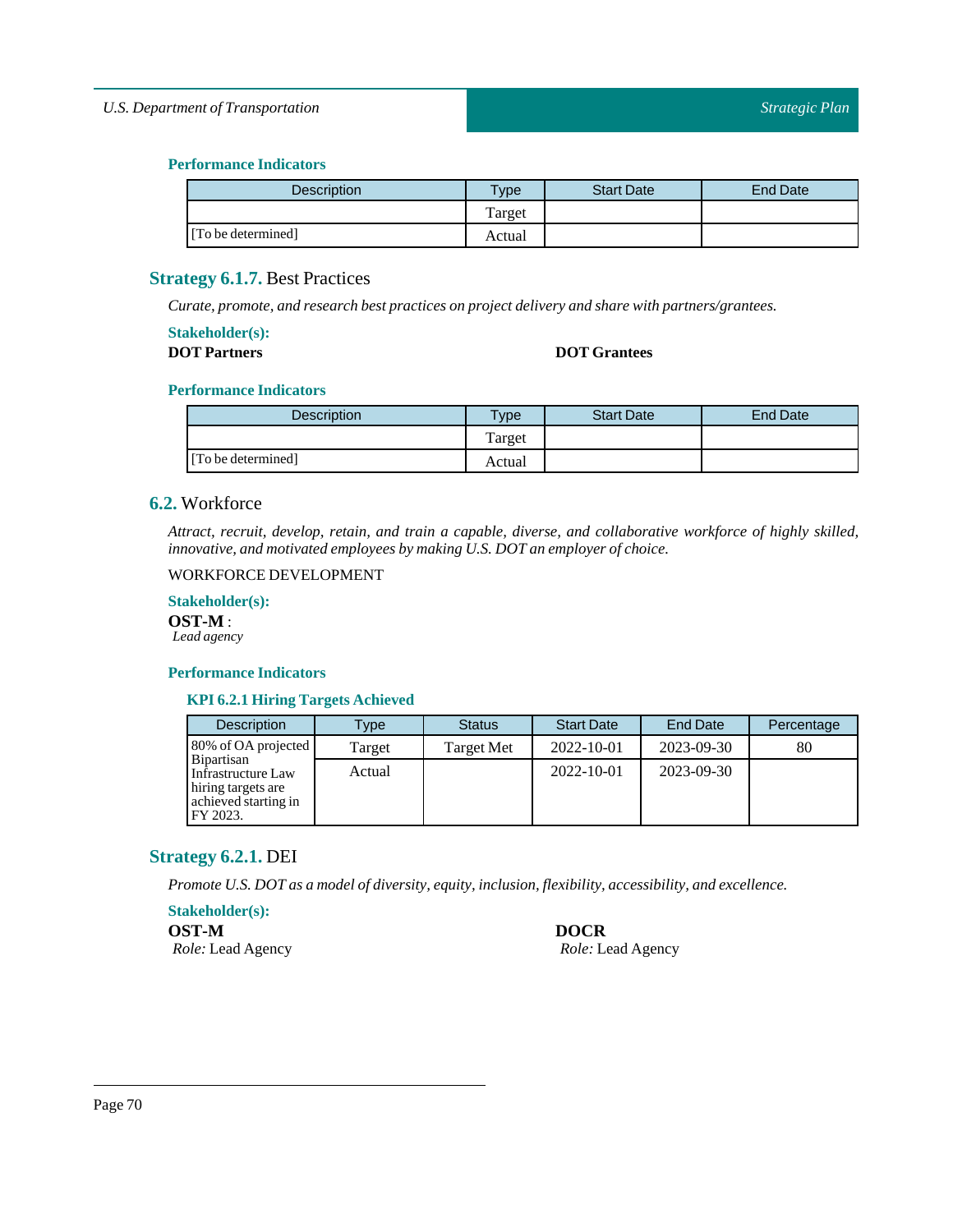#### **KPI 6.2.1.1 Applicants**

| <b>Description</b>                                                               | Type   | <b>Status</b> | <b>Start Date</b> | <b>End Date</b> | <b>Diversity</b> |
|----------------------------------------------------------------------------------|--------|---------------|-------------------|-----------------|------------------|
| Work to increase the                                                             | Target | Increased     |                   |                 |                  |
| diversity of<br>applicants for<br>mission critical<br>occupations in each<br>OA. | Actual |               |                   |                 |                  |

## **Strategy 6.2.2.** Diversity

*Enhance efforts to recruit, develop, hire, and retain a racially and ethnically diverse workforce among new* hires and the Senior Executive Service, with a particular emphasis on women, people of color, and individuals *with disabilities.*

**Stakeholder(s):**

#### **Individuals with Disabilities**

**People of Color**

**Women**

#### **Performance Indicators**

| Description        | $T$ <sub>ype</sub> | <b>Start Date</b> | End Date |
|--------------------|--------------------|-------------------|----------|
|                    | Target             |                   |          |
| [To be determined] | Actual             |                   |          |

# **Strategy 6.2.3.** Sourcing

*Increase sourcing from nontraditional talent pools and ensure the hiring process is more accessible to underrepresented groups to increase the diversity of hiring pools.*

#### **Stakeholder(s):**

**Nontraditional Talent Pools Underrepresented Groups**

#### **Performance Indicators**

| Description        | <b>Type</b> | <b>Start Date</b> | End Date |
|--------------------|-------------|-------------------|----------|
|                    | Target      |                   |          |
| [To be determined] | Actual      |                   |          |

# **Strategy 6.2.4.** Recruitment, Hiring, Development & Retention

*Expand the use of U.S. DOT's pathway programs to recruit, hire, develop, and retain students and recent graduates and bring early career professionals into U.S. DOT.*

**Stakeholder(s):**

**Students**

#### **Early Career Professionals**

**Recent Graduates**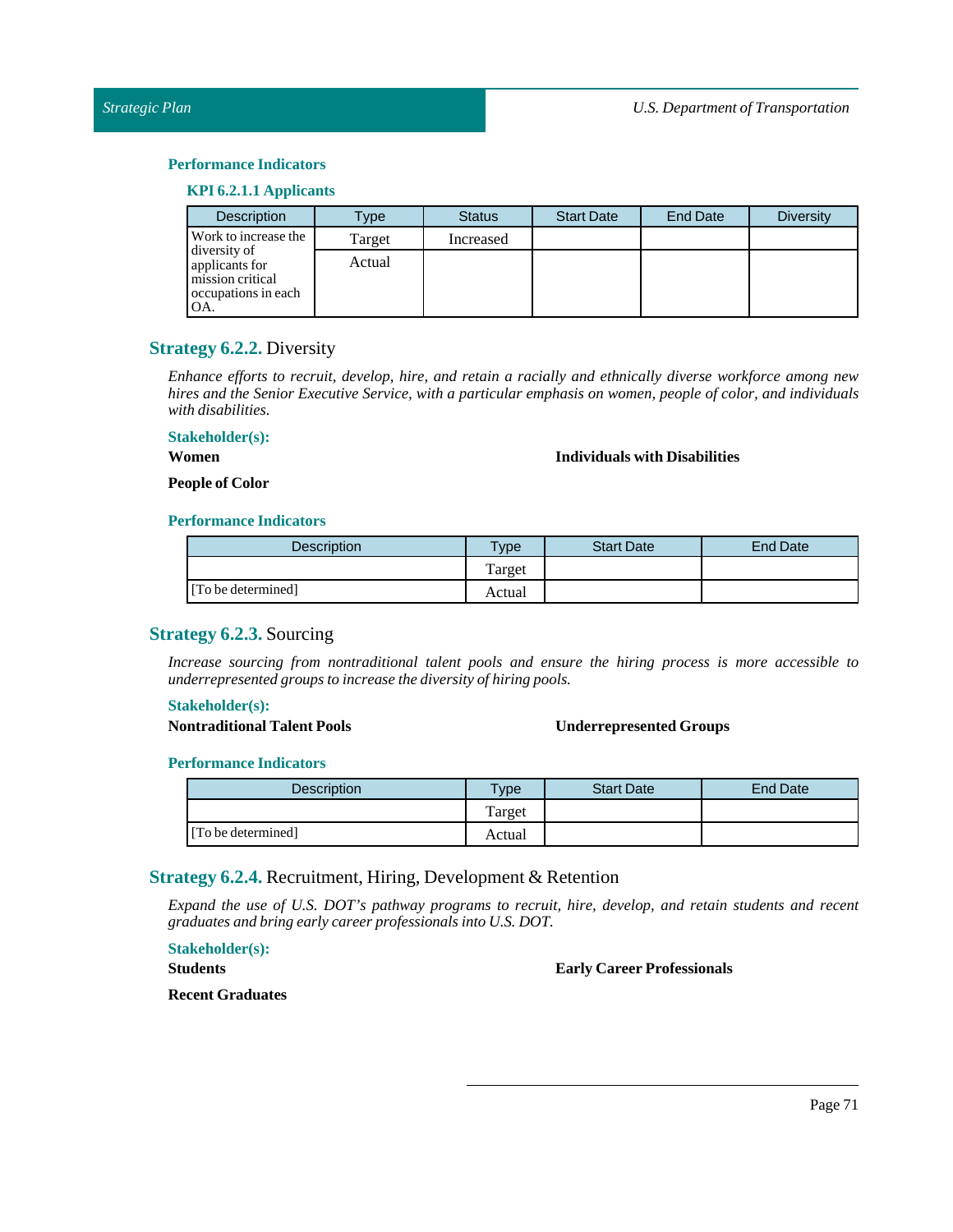# **Performance Indicators**

| <b>Description</b> | $T$ <sub>ype</sub> | <b>Start Date</b> | End Date |
|--------------------|--------------------|-------------------|----------|
|                    | Target             |                   |          |
| [To be determined] | Actual             |                   |          |

# **Strategy 6.2.5.** Equity Training

*Create a U.S. DOT-wide equity training plan that embraces diversity, equity, inclusion, and accessibility as its central tenets.* 

# **Performance Indicators**

| <b>Description</b> | <b>Vpe</b> | <b>Start Date</b> | <b>End Date</b> |
|--------------------|------------|-------------------|-----------------|
|                    | Target     |                   |                 |
| [To be determined] | Actual     |                   |                 |

# **Strategy 6.2.6.** Professional Development

*Provide a variety of professional development opportunities for all grade levels through mentoring, coaching, and formal development programs.*

## **Performance Indicators**

| Description        | $v$ pe | <b>Start Date</b> | End Date |
|--------------------|--------|-------------------|----------|
|                    | Target |                   |          |
| [To be determined] | Actual |                   |          |

# **Strategy 6.2.7.** Retention & Flexibilities

*Promote retention and enhance workplace flexibilities to include remote and hybrid work schedules, telework, and flexible work schedules.*

| <b>Description</b> | $TV$ pe | <b>Start Date</b> | <b>End Date</b> |
|--------------------|---------|-------------------|-----------------|
|                    | Target  |                   |                 |
| [To be determined] | Actual  |                   |                 |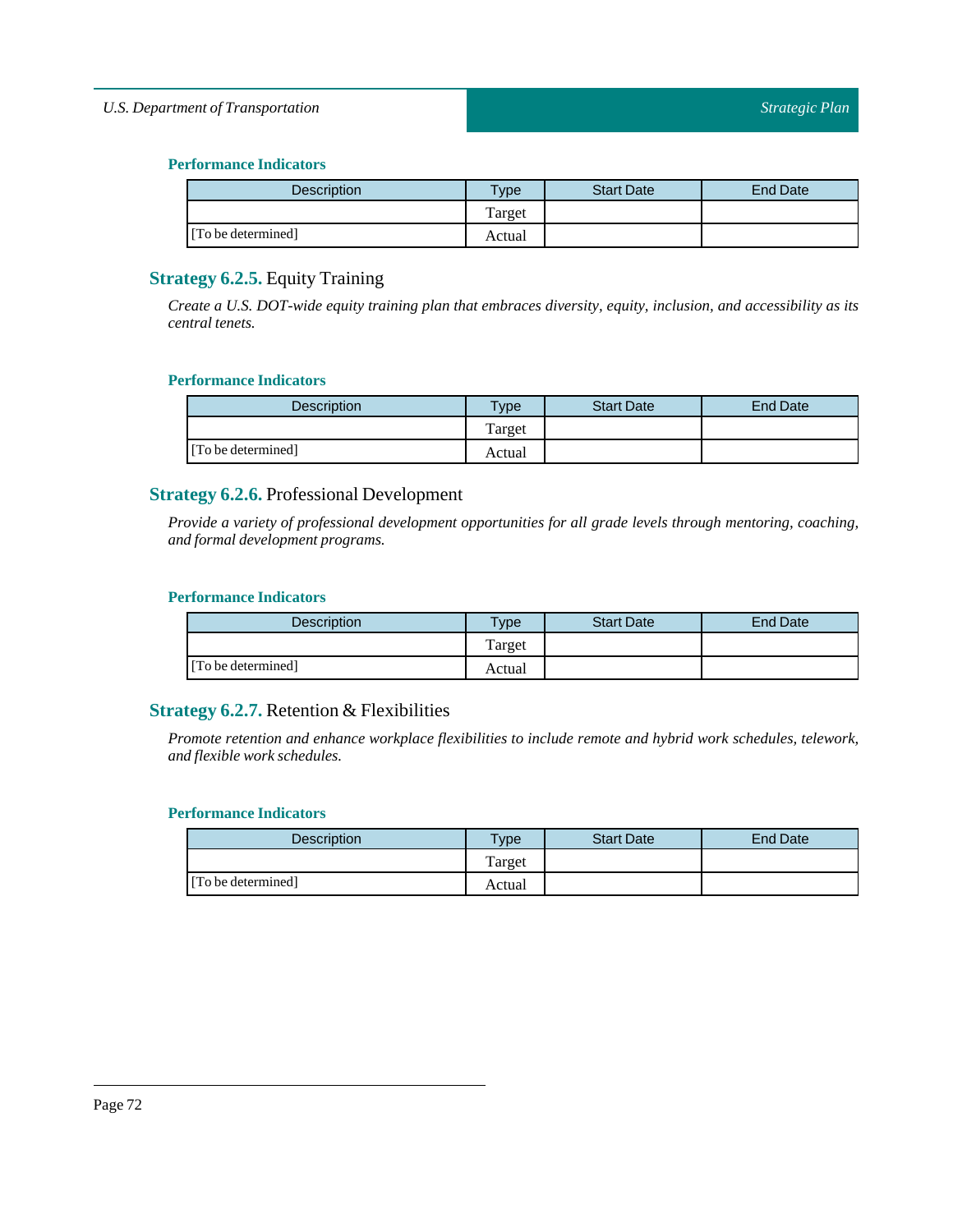## **Strategy 6.2.8.** Health, Safety & Well-Being

*Supportinitiatives to improve employee health, safety, and well-being.*

**Stakeholder(s):**

**DOT Employees**

### **Performance Indicators**

| <b>Description</b> | $v_{\rm p}$ | <b>Start Date</b> | <b>End Date</b> |
|--------------------|-------------|-------------------|-----------------|
|                    | Target      |                   |                 |
| [To be determined] | Actual      |                   |                 |

#### **6.3.** Data

*Develop and manage data systems and tools to provide objective, reliable, timely, and accessible data to*  $support decision-making, transparency, and accountability.$ 

## DATA-DRIVEN PROGRAMS AND POLICIES

#### **Performance Indicators**

| <b>Description</b> | <b>Type</b> | <b>Start Date</b> | End Date |
|--------------------|-------------|-------------------|----------|
|                    | Target      |                   |          |
| [To be determined] | Actual      |                   |          |

## **Strategy 6.3.1.** Collection, Analysis & Sharing

*Support informed decision-making by expanding U.S. DOT's capacity for data collection, analysis, and sharing with stakeholders and the general public.*

#### **Performance Indicators**

| <b>Description</b> | Type   | <b>Start Date</b> | End Date |
|--------------------|--------|-------------------|----------|
|                    | Target |                   |          |
| [To be determined] | Actual |                   |          |

## **Strategy 6.3.2.** Management

*Strengthen data management by standardizing governance policies, procedures,training, and transparency.*

| <b>Description</b> | Type   | <b>Start Date</b> | End Date |
|--------------------|--------|-------------------|----------|
|                    | Target |                   |          |
| [To be determined] | Actual |                   |          |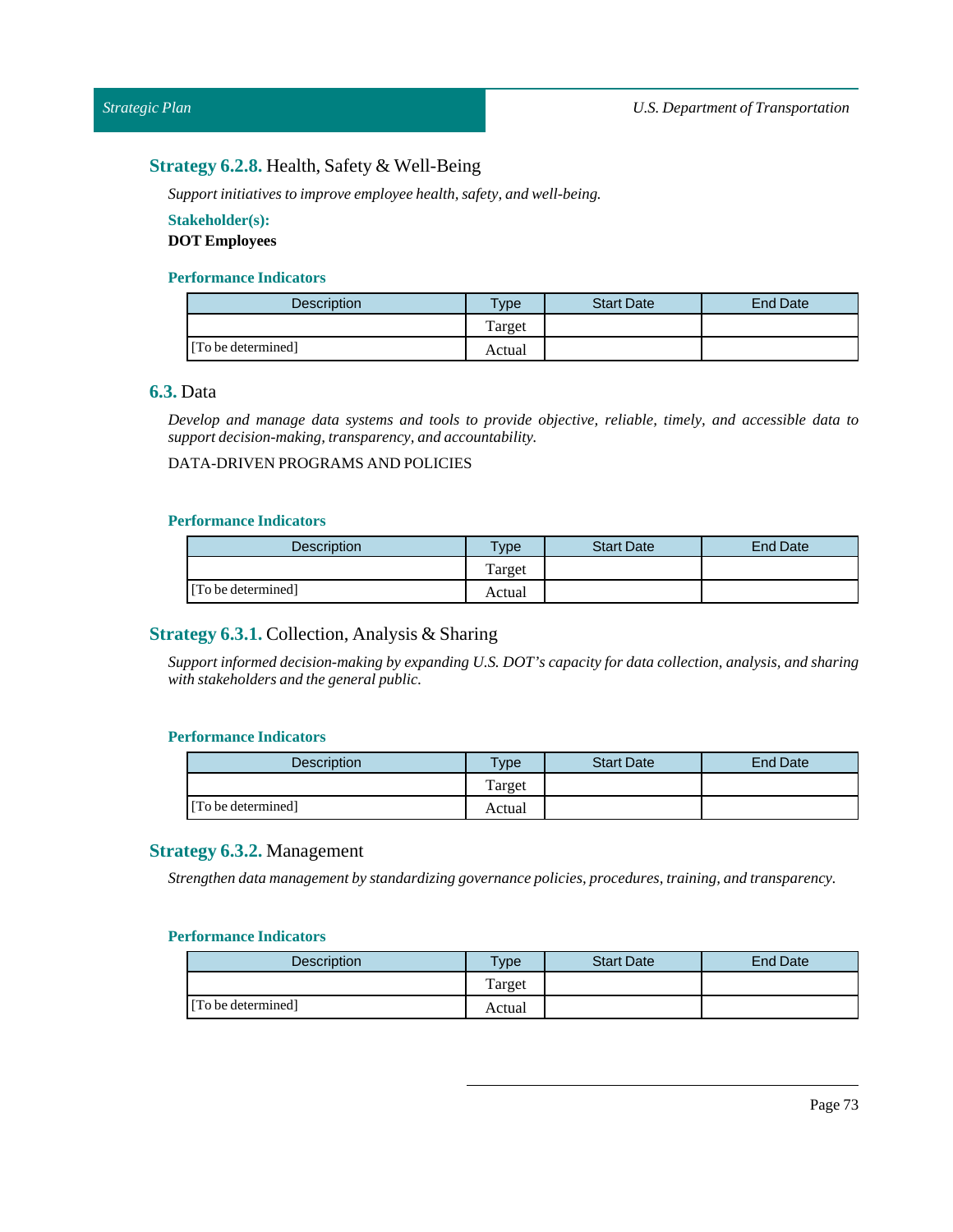## **Strategy 6.3.4.** Evaluation

*Improve program evaluation processes to better quantify the outcomes of programs and policies and establish outcome-based performance measures for all major programs.*

#### **Performance Indicators**

| <b>Description</b> | <b>Type</b> | <b>Start Date</b> | End Date |
|--------------------|-------------|-------------------|----------|
|                    | Target      |                   |          |
| [To be determined] | Actual      |                   |          |

## **Strategy 6.3.5.** Gaps

*Identify and develop strategies to address data gaps to support safety, equity, and other priorities.*

#### **Performance Indicators**

| <b>Description</b> | <b>Type</b> | <b>Start Date</b> | <b>End Date</b> |
|--------------------|-------------|-------------------|-----------------|
|                    | Target      |                   |                 |
| [To be determined] | Actual      |                   |                 |

## **Strategy 6.3.6.** Collection

*Streamline data collection and Paperwork Reduction Act approval processes.*

#### **Performance Indicators**

| <b>Description</b> | $v_{\rm p}$ | <b>Start Date</b> | End Date |
|--------------------|-------------|-------------------|----------|
|                    | Target      |                   |          |
| [To be determined] | Actual      |                   |          |

## **Strategy 6.3.7.** Decision Making

Educate the public on the value of their transportation investments by training U.S. DOT staff on data-driven *decision-making and the use of evidence and evaluation.*

## **Stakeholder(s): U.S. DOT Staff**

| <b>Description</b> | <b>Type</b> | <b>Start Date</b> | End Date |
|--------------------|-------------|-------------------|----------|
|                    | Target      |                   |          |
| [To be determined] | Actual      |                   |          |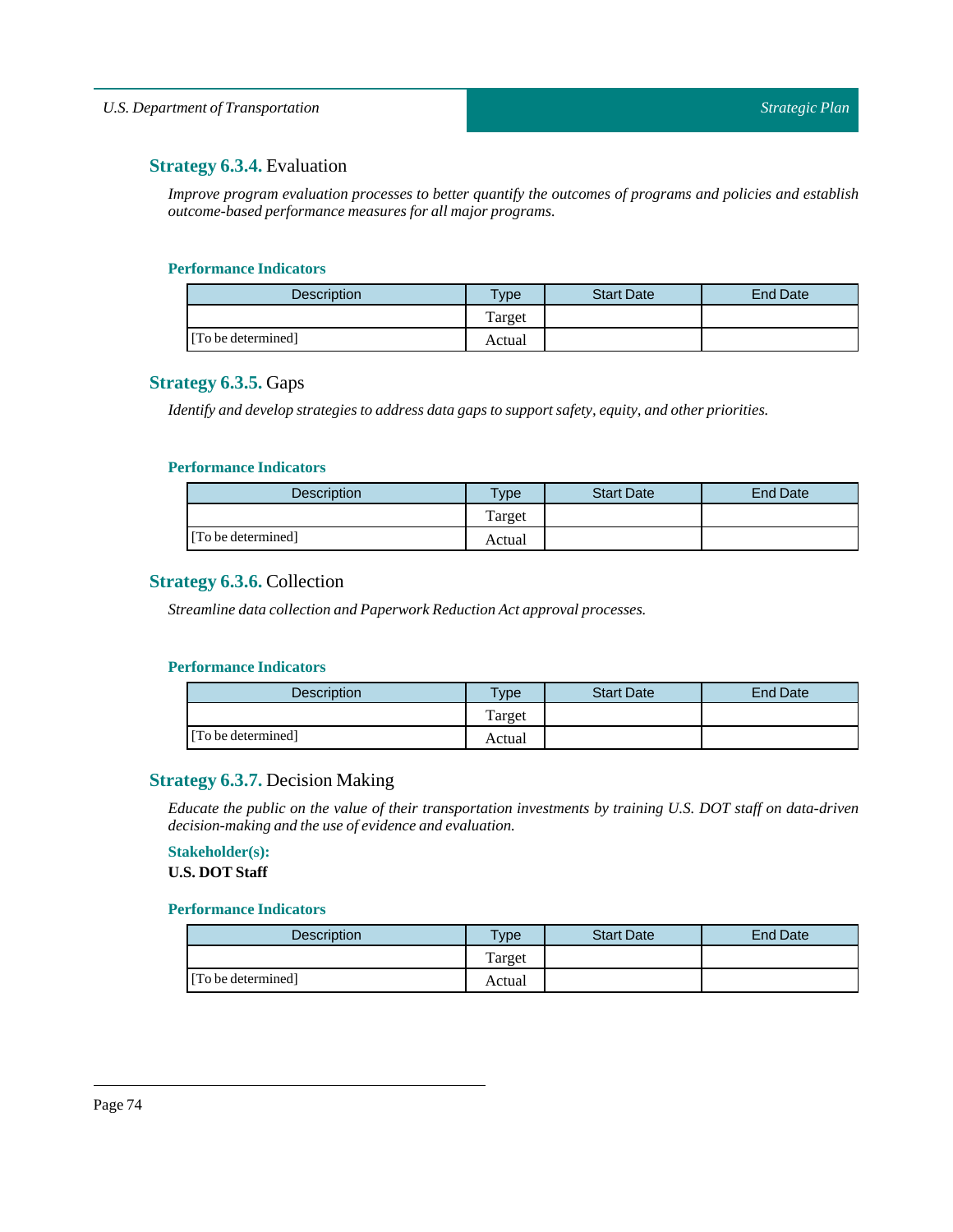#### **Strategy 6.3.8.** Tools & Data

*Help grantees/partners with off-the-shelftools/data and provide access to our data/tools.*

**Stakeholder(s):**

#### **DOT Grantees DOT Partners**

#### **Performance Indicators**

| Description        | Type   | <b>Start Date</b> | End Date |
|--------------------|--------|-------------------|----------|
|                    | Target |                   |          |
| [To be determined] | Actual |                   |          |

#### **6.4.** Competencies

*Increase competencies in U.S. DOT's mission-critical occupations and other areas, including program management.*

OVERSIGHT, PERFORMANCE, AND TECHNICAL ASSISTANCE  $\sim$  Improve program delivery and management of requirements, funding, contract performances, and program outcomes through effective planning, administration, and oversight of grants and contracts; increased technical assistance to stakeholders; and enhanced analytics and performance management services.

**Stakeholder(s):**

**OST-M** : *Lead agency* **OST-B** :

*Lead agency*

#### **Performance Indicators**

| Description        | $v$ pe | <b>Start Date</b> | End Date |
|--------------------|--------|-------------------|----------|
|                    | Target |                   |          |
| [To be determined] | Actual |                   |          |

## **Strategy 6.4.1.** Financial Reporting

*Ensure responsible and transparent stewardship and oversight of U.S. DOT funding by improving financial reporting systems and leveraging automation so timely and accurate information is available.*

#### **Performance Indicators**

| <b>Description</b> | <b>Type</b> | <b>Start Date</b> | End Date |
|--------------------|-------------|-------------------|----------|
|                    | Target      |                   |          |
| [To be determined] | Actual      |                   |          |

## **Strategy 6.4.2.** Technical Assistance & Resources

*Improve technical assistance and resources to awardees to ensure success and improved and equitable outcomes.*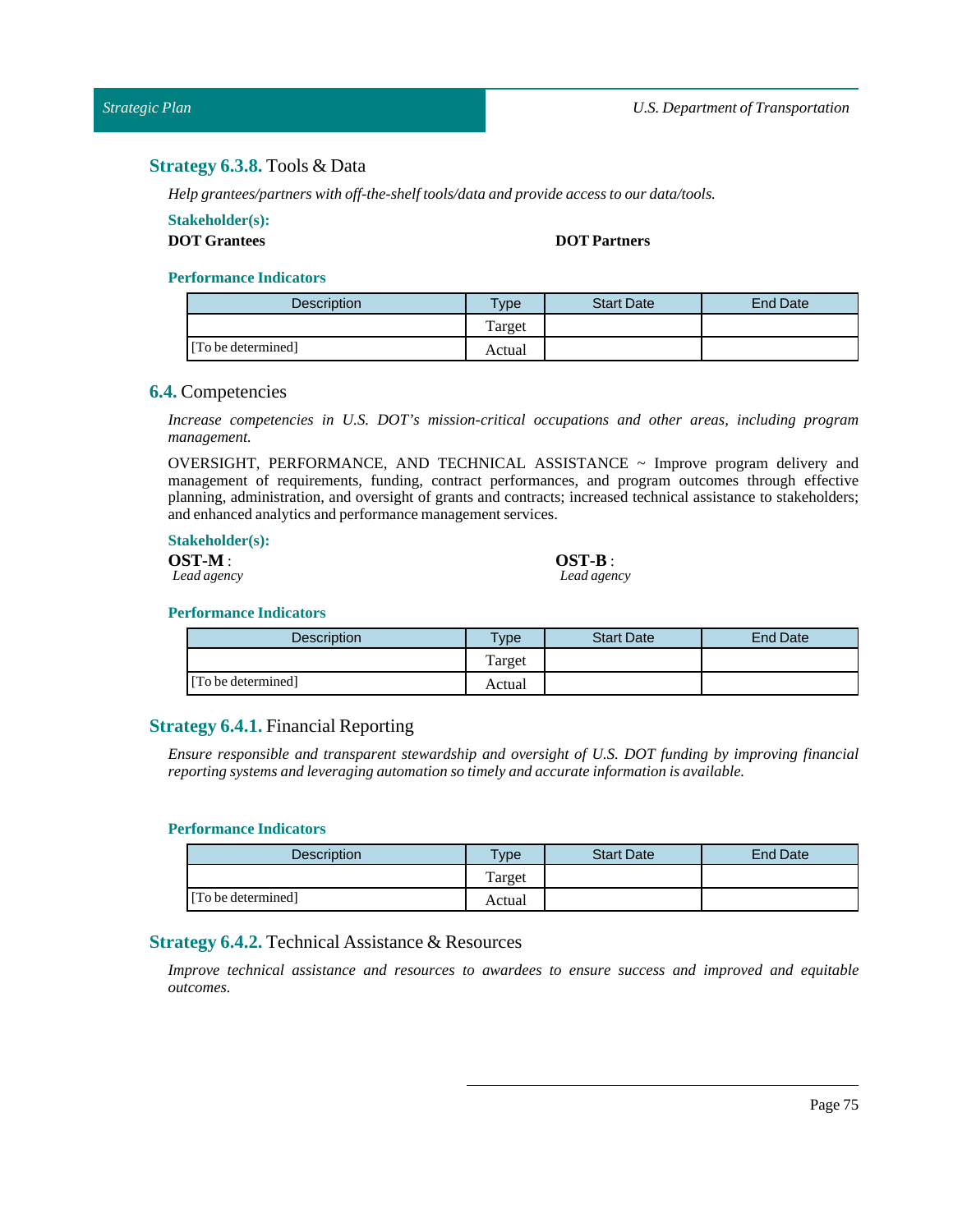#### **Performance Indicators**

| <b>Description</b> | $T$ ype | <b>Start Date</b> | End Date |
|--------------------|---------|-------------------|----------|
|                    | Target  |                   |          |
| [To be determined] | Actual  |                   |          |

## **Strategy 6.4.3.** Mission Support

*Improve mission support systems so timely and accurate information is available for better U.S. DOT oversight of operations, compliance activities, reporting functions, and business processes.*

#### **Performance Indicators**

| Description        | $v$ pe | <b>Start Date</b> | <b>End Date</b> |
|--------------------|--------|-------------------|-----------------|
|                    | Target |                   |                 |
| [To be determined] | Actual |                   |                 |

## **Strategy 6.4.4.** Program/Project Managers

*Emphasize the importance of program/project managers in the acquisition process.*

**Stakeholder(s):**

#### **DOT Program Managers DOT Project Managers**

#### **Performance Indicators**

| <b>Description</b> | $T$ <sub>V</sub> pe | <b>Start Date</b> | End Date |
|--------------------|---------------------|-------------------|----------|
|                    | Target              |                   |          |
| [To be determined] | Actual              |                   |          |

## **Strategy 6.4.5.** Procurement

*Include procurement-specific narrative in the performance plans of U.S. DOT executives and their subordinates.*

#### **Stakeholder(s):**

#### **U.S. DOT Executives U.S. DOT Subordinates**

| <b>Description</b> | $T$ vpe | <b>Start Date</b> | End Date |
|--------------------|---------|-------------------|----------|
|                    | Target  |                   |          |
| [To be determined] | Actual  |                   |          |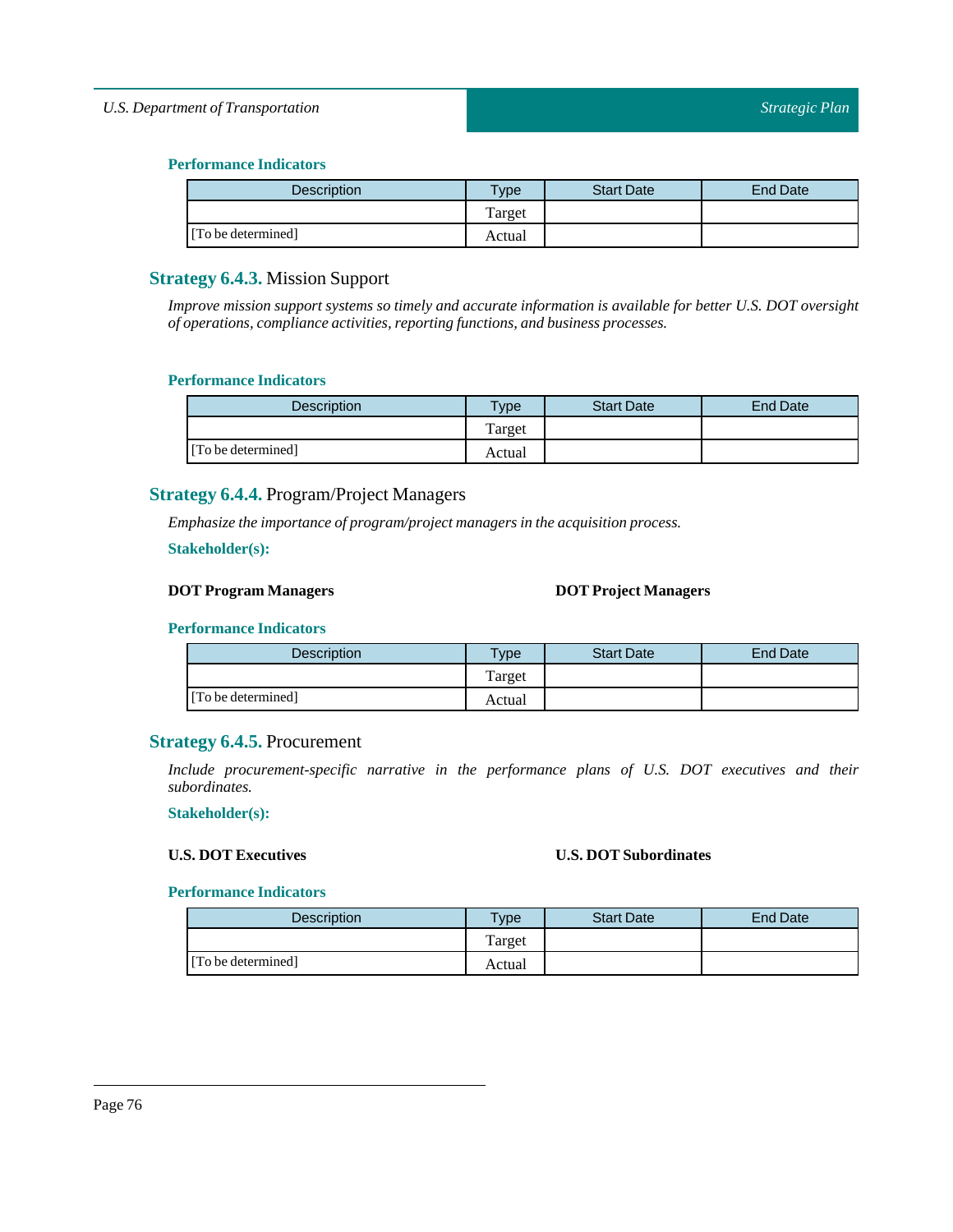## **6.5.** Sustainability

*Promote a sustainable, clean, and resilient future for U.S. DOT's employees, buildings, and operations to meet* the challenge of the climate crisis by establishing a path to achieve net-zero emissions from all operations by *2050. Eliminate GHG emissions from U.S. DOTbuildings,in collaboration with other Federal partners.*

## SUSTAINABILITY INITIATIVES

**Stakeholder(s): OST-M** : *Lead agency*

**OST-B** : *Lead agency*

#### **Performance Indicators**

| <b>Description</b> | $T$ vpe | <b>Start Date</b> | End Date |
|--------------------|---------|-------------------|----------|
|                    | Target  |                   |          |
| [To be determined] | Actual  |                   |          |

## **Strategy 6.5.1.** Performance Plans

*Include procurement-specific narrative in the performance plans of U.S. DOT executives and their subordinates.*

#### **Stakeholder(s):**

#### **U.S. DOT Executives U.S. DOT Subordinates**

#### **Performance Indicators**

| <b>Description</b> | $T$ <sub>V</sub> $pe$ | <b>Start Date</b> | <b>End Date</b> |
|--------------------|-----------------------|-------------------|-----------------|
|                    | Target                |                   |                 |
| [To be determined] | Actual                |                   |                 |

## **Strategy 6.5.2.** Light-Duty Vehicles

*Ensure new light-duty vehicle acquisitions are zero-emission vehicles.*

## **Performance Indicators**

| <b>Description</b> | $T$ <sub>V</sub> $pe$ | <b>Start Date</b> | End Date |
|--------------------|-----------------------|-------------------|----------|
|                    | l'arget               |                   |          |
| [To be determined] | Actual                |                   |          |

## **Strategy 6.5.3.** Efficiency & Waste

*Increase efficiency and reduce waste at allfacilities and operations.*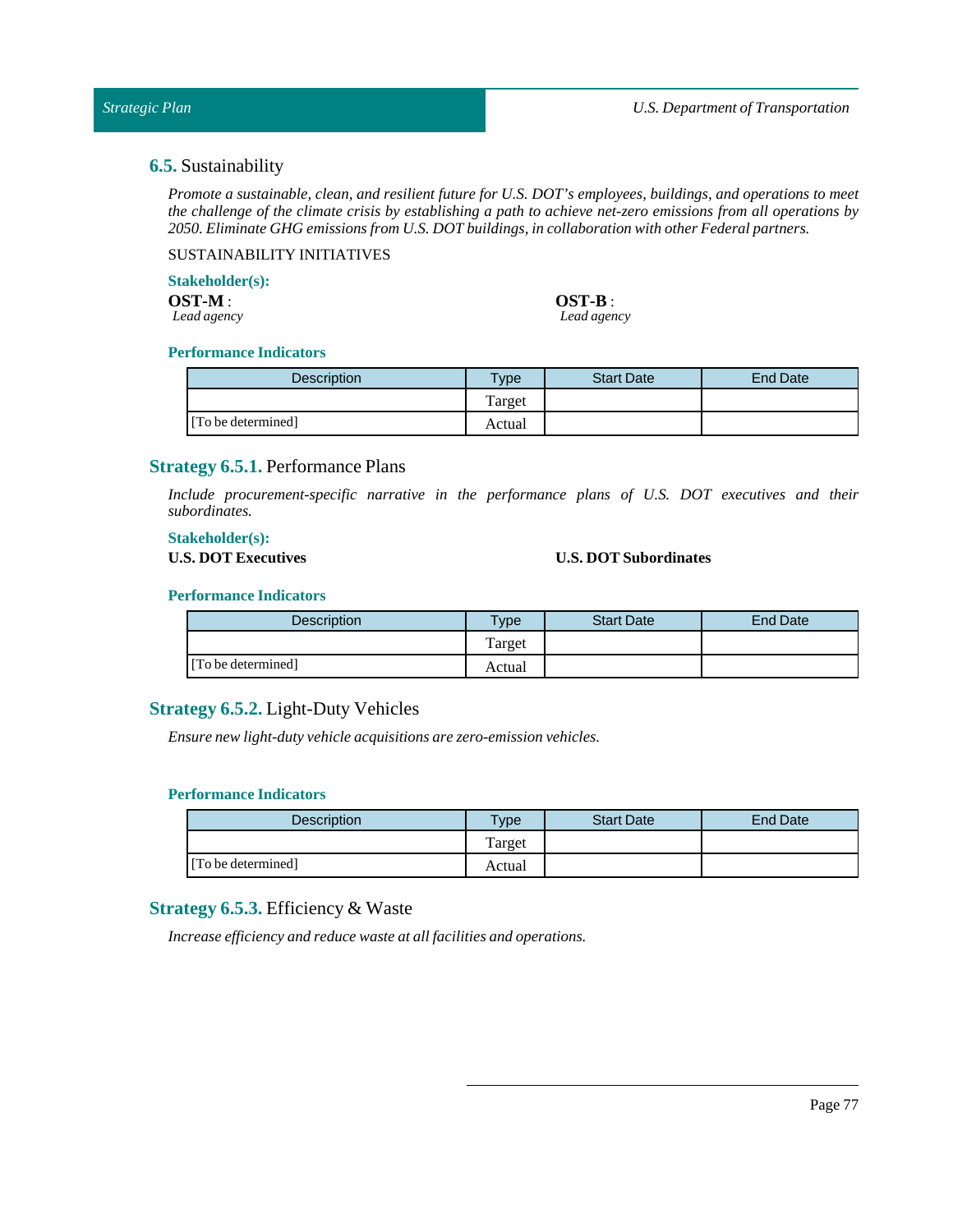## **Performance Indicators**

| <b>Description</b> | Type   | <b>Start Date</b> | <b>End Date</b> |
|--------------------|--------|-------------------|-----------------|
|                    | Target |                   |                 |
| [To be determined] | Actual |                   |                 |

## **Strategy 6.5.4.** Facilities

*Electrify facility operations where appropriate and shiftto carbon pollution-free electricity.*

## **Performance Indicators**

| <b>Description</b> | Type   | <b>Start Date</b> | <b>End Date</b> |
|--------------------|--------|-------------------|-----------------|
|                    | Target |                   |                 |
| [To be determined] | Actual |                   |                 |

## **Strategy 6.5.5.** Products

*Use procurement policy to prioritize sustainable, low-embodied carbon products and products without harmful pollutants such as per- and polyfluoroalkyl substances (PFAS).*

## **Performance Indicators**

| <b>Description</b> | $T$ ype | <b>Start Date</b> | End Date |
|--------------------|---------|-------------------|----------|
|                    | Target  |                   |          |
| [To be determined] | Actual  |                   |          |

## **Strategy 6.5.6.** Facilities & Operations

*Build a climate-resilientinventory offacilities and operations.*

## **Performance Indicators**

| <b>Description</b> | $v_{\rm p}$ | <b>Start Date</b> | <b>End Date</b> |
|--------------------|-------------|-------------------|-----------------|
|                    | Target      |                   |                 |
| [To be determined] | Actual      |                   |                 |

## **Strategy 6.5.7.** Training & Performance Plans

*Establish a climate- and sustainability-focused workforce culture by adding climate training and measures to performance plans where appropriate.*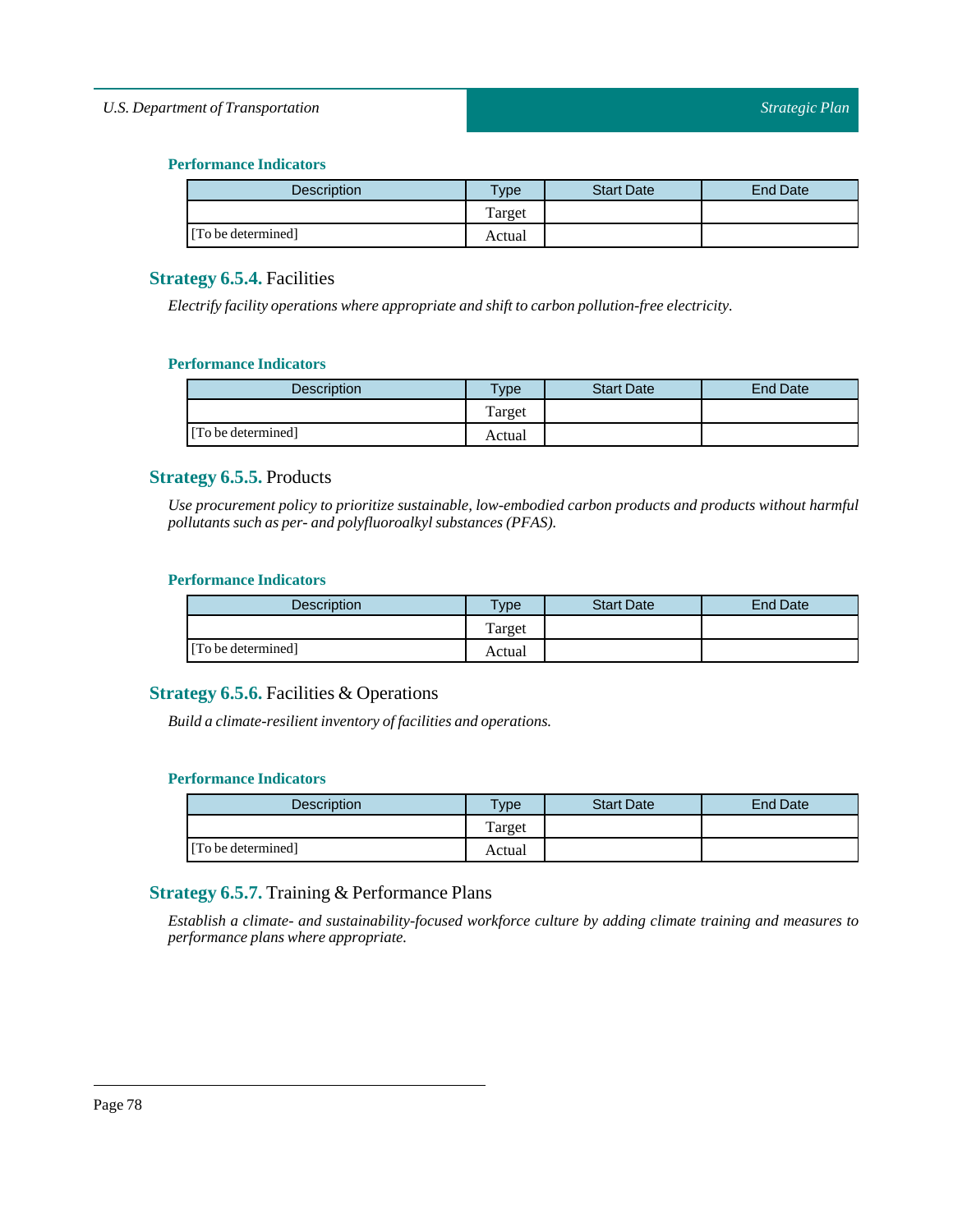#### **Performance Indicators**

| <b>Description</b> | Type   | <b>Start Date</b> | <b>End Date</b> |
|--------------------|--------|-------------------|-----------------|
|                    | Target |                   |                 |
| [To be determined] | Actual |                   |                 |

## **Strategy 6.5.8.** Buildings

*Design, build, and lease resilient, net-zero emission buildings.*

## **Performance Indicators**

| <b>Description</b> | Type   | <b>Start Date</b> | <b>End Date</b> |
|--------------------|--------|-------------------|-----------------|
|                    | Target |                   |                 |
| [To be determined] | Actual |                   |                 |

## **Strategy 6.5.9.** Real Estate

*Continuously assess U.S. DOT's real estate footprintto reduce our office footprint.*

#### **Performance Indicators**

| Description        | $v$ pe | <b>Start Date</b> | End Date |
|--------------------|--------|-------------------|----------|
|                    | Target |                   |          |
| [To be determined] | Actual |                   |          |

## **Strategy 6.5.10.** Travel & Commuting

*Encourage use of a variety of sustainable transportation modes in U.S. DOT personnel work travel and commuting.*

#### **Stakeholder(s):**

#### **U.S. DOT Personnel**

| Description        | <b>Type</b> | <b>Start Date</b> | <b>End Date</b> |
|--------------------|-------------|-------------------|-----------------|
|                    | Target      |                   |                 |
| [To be determined] | Actual      |                   |                 |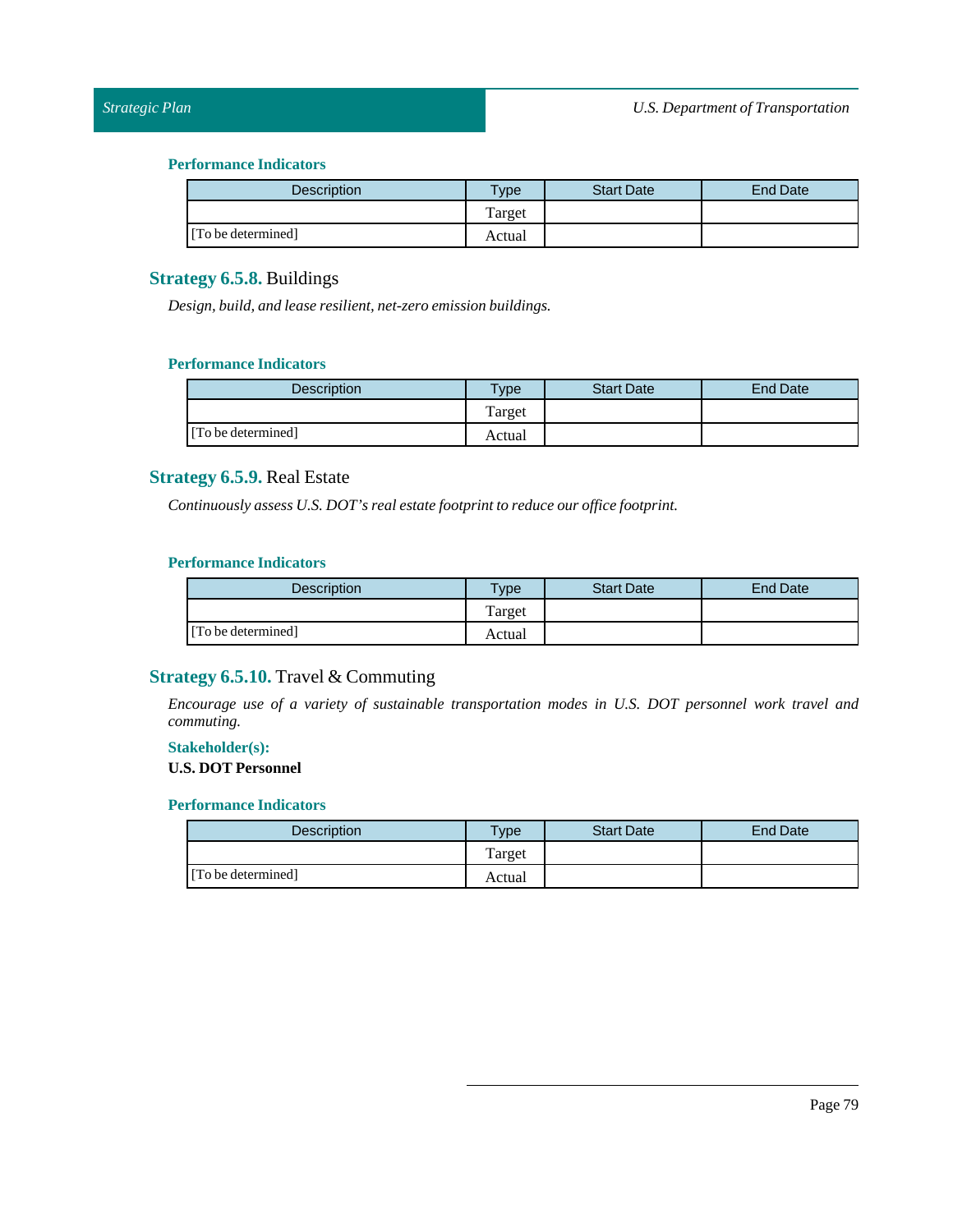## **6.6.** ICT

*Harden U.S. DOT's enterprise information and communications technology against cyber threats.*

ENTERPRISE CYBER RISKS

**Stakeholder(s):**

## **OCIO** :

*Lead agency*

#### **Performance Indicators**

## **KPI 6.6.1Systems & Assets Compliance**

| Description                                                                                                                                                                                                                                            | Type   | <b>Status</b> | <b>Start Date</b> | End Date   | Percentage |
|--------------------------------------------------------------------------------------------------------------------------------------------------------------------------------------------------------------------------------------------------------|--------|---------------|-------------------|------------|------------|
| 100% of eligible OA                                                                                                                                                                                                                                    | Target | Target Met    |                   | 2025-09-30 | 100        |
| systems and assets<br>meeting compliance<br>on enterprise<br>coverage,<br>monitoring,<br>protection, and<br>assessment<br>requirements, PIV/<br>MFA authentication<br>requirements for<br>internal and external<br>customers by<br>September 30, 2025. | Actual |               |                   | 2025-09-30 |            |

## **Strategy 6.6.1.** Cyber Defense

*Continuously improve U.S. DOT's internal cyber defense practices of identify, protect, detect, respond, and recover to ensure high availability of U.S. DOTsystems and information resources.*

## **Performance Indicators**

| <b>Description</b> | $T$ <sub>V</sub> $pe$ | <b>Start Date</b> | End Date |
|--------------------|-----------------------|-------------------|----------|
|                    | Target                |                   |          |
| [To be determined] | Actual                |                   |          |

## **Strategy 6.6.2 .** Accuracy, Confidentiality & Trust

Deploy the people, tools, and processes needed to ensure the accuracy, confidentiality, and trust in U.S. DOT's *systems and data by internal and external customers and other stakeholders, including the general public and government officials.*

**Stakeholder(s): OST-B**

*Role:* Lead Agency

**All OAs** *Role:* Lead Agencies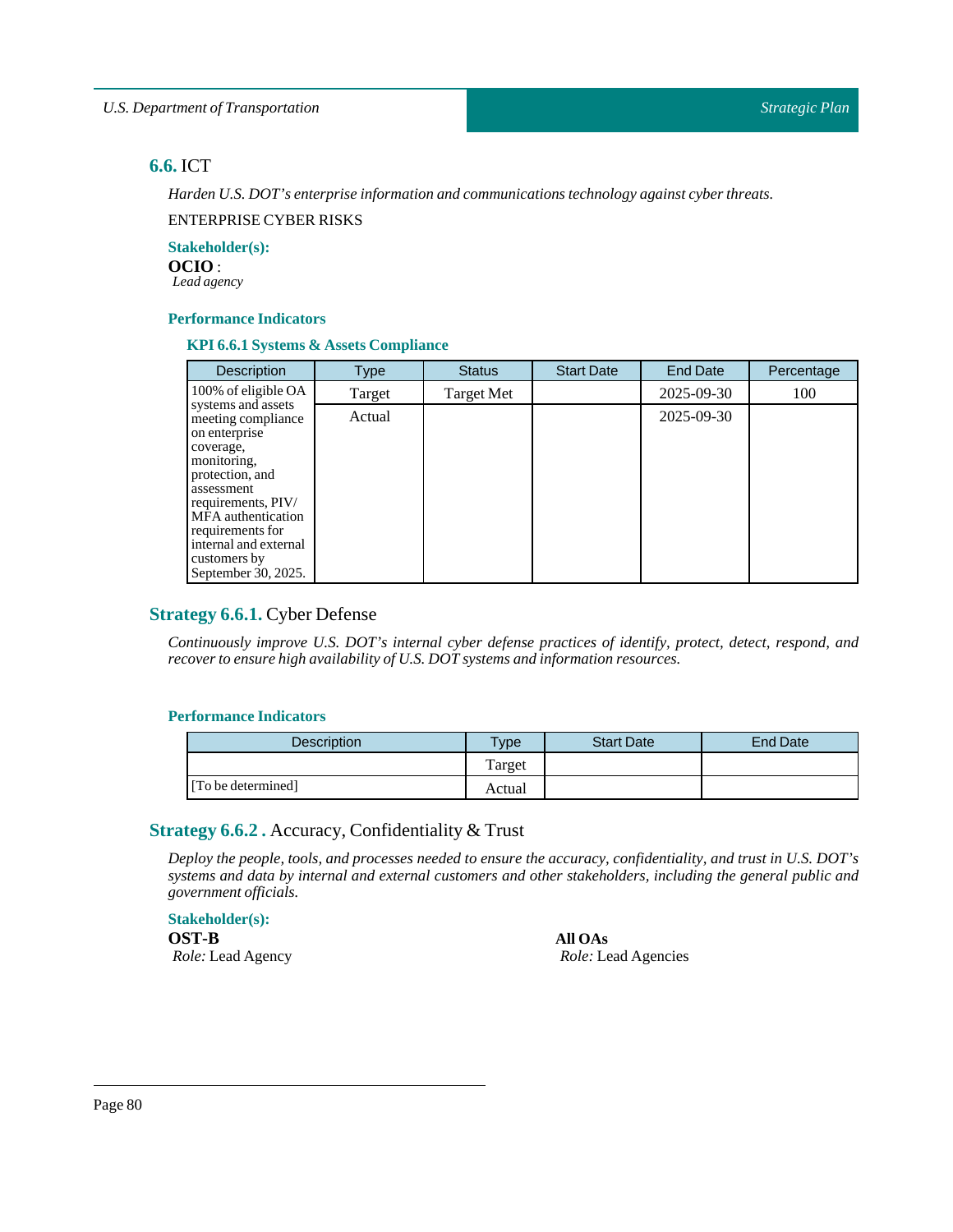#### **Performance Indicators**

#### **KPI 6.6.2.1 Payment Accuracy Rate**

| <b>Description</b>                                                                                                                                                                                          | Type   | <b>Status</b> | <b>Start Date</b> | <b>End Date</b> | Percentage |
|-------------------------------------------------------------------------------------------------------------------------------------------------------------------------------------------------------------|--------|---------------|-------------------|-----------------|------------|
| Achieve 99%                                                                                                                                                                                                 | Target | Target Met    |                   |                 | 99         |
| payment accuracy<br>rate for programs that<br>include the<br><b>Bipartisan</b><br>Infrastructure Law to<br>demonstrate robust<br>internal controls at<br>both the U.S. DOT<br>and grant recipient<br>levels | Actual |               |                   |                 |            |

## **KPI 6.6.2.2Submission Rates**

| Description                                                                                                                                                                                                                                                                    | Type   | <b>Status</b>     | <b>Start Date</b> | <b>End Date</b> | Percentage |
|--------------------------------------------------------------------------------------------------------------------------------------------------------------------------------------------------------------------------------------------------------------------------------|--------|-------------------|-------------------|-----------------|------------|
| Achieve 100%                                                                                                                                                                                                                                                                   | Target | <b>Target Met</b> |                   |                 | 100        |
| submission rates on<br>monthly and<br>quarterly Data<br>Accountability and<br><b>Transparency Act</b><br>reporting<br>submissions for all<br><b>B</b> ipartisan<br>Infrastructure Law<br>programs to provide<br>financial and award<br>level detail to the<br>American people. | Actual |                   |                   |                 |            |

## **Strategy 6.6.3.** Continuity of Operations

*Strengthen U.S. DOT's cybersecurity total situational awareness and system control as intended and authorized to ensure continuity of operations.*

## **Performance Indicators**

| Description        | $T$ <sub>V</sub> pe | <b>Start Date</b> | <b>End Date</b> |
|--------------------|---------------------|-------------------|-----------------|
|                    | Target              |                   |                 |
| [To be determined] | Actual              |                   |                 |

## **Strategy 6.6.4.** Training & Professional Development

Provide professional development and training for all U.S. DOT staff to act as required in their roles to reduce *U.S. DOTcybersecurity risks.*